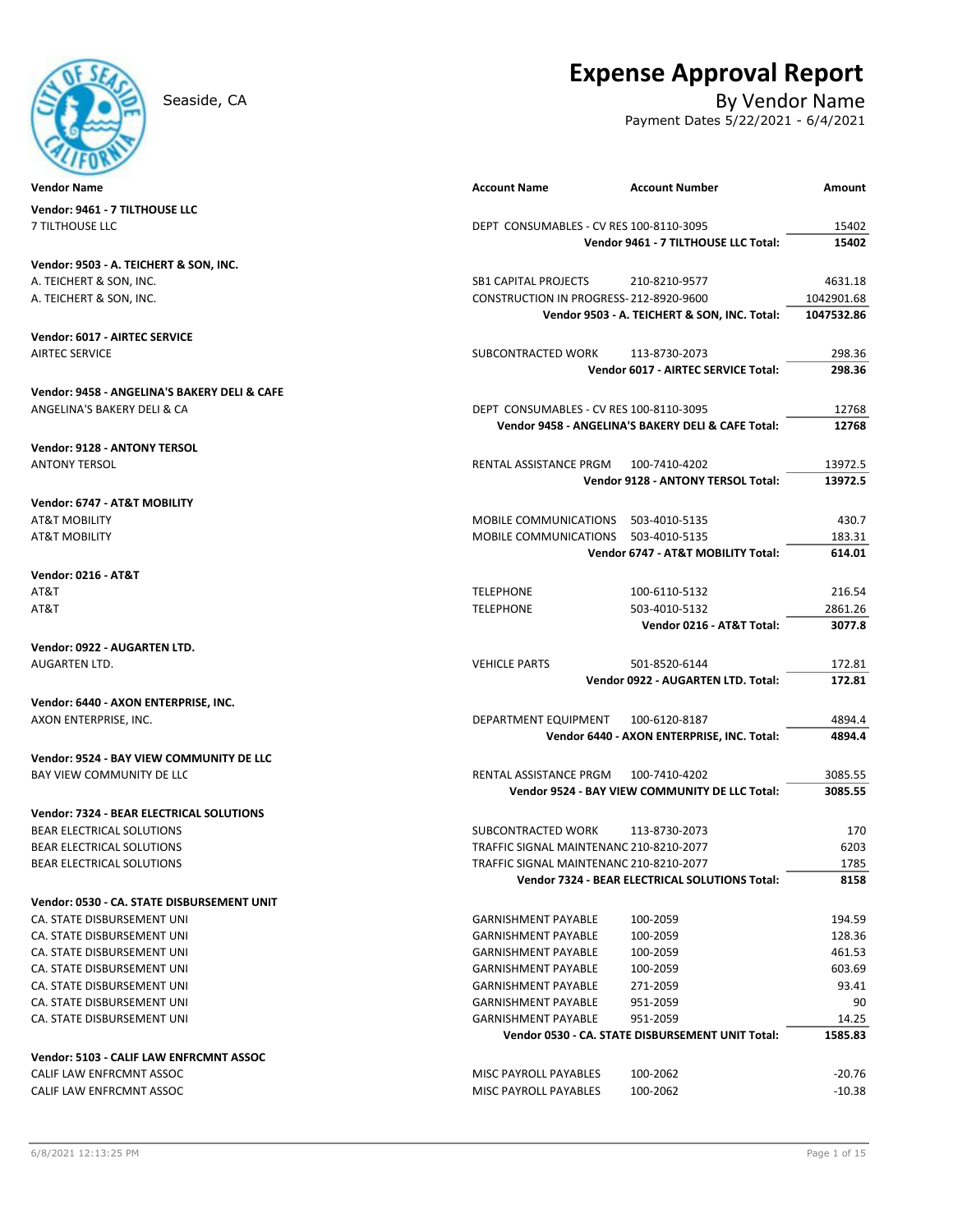| <b>Expense Approval Report</b>                              |                                                                   | Payment Dates: 5/22/2021 - 6/4/2021                      |         |
|-------------------------------------------------------------|-------------------------------------------------------------------|----------------------------------------------------------|---------|
| <b>Vendor Name</b>                                          | <b>Account Name</b>                                               | <b>Account Number</b>                                    | Amount  |
| CALIF LAW ENFRCMNT ASSOC                                    | <b>MISC PAYROLL PAYABLES</b>                                      | 100-2062                                                 | 20.75   |
| CALIF LAW ENFRCMNT ASSOC                                    | MISC PAYROLL PAYABLES                                             | 100-2062                                                 | 31.14   |
| CALIF LAW ENFRCMNT ASSOC                                    | MISC PAYROLL PAYABLES                                             | 100-2062                                                 | 269.88  |
| CALIF LAW ENFRCMNT ASSOC                                    | MISC PAYROLL PAYABLES                                             | 100-2062                                                 | 31.12   |
| CALIF LAW ENFRCMNT ASSOC                                    | MISC PAYROLL PAYABLES                                             | 100-2062                                                 | 269.62  |
| CALIF LAW ENFRCMNT ASSOC                                    | MISC PAYROLL PAYABLES                                             | 100-2062                                                 | 31.13   |
| CALIF LAW ENFRCMNT ASSOC                                    | MISC PAYROLL PAYABLES                                             | 100-2062                                                 | 269.88  |
| CALIF LAW ENFRCMNT ASSOC                                    | MISC PAYROLL PAYABLES                                             | 100-2062                                                 | 269.62  |
|                                                             |                                                                   | Vendor 5103 - CALIF LAW ENFRCMNT ASSOC Total:            | 1162    |
|                                                             |                                                                   |                                                          |         |
| Vendor: 0501 - CALIFORNIA-AMERICAN WATER                    |                                                                   |                                                          |         |
| CALIFORNIA-AMERICAN WATE                                    | UTILITY ASSISTANCE PRGM                                           | 100-7410-4201                                            | 7505.84 |
| CALIFORNIA-AMERICAN WATE                                    | UTILITY ASSISTANCE PRGM                                           | 100-7410-4201                                            | 106.42  |
|                                                             |                                                                   | Vendor 0501 - CALIFORNIA-AMERICAN WATER Total:           | 7612.26 |
| Vendor: 0756 - COAST COUNTIES TRUCK & EQUIPMENT CO.         |                                                                   |                                                          |         |
| <b>COAST COUNTIES TRUCK &amp; EQI</b>                       | <b>VEHICLE PARTS</b>                                              | 501-8520-6144                                            | 827.16  |
|                                                             | Vendor 0756 - COAST COUNTIES TRUCK & EQUIPMENT CO. Total:         |                                                          | 827.16  |
| Vendor: 6553 - COMCAST                                      |                                                                   |                                                          |         |
| <b>COMCAST</b>                                              | DATA COMMUNICATION                                                | 503-4010-5138                                            | 300.06  |
|                                                             |                                                                   | Vendor 6553 - COMCAST Total:                             | 300.06  |
|                                                             |                                                                   |                                                          |         |
| Vendor: 4480 - COMMUNITY HOSPITAL OF THE MONTEREY PENINSULA |                                                                   |                                                          |         |
| COMMUNITY HOSPITAL OF THI                                   | SAFETY EQUIPMENT                                                  | 100-9400-3097                                            | 800     |
|                                                             | Vendor 4480 - COMMUNITY HOSPITAL OF THE MONTEREY PENINSULA Total: |                                                          | 800     |
| <b>Vendor: 0790 - COMMUNITY HUMAN SERVICES</b>              |                                                                   |                                                          |         |
| <b>COMMUNITY HUMAN SERVICE</b>                              | <b>COMMUNITY SUPPORT</b>                                          | 100-1010-7170                                            | 33390   |
|                                                             |                                                                   | Vendor 0790 - COMMUNITY HUMAN SERVICES Total:            | 33390   |
| Vendor: 0791 - COMMUNITY PARTNERSHIP FOR YOUTH              |                                                                   |                                                          |         |
| <b>COMMUNITY PARTNERSHIP FC</b>                             | MAYOR'S YOUTH PROGRAM                                             | 601-2106                                                 | 3000    |
|                                                             |                                                                   | Vendor 0791 - COMMUNITY PARTNERSHIP FOR YOUTH Total:     | 3000    |
|                                                             |                                                                   |                                                          |         |
| Vendor: 9526 - CRAVEN LANDSCAPING, INC.                     |                                                                   |                                                          |         |
| CRAVEN LANDSCAPING, INC.                                    | SUBCONTRACTED WORK                                                | 100-8420-2073                                            | 1629.3  |
| CRAVEN LANDSCAPING, INC.                                    | SUBCONTRACTED WORK                                                | 100-8420-2073                                            | 3279.3  |
|                                                             |                                                                   | Vendor 9526 - CRAVEN LANDSCAPING, INC. Total:            | 4908.6  |
| Vendor: 6818 - DE LAGE LANDEN                               |                                                                   |                                                          |         |
| DE LAGE LANDEN                                              | <b>COPIER SERVICES</b>                                            | 100-5110-2044                                            | 544.27  |
|                                                             |                                                                   | Vendor 6818 - DE LAGE LANDEN Total:                      | 544.27  |
| Vendor: 5854 - DELLA MORA HEATING,                          |                                                                   |                                                          |         |
| DELLA MORA HEATING,                                         | RENTAL PROPERTY EXP & MAII 297-7993-9599                          |                                                          | 3424    |
|                                                             |                                                                   | Vendor 5854 - DELLA MORA HEATING, Total:                 | 3424    |
|                                                             |                                                                   |                                                          |         |
| <b>Vendor: 1020 - DEPARTMENT OF TRANSPORTATION</b>          |                                                                   |                                                          |         |
| DEPARTMENT OF TRANSPORT/                                    | TRAFFIC SIGNAL MAINTENANC 210-8210-2077                           |                                                          | 2283.28 |
|                                                             |                                                                   | <b>Vendor 1020 - DEPARTMENT OF TRANSPORTATION Total:</b> | 2283.28 |
| Vendor: 2932 - DISASTER KLEENUP SPECIALISTS                 |                                                                   |                                                          |         |
| DISASTER KLEENUP SPECIALIST                                 | SUBCONTRACTED WORK                                                | 100-8430-2073                                            | 1191.49 |
| DISASTER KLEENUP SPECIALIST                                 | SUBCONTRACTED WORK                                                | 100-8430-2073                                            | 466.44  |
|                                                             |                                                                   | Vendor 2932 - DISASTER KLEENUP SPECIALISTS Total:        | 1657.93 |
| Vendor: 9099 - DUDE SOLUTIONS, INC.                         |                                                                   |                                                          |         |
| DUDE SOLUTIONS, INC.                                        | COMPUTER SUPPLIES/SOFTWA503-4010-3102                             |                                                          | 5888    |
|                                                             |                                                                   | Vendor 9099 - DUDE SOLUTIONS, INC. Total:                | 5888    |
|                                                             |                                                                   |                                                          |         |
| Vendor: 8952 - EDUARDO SOMOZA                               |                                                                   |                                                          |         |
| EDUARDO SOMOZA                                              | SUBCONTRACTED WORK                                                | 113-8730-2073                                            | 500.01  |
|                                                             |                                                                   | Vendor 8952 - EDUARDO SOMOZA Total:                      | 500.01  |
| Vendor: 5969 - FASTENAL COMPANY                             |                                                                   |                                                          |         |
| <b>FASTENAL COMPANY</b>                                     | SUBCONTRACTED WORK                                                | 100-8420-2073                                            | 72.51   |
|                                                             |                                                                   | Vendor 5969 - FASTENAL COMPANY Total:                    | 72.51   |
|                                                             |                                                                   |                                                          |         |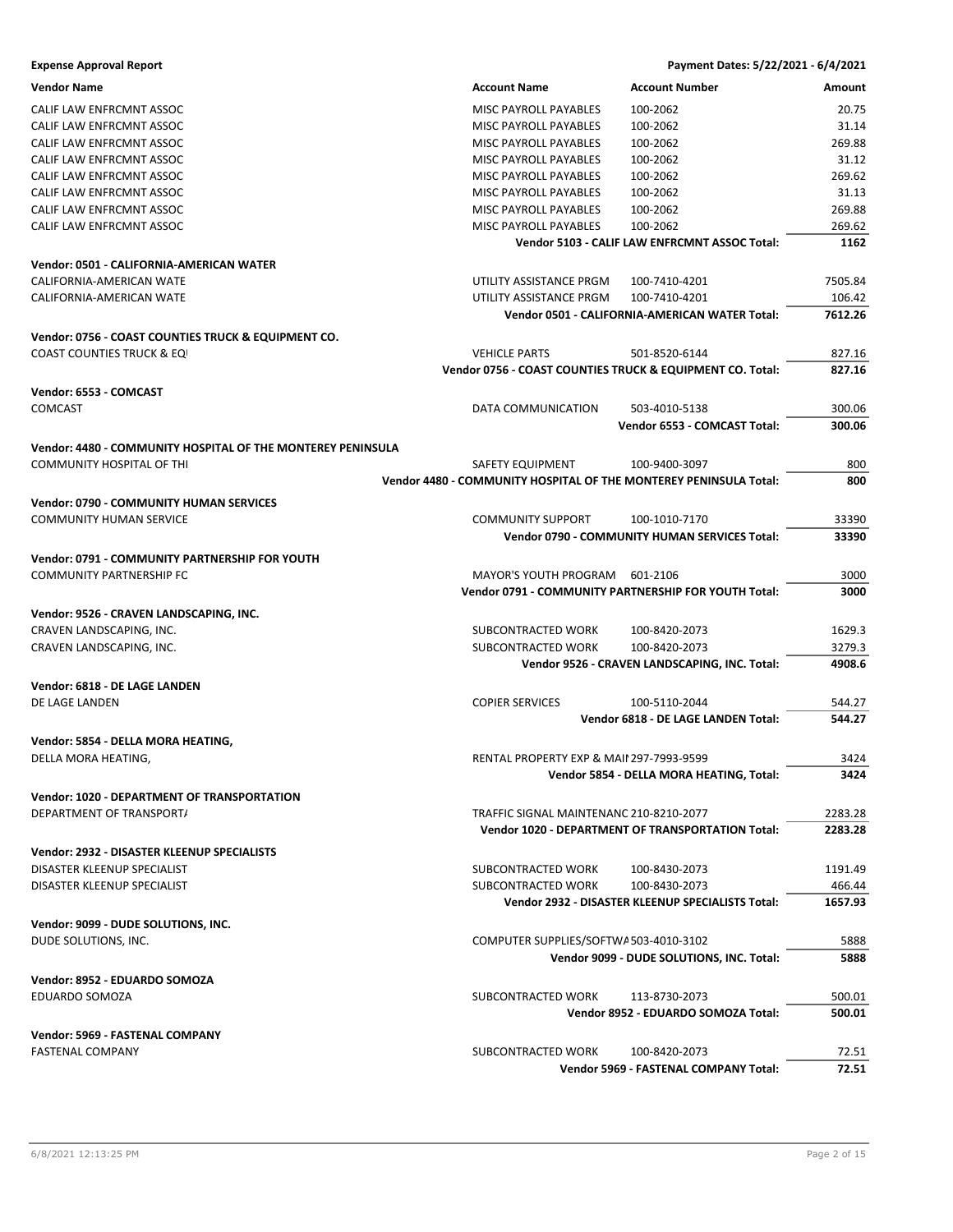| <b>Expense Approval Report</b>                  |                                                      | Payment Dates: 5/22/2021 - 6/4/2021                   |                |
|-------------------------------------------------|------------------------------------------------------|-------------------------------------------------------|----------------|
| <b>Vendor Name</b>                              | <b>Account Name</b>                                  | <b>Account Number</b>                                 | Amount         |
| Vendor: 8338 - FEDEX                            |                                                      |                                                       |                |
| <b>FEDEX</b>                                    | <b>MAIL SERVICES</b>                                 | 100-6110-4124                                         | 45.92          |
|                                                 |                                                      | Vendor 8338 - FEDEX Total:                            | 45.92          |
| Vendor: 1268 - FRANCHISE TAX BOARD              |                                                      |                                                       |                |
| <b>FRANCHISE TAX BOARD</b>                      | <b>GARNISHMENT PAYABLE</b>                           | 100-2059                                              | 6.81           |
| <b>FRANCHISE TAX BOARD</b>                      | <b>GARNISHMENT PAYABLE</b>                           | 113-2059                                              | 36.58          |
| <b>FRANCHISE TAX BOARD</b>                      | <b>GARNISHMENT PAYABLE</b>                           | 113-2059                                              | 50             |
| <b>FRANCHISE TAX BOARD</b>                      | <b>GARNISHMENT PAYABLE</b>                           | 210-2059                                              | 2.54           |
| <b>FRANCHISE TAX BOARD</b>                      | <b>GARNISHMENT PAYABLE</b>                           | 951-2059                                              | 4.07           |
|                                                 |                                                      | Vendor 1268 - FRANCHISE TAX BOARD Total:              | 100            |
| Vendor: 6306 - GAVILAN PEST CONTROL             |                                                      |                                                       |                |
| <b>GAVILAN PEST CONTROL</b>                     | TEMPORARY CONTRACT SERVI 100-6610-2043               |                                                       | 73             |
|                                                 |                                                      | Vendor 6306 - GAVILAN PEST CONTROL Total:             | 73             |
| <b>Vendor: 5198 - GOLDEN STATE PORTABLES</b>    |                                                      |                                                       |                |
| <b>GOLDEN STATE PORTABLES</b>                   | SUBCONTRACTED WORK                                   | 100-8310-2073                                         | 553.63         |
| <b>GOLDEN STATE PORTABLES</b>                   | <b>EQUIPMENT RENTAL</b>                              | 100-8420-2087                                         | 130.36         |
|                                                 |                                                      | Vendor 5198 - GOLDEN STATE PORTABLES Total:           | 683.99         |
|                                                 |                                                      |                                                       |                |
| Vendor: 3154 - GREEN VALLEY LANSCAPE INC.       |                                                      |                                                       |                |
| <b>GREEN VALLEY LANSCAPE INC.</b>               | DEPARTMENT CONSUMABLES 100-8420-3095                 |                                                       | 922.75         |
| GREEN VALLEY LANSCAPE INC.                      | DEPARTMENT CONSUMABLES 100-8420-3095<br><b>TOOLS</b> | 100-8420-3107                                         | 99.71<br>70.56 |
| GREEN VALLEY LANSCAPE INC.                      |                                                      | Vendor 3154 - GREEN VALLEY LANSCAPE INC. Total:       | 1093.02        |
|                                                 |                                                      |                                                       |                |
| Vendor: 7763 - GREENWASTE RECOVERY, INC.        |                                                      |                                                       |                |
| GREENWASTE RECOVERY, INC.                       | SUBCONTRACTED WORK - CV F100-8110-2073               |                                                       | 833.16         |
|                                                 |                                                      | Vendor 7763 - GREENWASTE RECOVERY, INC. Total:        | 833.16         |
| Vendor: 4222 - HARRIS & ASSOCIATES, INC.        |                                                      |                                                       |                |
| HARRIS & ASSOCIATES, INC.                       | LIFT STATION UPGRADES                                | 953-8820-9204                                         | 10908.75       |
|                                                 |                                                      | Vendor 4222 - HARRIS & ASSOCIATES, INC. Total:        | 10908.75       |
| Vendor: 1494 - HD SUPPLY FACILITIES MAINTENANCE |                                                      |                                                       |                |
| HD SUPPLY FACILITIES MAINTE                     | SUBCONTRACTED WORK                                   | 100-8310-2073                                         | 616.5          |
|                                                 |                                                      | Vendor 1494 - HD SUPPLY FACILITIES MAINTENANCE Total: | 616.5          |
| Vendor: 2351 - HICKS & HORNELL                  |                                                      |                                                       |                |
| <b>HICKS &amp; HORNELL</b>                      | <b>TIRES</b>                                         | 501-8520-6147                                         | 220.1          |
|                                                 |                                                      | Vendor 2351 - HICKS & HORNELL Total:                  | 220.1          |
| Vendor: 4920 - ICMA RETIREMENT TRUST-457        |                                                      |                                                       |                |
| ICMA RETIREMENT TRUST-457                       | DEFERRED COMP PAYABLE                                | 100-2060                                              | 5.21           |
| ICMA RETIREMENT TRUST-457                       | DEFERRED COMP PAYABLE                                | 100-2060                                              | 6622.81        |
| ICMA RETIREMENT TRUST-457                       | DEFERRED COMP PAYABLE                                | 100-2060                                              | 4913.59        |
| ICMA RETIREMENT TRUST-457                       | DEFERRED COMP PAYABLE                                | 100-2060                                              | 870.42         |
| ICMA RETIREMENT TRUST-457                       | DEFERRED COMP PAYABLE                                | 100-2060                                              | 763.81         |
| ICMA RETIREMENT TRUST-457                       | DEFERRED COMP PAYABLE                                | 100-2060                                              | 757.95         |
| ICMA RETIREMENT TRUST-457                       | DEFERRED COMP PAYABLE                                | 100-2060                                              | 468.56         |
| ICMA RETIREMENT TRUST-457                       | DEFERRED COMP PAYABLE                                | 100-2060                                              | 198.9          |
| ICMA RETIREMENT TRUST-457                       | DEFERRED COMP PAYABLE                                | 100-2060                                              | 265.53         |
| ICMA RETIREMENT TRUST-457                       | DEFERRED COMP PAYABLE                                | 100-2060                                              | 12194.83       |
| ICMA RETIREMENT TRUST-457                       | DEFERRED COMP PAYABLE                                | 100-2060                                              | 353.12         |
| <b>ICMA RETIREMENT TRUST-457</b>                | DEFERRED COMP PAYABLE                                | 100-2060                                              | 343.74         |
| ICMA RETIREMENT TRUST-457                       | DEFERRED COMP PAYABLE                                | 100-2060                                              | 211.04         |
| ICMA RETIREMENT TRUST-457                       | DEFERRED COMP PAYABLE                                | 100-2060                                              | 15971.06       |
| ICMA RETIREMENT TRUST-457                       | DEFERRED COMP PAYABLE                                | 100-2060                                              | 778.02         |
| ICMA RETIREMENT TRUST-457                       | DEFERRED COMP PAYABLE                                | 100-2060                                              | 5363.42        |
| ICMA RETIREMENT TRUST-457                       | DEFERRED COMP PAYABLE                                | 100-2060                                              | 870.42         |
| ICMA RETIREMENT TRUST-457                       | DEFERRED COMP PAYABLE                                | 100-2060                                              | 211.04         |
| ICMA RETIREMENT TRUST-457                       | DEFERRED COMP PAYABLE                                | 100-2060                                              | 5.21           |
| ICMA RETIREMENT TRUST-457                       | DEFERRED COMP PAYABLE                                | 100-2060                                              | 22692.99       |
| ICMA RETIREMENT TRUST-457                       | DEFERRED COMP PAYABLE                                | 100-2060                                              | 265.53         |
| ICMA RETIREMENT TRUST-457                       | DEFERRED COMP PAYABLE                                | 100-2060                                              | 343.74         |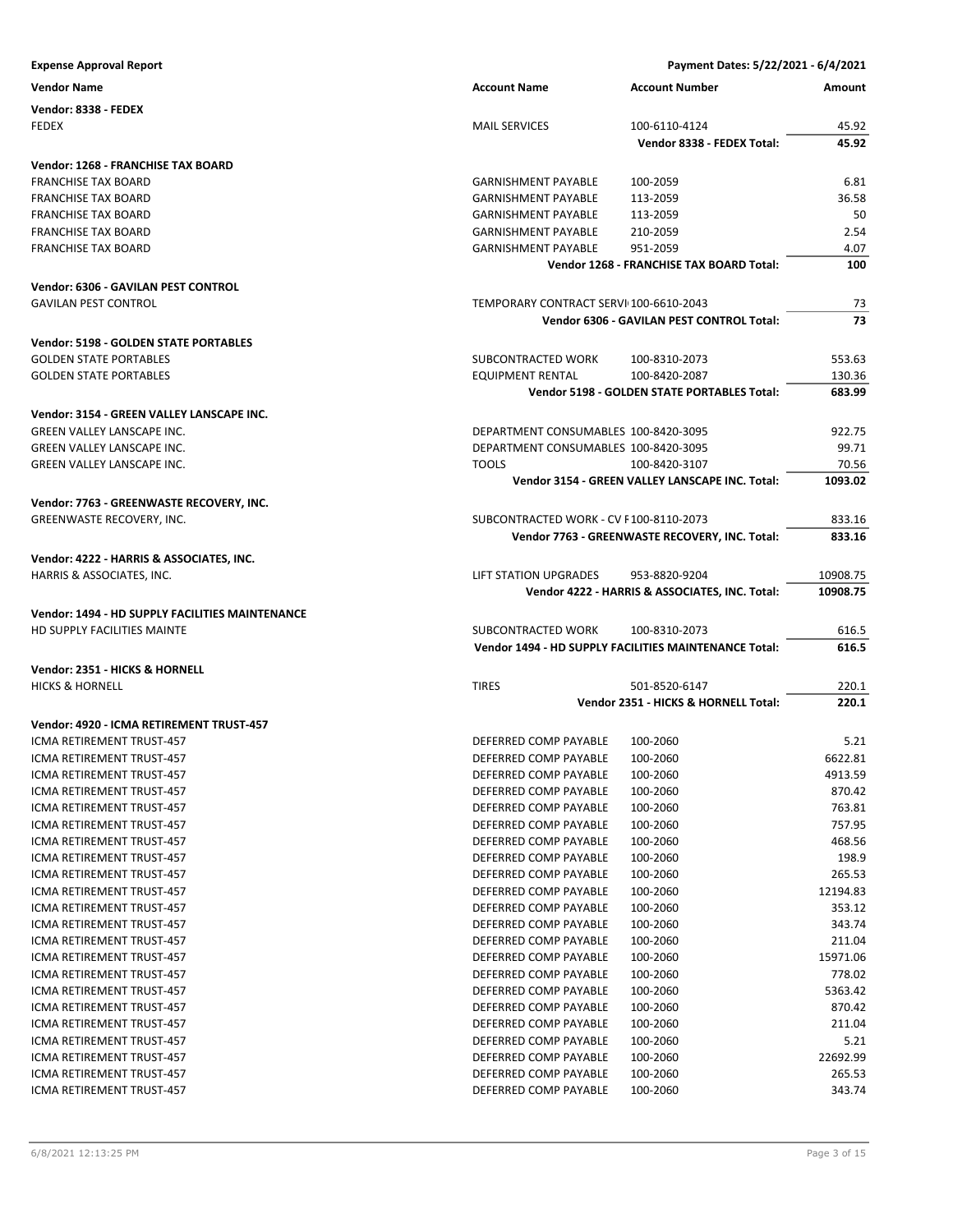#### **Expense Approval Report Payment Dates: 5/22/2021 ‐ 6/4/2021**

| Vendor Name               | <b>Account Name</b>   | <b>Account Number</b> | Amount |
|---------------------------|-----------------------|-----------------------|--------|
| ICMA RETIREMENT TRUST-457 | DEFERRED COMP PAYABLE | 100-2060              | 346.62 |
| ICMA RETIREMENT TRUST-457 | DEFERRED COMP PAYABLE | 100-2060              | 344.43 |
| ICMA RETIREMENT TRUST-457 | DEFERRED COMP PAYABLE | 100-2060              | 198.9  |
| ICMA RETIREMENT TRUST-457 | DEFERRED COMP PAYABLE | 103-2060              | 85.02  |
| ICMA RETIREMENT TRUST-457 | DEFERRED COMP PAYABLE | 103-2060              | 85.02  |
| ICMA RETIREMENT TRUST-457 | DEFERRED COMP PAYABLE | 113-2060              | 77.82  |
| ICMA RETIREMENT TRUST-457 | DEFERRED COMP PAYABLE | 113-2060              | 1.35   |
| ICMA RETIREMENT TRUST-457 | DEFERRED COMP PAYABLE | 113-2060              | 35.23  |
| ICMA RETIREMENT TRUST-457 | DEFERRED COMP PAYABLE | 113-2060              | 300    |
| ICMA RETIREMENT TRUST-457 | DEFERRED COMP PAYABLE | 113-2060              | 97.34  |
| ICMA RETIREMENT TRUST-457 | DEFERRED COMP PAYABLE | 113-2060              | 290.54 |
| ICMA RETIREMENT TRUST-457 | DEFERRED COMP PAYABLE | 113-2060              | 35.23  |
| ICMA RETIREMENT TRUST-457 | DEFERRED COMP PAYABLE | 113-2060              | 6.33   |
| ICMA RETIREMENT TRUST-457 | DEFERRED COMP PAYABLE | 113-2060              | 3.02   |
| ICMA RETIREMENT TRUST-457 | DEFERRED COMP PAYABLE | 200-2060              | 140.8  |
| ICMA RETIREMENT TRUST-457 | DEFERRED COMP PAYABLE | 200-2060              | 88     |
| ICMA RETIREMENT TRUST-457 | DEFERRED COMP PAYABLE | 210-2060              | 232.64 |
| ICMA RETIREMENT TRUST-457 | DEFERRED COMP PAYABLE | 210-2060              | 376.21 |
| ICMA RETIREMENT TRUST-457 | DEFERRED COMP PAYABLE | 210-2060              | 70.46  |
| ICMA RETIREMENT TRUST-457 | DEFERRED COMP PAYABLE | 210-2060              | 46.16  |
| ICMA RETIREMENT TRUST-457 | DEFERRED COMP PAYABLE | 210-2060              | 90.8   |
| ICMA RETIREMENT TRUST-457 | DEFERRED COMP PAYABLE | 210-2060              | 420.17 |
| ICMA RETIREMENT TRUST-457 | DEFERRED COMP PAYABLE | 210-2060              | 62.94  |
| ICMA RETIREMENT TRUST-457 | DEFERRED COMP PAYABLE | 210-2060              | 70.46  |
| ICMA RETIREMENT TRUST-457 | DEFERRED COMP PAYABLE | 210-2060              | 222.01 |
| ICMA RETIREMENT TRUST-457 | DEFERRED COMP PAYABLE | 210-2060              | 76.82  |
| ICMA RETIREMENT TRUST-457 | DEFERRED COMP PAYABLE | 246-2060              | 383.33 |
| ICMA RETIREMENT TRUST-457 | DEFERRED COMP PAYABLE | 246-2060              | 383.33 |
| ICMA RETIREMENT TRUST-457 | DEFERRED COMP PAYABLE | 271-2060              | 35.23  |
| ICMA RETIREMENT TRUST-457 | DEFERRED COMP PAYABLE | 271-2060              | 181.98 |
| ICMA RETIREMENT TRUST-457 | DEFERRED COMP PAYABLE | 271-2060              | 134.72 |
| ICMA RETIREMENT TRUST-457 | DEFERRED COMP PAYABLE | 271-2060              | 171.72 |
| ICMA RETIREMENT TRUST-457 | DEFERRED COMP PAYABLE | 271-2060              | 35.23  |
| ICMA RETIREMENT TRUST-457 | DEFERRED COMP PAYABLE | 271-2060              | 185.46 |
| ICMA RETIREMENT TRUST-457 | DEFERRED COMP PAYABLE | 401-2060              | 329.06 |
| ICMA RETIREMENT TRUST-457 | DEFERRED COMP PAYABLE | 401-2060              | 104.15 |
| ICMA RETIREMENT TRUST-457 | DEFERRED COMP PAYABLE | 401-2060              | 17.61  |
| ICMA RETIREMENT TRUST-457 | DEFERRED COMP PAYABLE | 401-2060              | 6.64   |
| ICMA RETIREMENT TRUST-457 | DEFERRED COMP PAYABLE | 401-2060              | 36.69  |
| ICMA RETIREMENT TRUST-457 | DEFERRED COMP PAYABLE | 401-2060              | 97.82  |
| ICMA RETIREMENT TRUST-457 | DEFERRED COMP PAYABLE | 401-2060              | 35.11  |
| ICMA RETIREMENT TRUST-457 | DEFERRED COMP PAYABLE | 401-2060              | 5.62   |
| ICMA RETIREMENT TRUST-457 | DEFERRED COMP PAYABLE | 401-2060              | 6.41   |
| ICMA RETIREMENT TRUST-457 | DEFERRED COMP PAYABLE | 401-2060              | 424.36 |
| ICMA RETIREMENT TRUST-457 | DEFERRED COMP PAYABLE | 401-2060              | 17.61  |
| ICMA RETIREMENT TRUST-457 | DEFERRED COMP PAYABLE | 501-2060              | 66     |
| ICMA RETIREMENT TRUST-457 | DEFERRED COMP PAYABLE | 501-2060              | 225.64 |
| ICMA RETIREMENT TRUST-457 | DEFERRED COMP PAYABLE | 501-2060              | 35.23  |
| ICMA RETIREMENT TRUST-457 | DEFERRED COMP PAYABLE | 501-2060              | 35.23  |
| ICMA RETIREMENT TRUST-457 | DEFERRED COMP PAYABLE | 501-2060              | 225.64 |
| ICMA RETIREMENT TRUST-457 | DEFERRED COMP PAYABLE | 501-2060              | 66     |
| ICMA RETIREMENT TRUST-457 | DEFERRED COMP PAYABLE | 503-2060              | 912.5  |
| ICMA RETIREMENT TRUST-457 | DEFERRED COMP PAYABLE | 503-2060              | 787.07 |
| ICMA RETIREMENT TRUST-457 | DEFERRED COMP PAYABLE | 503-2060              | 912.5  |
| ICMA RETIREMENT TRUST-457 | DEFERRED COMP PAYABLE | 503-2060              | 787.07 |
| ICMA RETIREMENT TRUST-457 | DEFERRED COMP PAYABLE | 951-2060              | 35.21  |
| ICMA RETIREMENT TRUST-457 | DEFERRED COMP PAYABLE | 951-2060              | 356.14 |
| ICMA RETIREMENT TRUST-457 | DEFERRED COMP PAYABLE | 951-2060              | 344.06 |
| ICMA RETIREMENT TRUST-457 | DEFERRED COMP PAYABLE | 951-2060              | 15.38  |
| ICMA RETIREMENT TRUST-457 | DEFERRED COMP PAYABLE | 951-2060              | 35.21  |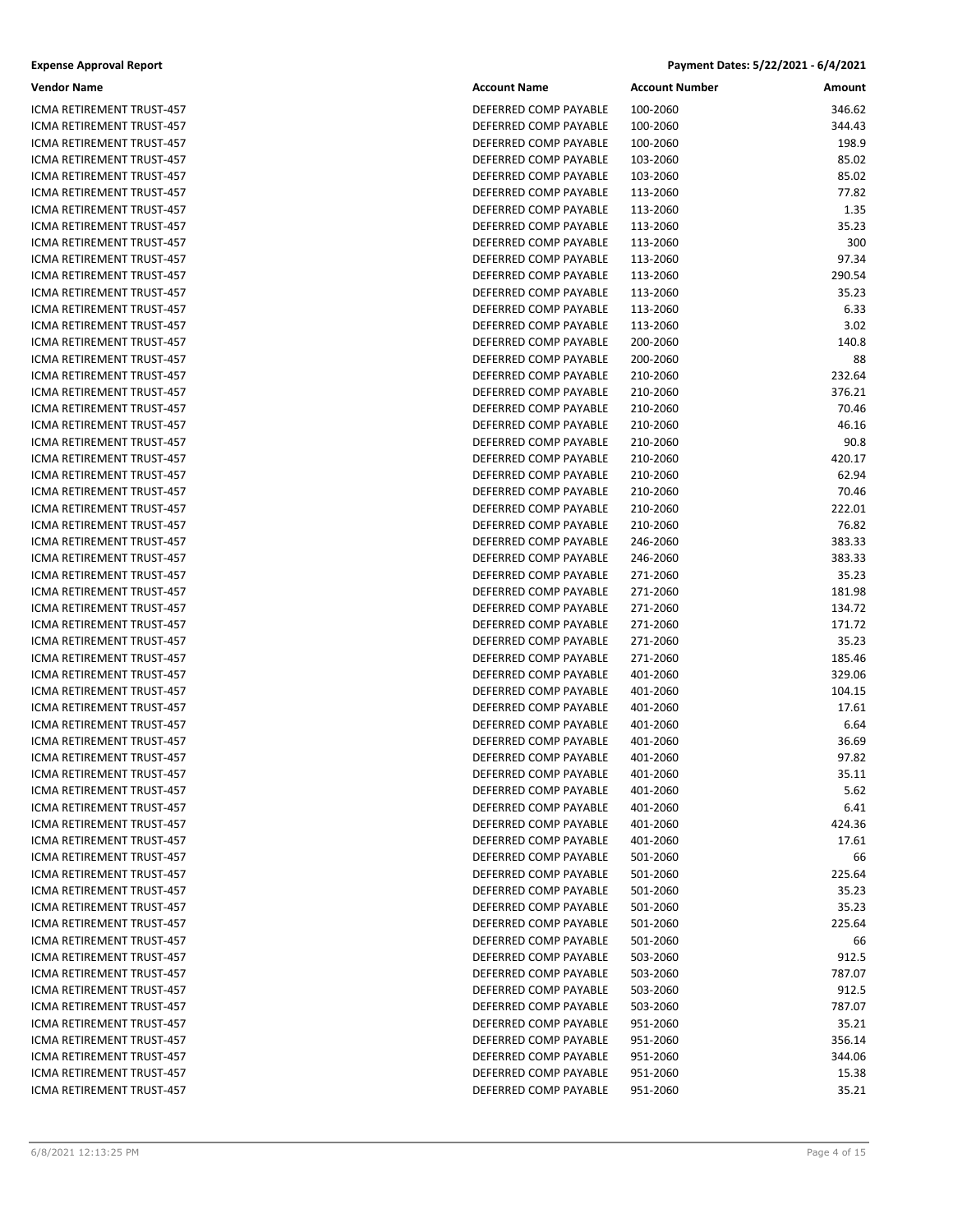| <b>Expense Approval Report</b>                  |                                          | Payment Dates: 5/22/2021 - 6/4/2021                              |                  |
|-------------------------------------------------|------------------------------------------|------------------------------------------------------------------|------------------|
| <b>Vendor Name</b>                              | <b>Account Name</b>                      | <b>Account Number</b>                                            | Amount           |
| ICMA RETIREMENT TRUST-457                       | DEFERRED COMP PAYABLE                    | 951-2060                                                         | 256.82           |
| ICMA RETIREMENT TRUST-457                       | DEFERRED COMP PAYABLE                    | 951-2060                                                         | 350.22           |
| ICMA RETIREMENT TRUST-457                       | DEFERRED COMP PAYABLE                    | 953-2060                                                         | 6.09             |
| ICMA RETIREMENT TRUST-457                       | DEFERRED COMP PAYABLE                    | 953-2060                                                         | 3.05             |
|                                                 |                                          | Vendor 4920 - ICMA RETIREMENT TRUST-457 Total:                   | 86322.4          |
| Vendor: 7173 - Iconix Waterworks (US) Inc.      |                                          |                                                                  |                  |
| Iconix Waterworks (US) Inc.                     | CONSTRUCTION IN PROGRESS-212-8920-9600   |                                                                  | 1351.56          |
|                                                 |                                          | Vendor 7173 - Iconix Waterworks (US) Inc. Total:                 | 1351.56          |
| <b>Vendor: 9617 - JANA PHARES</b>               |                                          |                                                                  |                  |
| <b>JANA PHARES</b>                              | RENTAL ASSISTANCE PRGM                   | 100-7410-4202                                                    | 6930             |
|                                                 |                                          | Vendor 9617 - JANA PHARES Total:                                 | 6930             |
| Vendor: 9618 - JANE HEIDER                      |                                          |                                                                  |                  |
| <b>JANE HEIDER</b>                              | RENTAL ASSISTANCE PRGM                   | 100-7410-4202                                                    | 7421.75          |
|                                                 |                                          | Vendor 9618 - JANE HEIDER Total:                                 | 7421.75          |
| Vendor: 1334 - JOHN C GEMMA                     |                                          |                                                                  |                  |
| JOHN C GEMMA                                    | COMPUTER EQUIPMENT                       | 503-4010-8182                                                    | 40609.59         |
|                                                 |                                          | Vendor 1334 - JOHN C GEMMA Total:                                | 40609.59         |
| Vendor: 9614 - KERA PANNI                       |                                          |                                                                  |                  |
| <b>KERA PANNI</b>                               | <b>WATER RELEASE PERMIT</b>              | 100-3222                                                         | 3750             |
|                                                 |                                          | Vendor 9614 - KERA PANNI Total:                                  | 3750             |
| Vendor: 9615 - LILIA FULP                       |                                          |                                                                  |                  |
| LILIA FULP                                      | SWIMMING POOL REVENUE                    | 100-3676                                                         | 110              |
|                                                 |                                          | Vendor 9615 - LILIA FULP Total:                                  | 110              |
| Vendor: 2046 - M3 ENVIRONMENTAL CONSULTING LLC  |                                          |                                                                  |                  |
| M3 ENVIRONMENTAL CONSUL                         | SUBCONTRACTED WORK                       | 100-8310-2073                                                    | 1375             |
|                                                 |                                          | Vendor 2046 - M3 ENVIRONMENTAL CONSULTING LLC Total:             | 1375             |
| Vendor: 6379 - MARINA COAST WATER DISTRICT      |                                          |                                                                  |                  |
| MARINA COAST WATER DISTRI                       | SUBCONTRACTED WORK - CV F100-8110-2073   |                                                                  | 286.62           |
| MARINA COAST WATER DISTRI                       | <b>WATER</b>                             | 100-8310-5133                                                    | 484.22           |
| <b>MARINA COAST WATER DISTRI</b>                | <b>WATER</b>                             | 100-8440-5133                                                    | 3792.73          |
| MARINA COAST WATER DISTRI                       | <b>WATER</b>                             | 210-8420-5133                                                    | 250.72           |
|                                                 |                                          | Vendor 6379 - MARINA COAST WATER DISTRICT Total:                 | 4814.29          |
| Vendor: 2102 - MARTIN'S IRRIGATION SUPPLY, INC. |                                          |                                                                  |                  |
| <b>MARTIN'S IRRIGATION SUPPLY</b>               | SUMMER PARK CONCERTS                     | 100-8430-7175                                                    | 1729.26          |
| <b>MARTIN'S IRRIGATION SUPPLY.</b>              | DEPARTMENT CONSUMABLES 100-8440-3095     |                                                                  | 121.27           |
|                                                 |                                          | Vendor 2102 - MARTIN'S IRRIGATION SUPPLY, INC. Total:            | 1850.53          |
| Vendor: 2426 - McDONALD REFRIGERATION INC       |                                          |                                                                  |                  |
| MCDONALD REFRIGERATION IN                       | SUBCONTRACTED WORK                       | 113-8730-2073<br>Vendor 2426 - McDONALD REFRIGERATION INC Total: | 277.85<br>277.85 |
|                                                 |                                          |                                                                  |                  |
| Vendor: 9472 - MICHAEL A. HOULEMARD, JR.        | SUBCONTRACTED WORK                       | 335-2010-2073                                                    | 1000             |
| MICHAEL A. HOULEMARD, JR.                       |                                          | Vendor 9472 - MICHAEL A. HOULEMARD, JR. Total:                   | 1000             |
|                                                 |                                          |                                                                  |                  |
| Vendor: 0759 - MILESTONE COMMUNICATIONS INC.    |                                          |                                                                  |                  |
| MILESTONE COMMUNICATION                         | PUBLISHING & LEGAL ADVERTI 200-5410-2063 |                                                                  | 565              |
|                                                 |                                          | Vendor 0759 - MILESTONE COMMUNICATIONS INC. Total:               | 565              |
| Vendor: 2184 - MISSION LINEN SUPPLY             |                                          |                                                                  |                  |
| <b>MISSION LINEN SUPPLY</b>                     | UNIFORM SERVICE/LAUNDRY 100-6640-2049    |                                                                  | 79.76            |
| <b>MISSION LINEN SUPPLY</b>                     | UNIFORM SERVICE/LAUNDRY 100-6640-2049    |                                                                  | 88.73            |
| <b>MISSION LINEN SUPPLY</b>                     | UNIFORM SERVICE/LAUNDRY 100-6640-2049    |                                                                  | 89.76            |
| <b>MISSION LINEN SUPPLY</b>                     | UNIFORM SERVICE/LAUNDRY 100-6640-2049    |                                                                  | 11.75            |
|                                                 |                                          | Vendor 2184 - MISSION LINEN SUPPLY Total:                        | 270              |
| Vendor: 2186 - MISSION UNIFORM SERVICE          |                                          |                                                                  |                  |
| <b>MISSION UNIFORM SERVICE</b>                  | UNIFORM SERVICE/LAUNDRY 100-6640-2049    |                                                                  | 37.59            |
| <b>MISSION UNIFORM SERVICE</b>                  | UNIFORM SERVICE / LAUNDRY 100-8310-2049  |                                                                  | 57.84            |
| <b>MISSION UNIFORM SERVICE</b>                  | UNIFORM SERVICE/LAUNDRY 100-8410-2049    |                                                                  | 18.51<br>57.84   |
| <b>MISSION UNIFORM SERVICE</b>                  | UNIFORM SERVICE/LAUNDRY 100-8420-2049    |                                                                  |                  |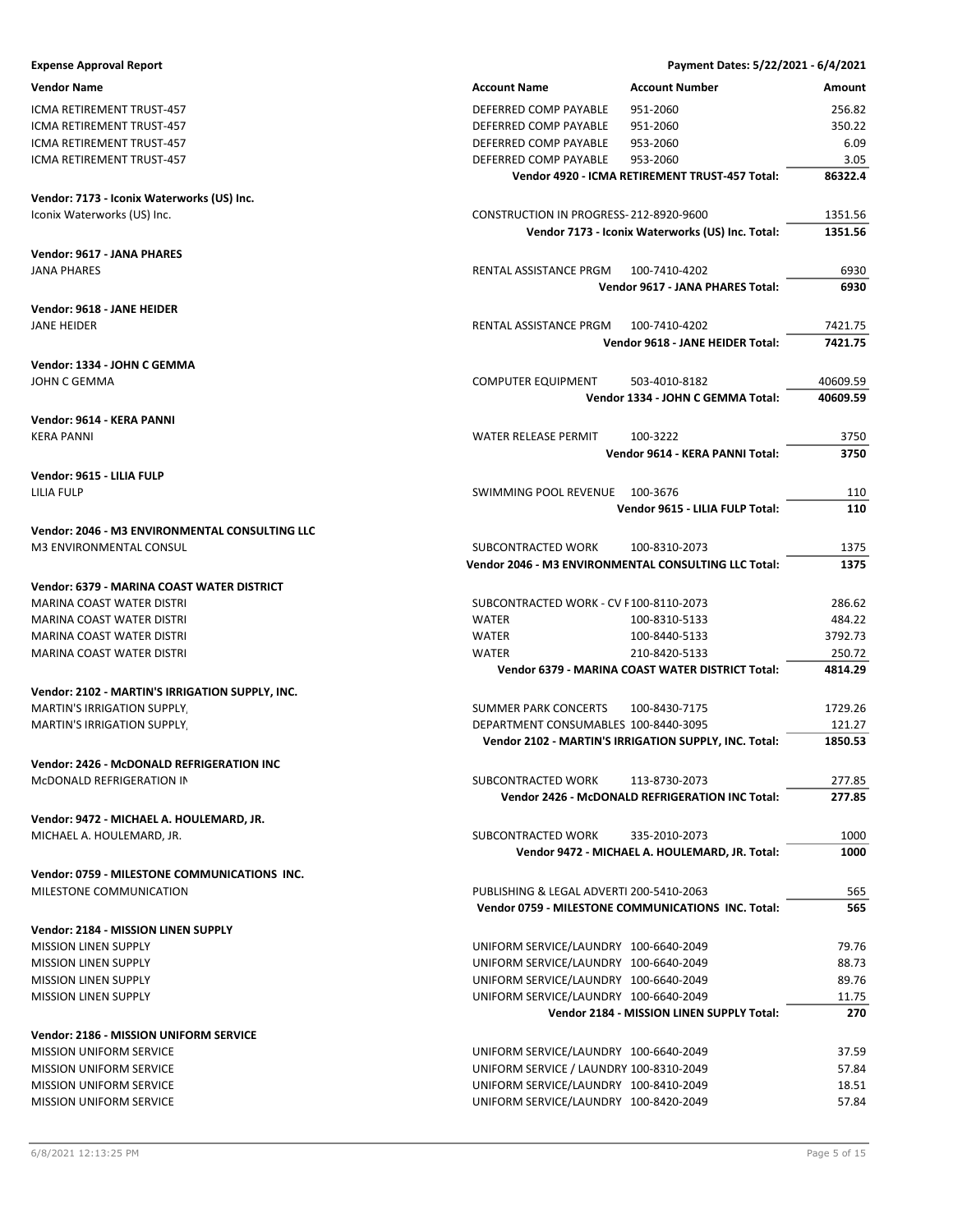| <b>Expense Approval Report</b>                            |                                                          | Payment Dates: 5/22/2021 - 6/4/2021                   |            |
|-----------------------------------------------------------|----------------------------------------------------------|-------------------------------------------------------|------------|
| <b>Vendor Name</b>                                        | <b>Account Name</b>                                      | <b>Account Number</b>                                 | Amount     |
| <b>MISSION UNIFORM SERVICE</b>                            | UNIFORM SERVICE / LAUNDRY 100-8440-2049                  |                                                       | 34.69      |
| <b>MISSION UNIFORM SERVICE</b>                            | UNIFORM SERVICE / LAUNDRY 100-8450-2049                  |                                                       | 18.51      |
| <b>MISSION UNIFORM SERVICE</b>                            | UNIFORM SERVICE/LAUNDRY 100-9105-2049                    |                                                       | 121.28     |
| <b>MISSION UNIFORM SERVICE</b>                            | UNIFORM SERVICE / LAUNDRY 113-8730-2049                  |                                                       | 104.59     |
| <b>MISSION UNIFORM SERVICE</b>                            | UNIFORM SERVICE/LAUNDRY 210-8110-2049                    |                                                       | 46.26      |
| <b>MISSION UNIFORM SERVICE</b>                            | UNIFORM SERVICE/LAUNDRY 210-8420-2049                    |                                                       | 11.58      |
| <b>MISSION UNIFORM SERVICE</b>                            | UNIFORM SERVICE/LAUNDRY 271-8110-2049                    |                                                       | 46.26      |
| <b>MISSION UNIFORM SERVICE</b>                            | UNIFORM SERVICE/LAUNDRY 401-8620-2049                    |                                                       | 46.26      |
| <b>MISSION UNIFORM SERVICE</b>                            | UNIFORM SERVICE/LAUNDRY 501-8520-2049                    |                                                       | 46.31      |
| <b>MISSION UNIFORM SERVICE</b>                            | UNIFORM SERVICE / LAUNDRY 951-8820-2049                  |                                                       | 46.3       |
|                                                           |                                                          | Vendor 2186 - MISSION UNIFORM SERVICE Total:          | 693.82     |
| Vendor: 2234 - MONTEREY BAY AIR RESOURCES DISTRICT        |                                                          |                                                       |            |
| MONTEREY BAY AIR RESOURCE                                 | SUBCONTRACTED WORK                                       | 100-8310-2073                                         | 1302       |
| MONTEREY BAY AIR RESOURCE                                 | <b>OUTSIDE REPAIRS</b>                                   | 501-8520-6148                                         | 412        |
| MONTEREY BAY AIR RESOURCE                                 | SUBCONTRACTED WORK                                       | 951-8820-2073                                         | 948        |
|                                                           | Vendor 2234 - MONTEREY BAY AIR RESOURCES DISTRICT Total: |                                                       | 2662       |
| Vendor: 7505 - MONTEREY BAY ANALYTICAL SVCS.              |                                                          |                                                       |            |
| MONTEREY BAY ANALYTICAL S'                                | <b>WATER SAMPLING</b>                                    | 401-8620-2072                                         | 78         |
|                                                           |                                                          | Vendor 7505 - MONTEREY BAY ANALYTICAL SVCS. Total:    | 78         |
| Vendor: 2252 - MONTEREY COUNTY D.A.'s OFFICE              |                                                          |                                                       |            |
| <b>MONTEREY COUNTY D.A.'s OFF</b>                         | STATE DRUG ENFORCEMENT P 601-2160                        |                                                       | 880.31     |
|                                                           |                                                          | Vendor 2252 - MONTEREY COUNTY D.A.'s OFFICE Total:    | 880.31     |
|                                                           |                                                          |                                                       |            |
| Vendor: 2273 - MONTEREY COUNTY HEALTH DEPT                |                                                          |                                                       |            |
| MONTEREY COUNTY HEALTH D                                  | MEDICAL EXAMS                                            | 100-6110-1026                                         | 775        |
|                                                           |                                                          | Vendor 2273 - MONTEREY COUNTY HEALTH DEPT Total:      | 775        |
| Vendor: 6088 - MONTEREY FIRE EXTINGUISHER, INC.           |                                                          |                                                       |            |
| MONTEREY FIRE EXTINGUISHEI                                | SUBCONTRACTED WORK                                       | 100-8310-2073                                         | 35         |
|                                                           |                                                          | Vendor 6088 - MONTEREY FIRE EXTINGUISHER, INC. Total: | 35         |
| <b>Vendor: 2342 - MONTEREY REGIONAL WASTE</b>             |                                                          |                                                       |            |
| MONTEREY REGIONAL WASTE                                   | <b>REFUSE DISPOSAL</b>                                   | 210-8110-2068                                         | 194.53     |
|                                                           |                                                          | Vendor 2342 - MONTEREY REGIONAL WASTE Total:          | 194.53     |
|                                                           |                                                          |                                                       |            |
| Vendor: 8691 - ORBIS PARTNERS, LLC<br>ORBIS PARTNERS, LLC |                                                          |                                                       |            |
|                                                           | DEPARTMENT CONSUMABLES 100-9310-3095                     | Vendor 8691 - ORBIS PARTNERS, LLC Total:              | 260<br>260 |
|                                                           |                                                          |                                                       |            |
| Vendor: 2652 - PACIFIC GAS & ELECTRIC                     |                                                          |                                                       |            |
| PACIFIC GAS & ELECTRIC                                    | UTILITY ASSISTANCE PRGM                                  | 100-7410-4201                                         | 1638.17    |
| PACIFIC GAS & ELECTRIC                                    | <b>GAS &amp; ELECTRIC</b>                                | 100-8310-5131                                         | 18301.92   |
| PACIFIC GAS & ELECTRIC                                    | <b>GAS &amp; ELECTRIC</b>                                | 100-8420-5131                                         | 189.53     |
| PACIFIC GAS & ELECTRIC                                    | <b>LOAN PAYMENT</b>                                      | 100-8420-9616                                         | 70.6       |
| PACIFIC GAS & ELECTRIC                                    | <b>GAS &amp; ELECTRIC</b>                                | 210-8110-5131                                         | 537        |
| PACIFIC GAS & ELECTRIC                                    | <b>STREET LIGHTINGS</b>                                  | 210-8210-2059                                         | 15656.68   |
| PACIFIC GAS & ELECTRIC                                    | <b>GAS &amp; ELECTRIC</b>                                | 210-8420-5131                                         | 80.06      |
| PACIFIC GAS & ELECTRIC                                    | GAS & ELECTRIC                                           | 401-8620-5131                                         | 3118.41    |
| PACIFIC GAS & ELECTRIC                                    | <b>GAS &amp; ELECTRIC</b>                                | 501-8510-5131                                         | 231        |
|                                                           |                                                          | Vendor 2652 - PACIFIC GAS & ELECTRIC Total:           | 39823.37   |
| Vendor: 8783 - POWERDMS, INC.                             |                                                          |                                                       |            |
| POWERDMS, INC.                                            | <b>CALEA PROGRAM</b>                                     | 100-6110-4202                                         | 3127.53    |
|                                                           |                                                          | Vendor 8783 - POWERDMS, INC. Total:                   | 3127.53    |
| Vendor: 2849 - PREMIUM AUTO PARTS                         |                                                          |                                                       |            |
| PREMIUM AUTO PARTS                                        | <b>VEHICLE PARTS</b>                                     | 501-8520-6144                                         | 9.83       |
| PREMIUM AUTO PARTS                                        | <b>VEHICLE PARTS</b>                                     | 501-8520-6144                                         | 10.9       |
| PREMIUM AUTO PARTS                                        | <b>VEHICLE PARTS</b>                                     | 501-8520-6144                                         | 14.79      |
| PREMIUM AUTO PARTS                                        | <b>VEHICLE PARTS</b>                                     | 501-8520-6144                                         | 6.53       |
|                                                           |                                                          | Vendor 2849 - PREMIUM AUTO PARTS Total:               | 42.05      |
| Vendor: 2877 - PUBLIC EMPLOYEES' RETIREMENT SYSTEM        |                                                          |                                                       |            |
| PUBLIC EMPLOYEES' RETIREME                                | <b>PERS PAYABLE</b>                                      | 100-2056                                              | 0.03       |
| PUBLIC EMPLOYEES' RETIREME                                | PERS PAYABLE                                             | 100-2056                                              | 865.21     |
|                                                           |                                                          |                                                       |            |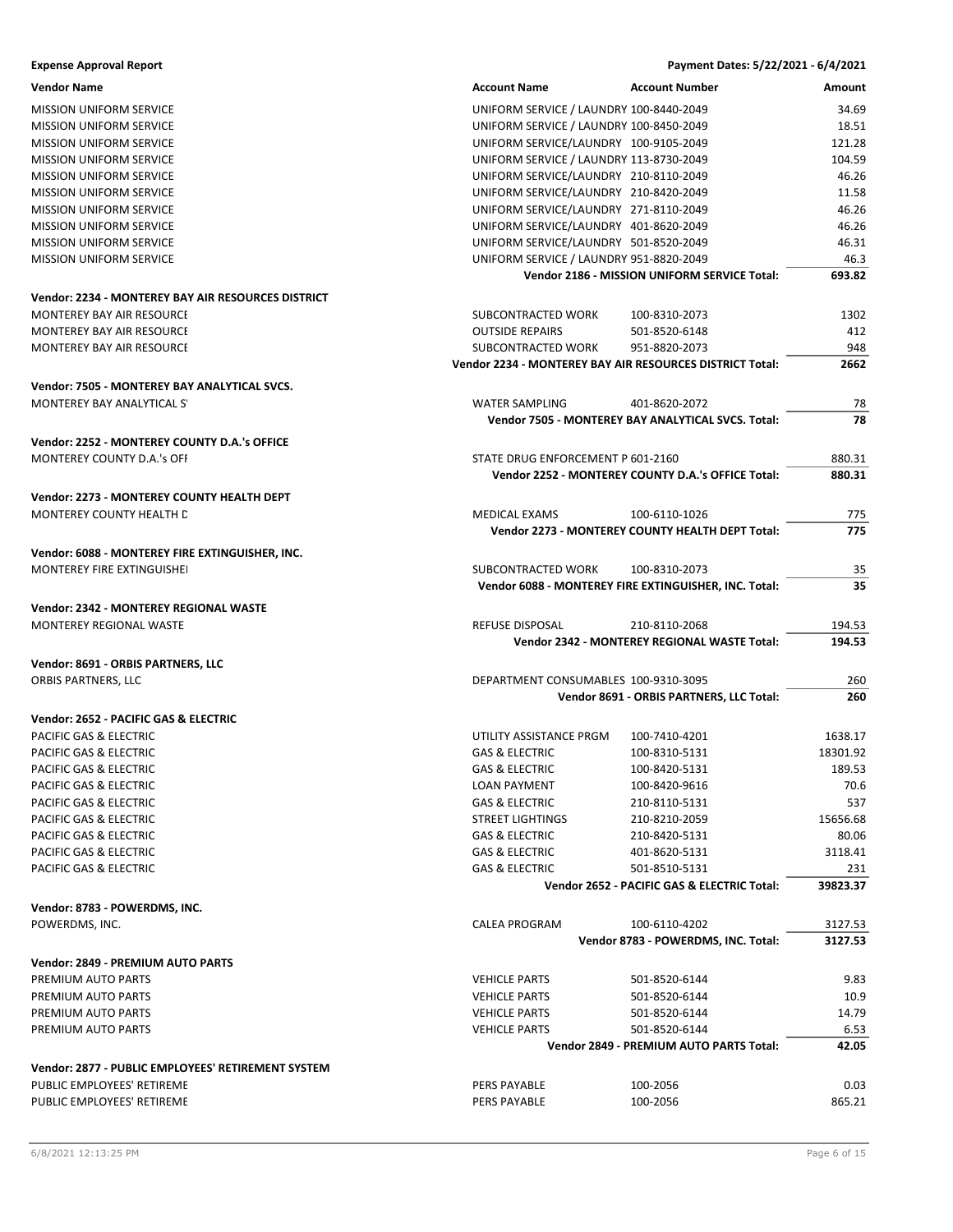#### **Expense Approval Report Payment Dates: 5/22/2021 ‐ 6/4/2021**

| Vendor Name                | <b>Account Name</b> | <b>Account Number</b> | Amount   |
|----------------------------|---------------------|-----------------------|----------|
| PUBLIC EMPLOYEES' RETIREME | PERS PAYABLE        | 100-2056              | 7024.45  |
| PUBLIC EMPLOYEES' RETIREME | PERS PAYABLE        | 100-2056              | 737.06   |
| PUBLIC EMPLOYEES' RETIREME | PERS PAYABLE        | 100-2056              | 115.53   |
| PUBLIC EMPLOYEES' RETIREME | PERS PAYABLE        | 100-2056              | 868.14   |
| PUBLIC EMPLOYEES' RETIREME | PERS PAYABLE        | 100-2056              | 898.16   |
| PUBLIC EMPLOYEES' RETIREME | PERS PAYABLE        | 100-2056              | 5759.47  |
| PUBLIC EMPLOYEES' RETIREME | PERS PAYABLE        | 100-2056              | 5204.63  |
| PUBLIC EMPLOYEES' RETIREME | PERS PAYABLE        | 100-2056              | 1161.3   |
| PUBLIC EMPLOYEES' RETIREME | PERS PAYABLE        | 100-2056              | 1182.64  |
| PUBLIC EMPLOYEES' RETIREME | PERS PAYABLE        | 100-2056              | 1446.02  |
| PUBLIC EMPLOYEES' RETIREME | <b>PERS PAYABLE</b> | 100-2056              | 1518.67  |
| PUBLIC EMPLOYEES' RETIREME | PERS PAYABLE        | 100-2056              | 1727.15  |
| PUBLIC EMPLOYEES' RETIREME | PERS PAYABLE        | 100-2056              | 4121.85  |
| PUBLIC EMPLOYEES' RETIREME | PERS PAYABLE        | 100-2056              | 4658.73  |
| PUBLIC EMPLOYEES' RETIREME | PERS PAYABLE        | 100-2056              | 6597.35  |
| PUBLIC EMPLOYEES' RETIREME | PERS PAYABLE        | 100-2056              | 901.2    |
| PUBLIC EMPLOYEES' RETIREME | PERS PAYABLE        | 100-2056              | 2392.47  |
| PUBLIC EMPLOYEES' RETIREME | PERS PAYABLE        | 100-2056              | 8201.86  |
| PUBLIC EMPLOYEES' RETIREME | PERS PAYABLE        | 100-2056              | 10661.58 |
| PUBLIC EMPLOYEES' RETIREME | PERS PAYABLE        | 100-2056              | 10980.35 |
| PUBLIC EMPLOYEES' RETIREME | PERS PAYABLE        | 100-2056              | 11189.85 |
| PUBLIC EMPLOYEES' RETIREME | PERS PAYABLE        | 100-2056              | 15705.13 |
| PUBLIC EMPLOYEES' RETIREME | PERS PAYABLE        | 100-2056              | 9115.86  |
| PUBLIC EMPLOYEES' RETIREME | PERS PAYABLE        | 103-2056              | 108      |
| PUBLIC EMPLOYEES' RETIREME | PERS PAYABLE        | 103-2056              | 68.56    |
| PUBLIC EMPLOYEES' RETIREME | PERS PAYABLE        | 103-2056              | 0.33     |
| PUBLIC EMPLOYEES' RETIREME | PERS PAYABLE        | 113-2056              | 65.44    |
| PUBLIC EMPLOYEES' RETIREME | PERS PAYABLE        | 113-2056              | 41.53    |
| PUBLIC EMPLOYEES' RETIREME | PERS PAYABLE        | 113-2056              | 3.57     |
| PUBLIC EMPLOYEES' RETIREME | PERS PAYABLE        | 113-2056              | 563.3    |
| PUBLIC EMPLOYEES' RETIREME | PERS PAYABLE        | 113-2056              | 645.28   |
| PUBLIC EMPLOYEES' RETIREME | PERS PAYABLE        | 200-2056              | 218.49   |
| PUBLIC EMPLOYEES' RETIREME | PERS PAYABLE        | 200-2056              | 0.86     |
| PUBLIC EMPLOYEES' RETIREME | PERS PAYABLE        | 200-2056              | 250.29   |
| PUBLIC EMPLOYEES' RETIREME | PERS PAYABLE        | 210-2056              | 355.81   |
| PUBLIC EMPLOYEES' RETIREME | PERS PAYABLE        | 210-2056              | 117.01   |
| PUBLIC EMPLOYEES' RETIREME | PERS PAYABLE        | 210-2056              | 102.16   |
| PUBLIC EMPLOYEES' RETIREME | PERS PAYABLE        | 210-2056              | 2.71     |
| PUBLIC EMPLOYEES' RETIREME | PERS PAYABLE        | 210-2056              | 560.71   |
| PUBLIC EMPLOYEES' RETIREME | PERS PAYABLE        | 246-2056              | 0.93     |
| PUBLIC EMPLOYEES' RETIREME | PERS PAYABLE        | 246-2056              | 275.92   |
| PUBLIC EMPLOYEES' RETIREME | PERS PAYABLE        | 246-2056              | 316.06   |
| PUBLIC EMPLOYEES' RETIREME | PERS PAYABLE        | 271-2056              | 140.71   |
| PUBLIC EMPLOYEES' RETIREME | PERS PAYABLE        | 271-2056              | 122.84   |
| PUBLIC EMPLOYEES' RETIREME | PERS PAYABLE        | 271-2056              | 2.67     |
| PUBLIC EMPLOYEES' RETIREME | PERS PAYABLE        | 271-2056              | 384.32   |
| PUBLIC EMPLOYEES' RETIREME | PERS PAYABLE        | 271-2056              | 605.6    |
| PUBLIC EMPLOYEES' RETIREME | PERS PAYABLE        | 335-2056              | 1.86     |
| PUBLIC EMPLOYEES' RETIREME | PERS PAYABLE        | 335-2056              | 528.28   |
| PUBLIC EMPLOYEES' RETIREME | PERS PAYABLE        | 335-2056              | 461.18   |
| PUBLIC EMPLOYEES' RETIREME | PERS PAYABLE        | 401-2056              | 560.9    |
| PUBLIC EMPLOYEES' RETIREME | PERS PAYABLE        | 401-2056              | 2.65     |
| PUBLIC EMPLOYEES' RETIREME | PERS PAYABLE        | 401-2056              | 883.85   |
| PUBLIC EMPLOYEES' RETIREME | PERS PAYABLE        | 501-2056              | 1.95     |
| PUBLIC EMPLOYEES' RETIREME | PERS PAYABLE        | 501-2056              | 159.34   |
| PUBLIC EMPLOYEES' RETIREME | PERS PAYABLE        | 501-2056              | 370.47   |
| PUBLIC EMPLOYEES' RETIREME | PERS PAYABLE        | 501-2056              | 182.52   |
| PUBLIC EMPLOYEES' RETIREME | PERS PAYABLE        | 501-2056              | 235.1    |
| PUBLIC EMPLOYEES' RETIREME | PERS PAYABLE        | 503-2056              | 184.52   |
| PUBLIC EMPLOYEES' RETIREME | PERS PAYABLE        | 503-2056              | 350.25   |
|                            |                     |                       |          |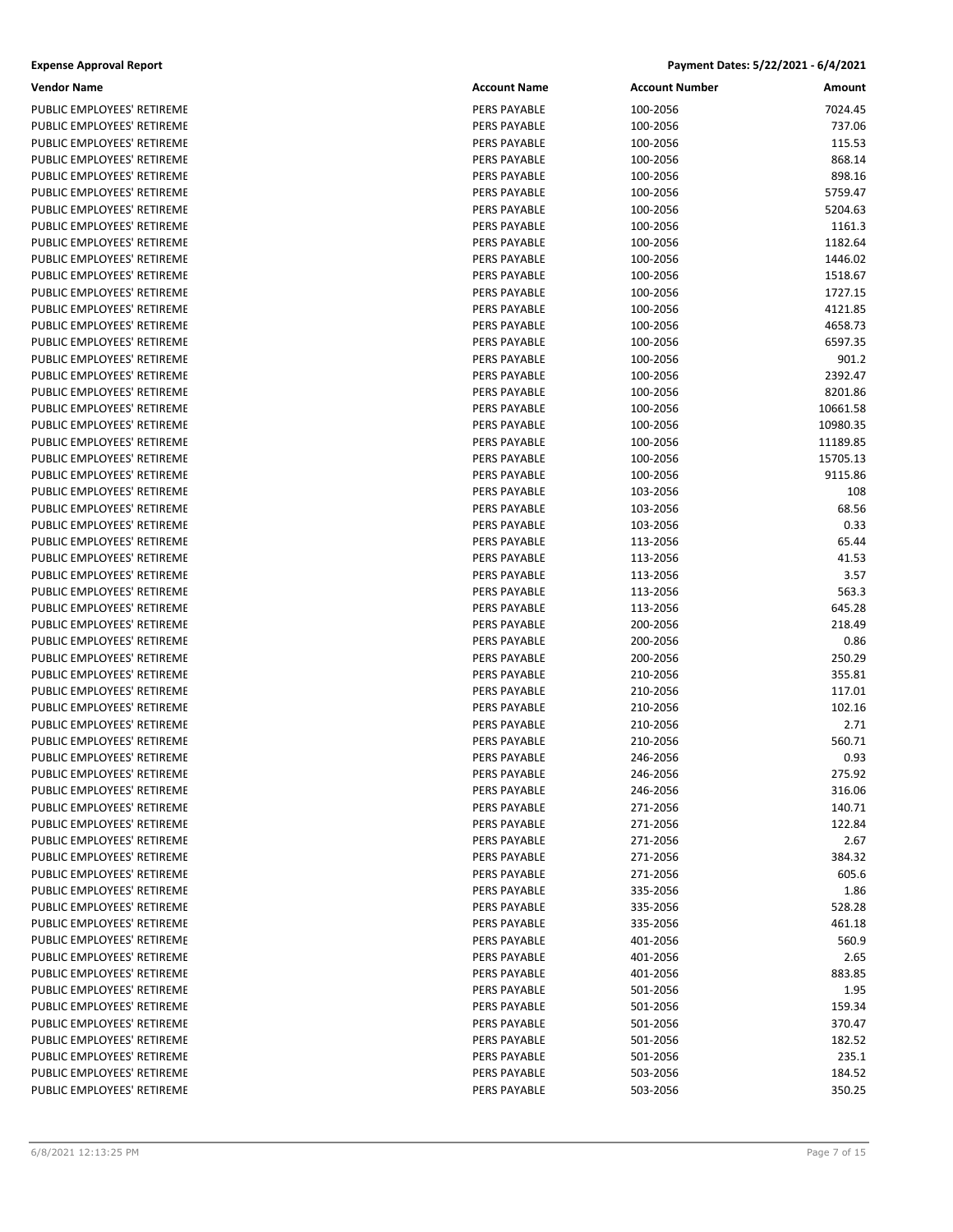#### **Vendor: 6664 ‐ QUALITY WATER ENTERPRISES INC**

#### **Vendor: 5264 ‐ RABOBANK, N.A.**

#### **Vendor: 9511 ‐ RJV INVESTMENTS, LLC.** RJV INVESTMENTS, LLC.

#### **Vendor: 6477 ‐ ROBERT S. JAQUES** ROBERT S. JAQUES

**Expense Approval Report Payment Dates: 5/22/2021 ‐ 6/4/2021**

| Vendor Name                                  | <b>Account Name</b>                          | <b>Account Number</b>                                    | Amount        |
|----------------------------------------------|----------------------------------------------|----------------------------------------------------------|---------------|
| PUBLIC EMPLOYEES' RETIREME                   | PERS PAYABLE                                 | 503-2056                                                 | 161.08        |
| PUBLIC EMPLOYEES' RETIREME                   | PERS PAYABLE                                 | 503-2056                                                 | 1.86          |
| PUBLIC EMPLOYEES' RETIREME                   | PERS PAYABLE                                 | 503-2056                                                 | 551.95        |
| PUBLIC EMPLOYEES' RETIREME                   | PERS PAYABLE                                 | 951-2056                                                 | 4.54          |
| PUBLIC EMPLOYEES' RETIREME                   | PERS PAYABLE                                 | 951-2056                                                 | 460.46        |
| PUBLIC EMPLOYEES' RETIREME                   | PERS PAYABLE                                 | 951-2056                                                 | 427.79        |
| PUBLIC EMPLOYEES' RETIREME                   | PERS PAYABLE                                 | 951-2056                                                 | 674.17        |
| PUBLIC EMPLOYEES' RETIREME                   | <b>PERS PAYABLE</b>                          | 951-2056                                                 | 527.45        |
| PUBLIC EMPLOYEES' RETIREME                   | PERS PAYABLE                                 | 953-2056                                                 | 21.77         |
| PUBLIC EMPLOYEES' RETIREME                   | PERS PAYABLE                                 | 953-2056                                                 | 13.81         |
| PUBLIC EMPLOYEES' RETIREME                   | PERS PAYABLE                                 | 953-2056                                                 | 0.04          |
|                                              |                                              | Vendor 2877 - PUBLIC EMPLOYEES' RETIREMENT SYSTEM Total: | 124755.58     |
| Vendor: 6664 - QUALITY WATER ENTERPRISES INC |                                              |                                                          |               |
| <b>QUALITY WATER ENTERPRISES</b>             | DEPARTMENT CONSUMABLES 100-8310-3095         |                                                          | 9.5           |
| <b>QUALITY WATER ENTERPRISES</b>             | DEPARTMENT CONSUMABLES 100-8310-3095         |                                                          | 43            |
| <b>QUALITY WATER ENTERPRISES</b>             | DEPARTMENT CONSUMABLES 100-8310-3095         |                                                          | 21.5          |
| <b>QUALITY WATER ENTERPRISES</b>             | DEPARTMENT CONSUMABLES 100-8310-3095         |                                                          | 5             |
| <b>QUALITY WATER ENTERPRISES</b>             | DEPARTMENT CONSUMABLES 100-8310-3095         |                                                          | 5             |
| QUALITY WATER ENTERPRISES                    | DEPARTMENT CONSUMABLES 100-8310-3095         |                                                          | 5             |
| QUALITY WATER ENTERPRISES                    | DEPARTMENT CONSUMABLES 501-8520-3095         |                                                          | 40            |
|                                              |                                              | Vendor 6664 - QUALITY WATER ENTERPRISES INC Total:       | 129           |
| Vendor: 5264 - RABOBANK, N.A.                |                                              |                                                          |               |
| RABOBANK, N.A.                               | FEDERAL TAX PAYABLE                          |                                                          | 50903.95      |
|                                              | EE HEALTHCARE PAYABLE                        | 100-2052<br>100-2057                                     | 14772.42      |
| RABOBANK, N.A.                               | FEDERAL TAX PAYABLE                          |                                                          | 99.69         |
| RABOBANK, N.A.<br>RABOBANK, N.A.             | EE HEALTHCARE PAYABLE                        | 103-2052<br>103-2057                                     | 35.18         |
|                                              | FEDERAL TAX PAYABLE                          |                                                          | 957.57        |
| RABOBANK, N.A.                               | EE HEALTHCARE PAYABLE                        | 113-2052                                                 | 301.42        |
| RABOBANK, N.A.                               |                                              | 113-2057                                                 |               |
| RABOBANK, N.A.                               | FEDERAL TAX PAYABLE<br>EE HEALTHCARE PAYABLE | 200-2052<br>200-2057                                     | 52.4<br>38.08 |
| RABOBANK, N.A.                               |                                              |                                                          | 696.98        |
| RABOBANK, N.A.                               | FEDERAL TAX PAYABLE<br>EE HEALTHCARE PAYABLE | 210-2052                                                 | 244.18        |
| RABOBANK, N.A.                               | EE HEALTHCARE PAYABLE                        | 210-2057<br>231-2057                                     | 1.86          |
| RABOBANK, N.A.                               | FEDERAL TAX PAYABLE                          | 246-2052                                                 | 380.93        |
| RABOBANK, N.A.                               | EE HEALTHCARE PAYABLE                        | 246-2057                                                 | 120.54        |
| RABOBANK, N.A.<br>RABOBANK, N.A.             | <b>FEDERAL TAX PAYABLE</b>                   | 271-2052                                                 | 556.52        |
|                                              | EE HEALTHCARE PAYABLE                        | 271-2057                                                 | 222.8         |
| RABOBANK, N.A.<br>RABOBANK, N.A.             | FEDERAL TAX PAYABLE                          | 335-2052                                                 | 734.75        |
| RABOBANK, N.A.                               | EE HEALTHCARE PAYABLE                        | 335-2057                                                 | 195.72        |
| RABOBANK, N.A.                               | FEDERAL TAX PAYABLE                          | 401-2052                                                 | 632.53        |
| RABOBANK, N.A.                               | EE HEALTHCARE PAYABLE                        |                                                          | 248.64        |
| RABOBANK, N.A.                               | FEDERAL TAX PAYABLE                          | 401-2057<br>501-2052                                     | 437.25        |
| RABOBANK, N.A.                               | EE HEALTHCARE PAYABLE                        | 501-2057                                                 | 151.56        |
| RABOBANK, N.A.                               | FEDERAL TAX PAYABLE                          | 503-2052                                                 | 1073.32       |
|                                              | EE HEALTHCARE PAYABLE                        | 503-2057                                                 | 209           |
| RABOBANK, N.A.                               | FEDERAL TAX PAYABLE                          | 951-2052                                                 | 872.63        |
| RABOBANK, N.A.                               | EE HEALTHCARE PAYABLE                        |                                                          | 309.7         |
| RABOBANK, N.A.                               | <b>FEDERAL TAX PAYABLE</b>                   | 951-2057                                                 |               |
| RABOBANK, N.A.<br>RABOBANK, N.A.             | EE HEALTHCARE PAYABLE                        | 953-2052<br>953-2057                                     | 7.13<br>1.56  |
|                                              |                                              | Vendor 5264 - RABOBANK, N.A. Total:                      | 74258.31      |
|                                              |                                              |                                                          |               |
| Vendor: 9511 - RJV INVESTMENTS, LLC.         |                                              |                                                          |               |
| RJV INVESTMENTS, LLC.                        | SATELLITE OFFICE                             | 100-9250-4207                                            | 1530          |
|                                              |                                              | Vendor 9511 - RJV INVESTMENTS, LLC. Total:               | 1530          |
| Vendor: 6477 - ROBERT S. JAQUES              |                                              |                                                          |               |
| ROBERT S. JAQUES                             | <b>CONSULTING COSTS</b>                      | 670-2130-1030                                            | 6150          |
|                                              |                                              | Vendor 6477 - ROBERT S. JAQUES Total:                    | 6150          |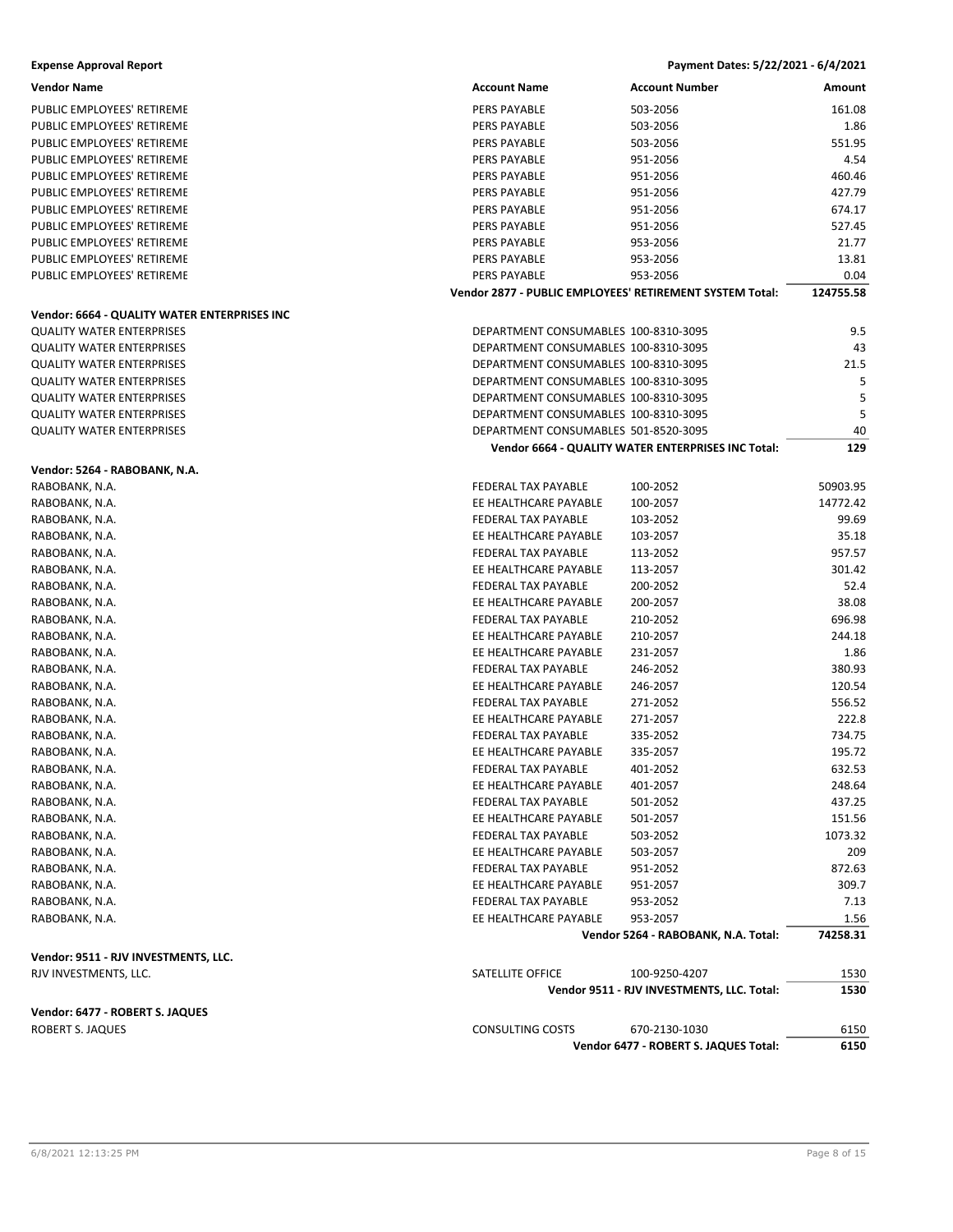| <b>Expense Approval Report</b>                              |                                                                   |                                                                | Payment Dates: 5/22/2021 - 6/4/2021 |
|-------------------------------------------------------------|-------------------------------------------------------------------|----------------------------------------------------------------|-------------------------------------|
| <b>Vendor Name</b>                                          | <b>Account Name</b>                                               | <b>Account Number</b>                                          | Amount                              |
| Vendor: 3307 - SAME DAY SHRED                               |                                                                   |                                                                |                                     |
| SAME DAY SHRED                                              | OTHER EXPENSE                                                     | 100-5110-2078                                                  | 45                                  |
|                                                             |                                                                   | Vendor 3307 - SAME DAY SHRED Total:                            | 45                                  |
| Vendor: 9592 - SEASIDE HOUSING LP                           |                                                                   |                                                                |                                     |
| SEASIDE HOUSING LP                                          | RENTAL ASSISTANCE PRGM                                            | 100-7410-4202                                                  | 3226.25                             |
| SEASIDE HOUSING LP                                          | RENTAL ASSISTANCE PRGM                                            | 100-7410-4202                                                  | 2962.3                              |
| SEASIDE HOUSING LP                                          | RENTAL ASSISTANCE PRGM                                            | 100-7410-4202                                                  | 2706.3                              |
| SEASIDE HOUSING LP                                          | RENTAL ASSISTANCE PRGM                                            | 100-7410-4202                                                  | 4090.55                             |
| SEASIDE HOUSING LP                                          | RENTAL ASSISTANCE PRGM                                            | 100-7410-4202                                                  | 618.5                               |
|                                                             |                                                                   | Vendor 9592 - SEASIDE HOUSING LP Total:                        | 13603.9                             |
| Vendor: 9612 - SERGIO SAENZ ZARAGOZA                        |                                                                   |                                                                |                                     |
| SERGIO SAENZ ZARAGOZA                                       | PARK RENTAL FEES                                                  | 100-3691                                                       | 130.87                              |
|                                                             |                                                                   | Vendor 9612 - SERGIO SAENZ ZARAGOZA Total:                     | 130.87                              |
| Vendor: 5761 - SHERIFF OF MONTEREY CO. / LEVYING OFFICER    |                                                                   |                                                                |                                     |
| SHERIFF OF MONTEREY CO. / L                                 | <b>GARNISHMENT PAYABLE</b>                                        | 113-2059                                                       | 25.88                               |
| SHERIFF OF MONTEREY CO. / L                                 | <b>GARNISHMENT PAYABLE</b>                                        | 210-2059                                                       | 318.46                              |
| SHERIFF OF MONTEREY CO. / L                                 | <b>GARNISHMENT PAYABLE</b>                                        | 271-2059                                                       | 363.7                               |
| SHERIFF OF MONTEREY CO. / L                                 | <b>GARNISHMENT PAYABLE</b>                                        | 951-2059                                                       | 35.94                               |
| SHERIFF OF MONTEREY CO. / L                                 | <b>GARNISHMENT PAYABLE</b>                                        | 951-2059                                                       | 106.14                              |
|                                                             |                                                                   | Vendor 5761 - SHERIFF OF MONTEREY CO. / LEVYING OFFICER Total: | 850.12                              |
| Vendor: 3211 - SHERWIN-WILLIAMS CO.                         |                                                                   |                                                                |                                     |
| SHERWIN-WILLIAMS CO.                                        |                                                                   | DEPARTMENT CONSUMABLES 210-8110-3095                           | 326.55                              |
|                                                             |                                                                   | Vendor 3211 - SHERWIN-WILLIAMS CO. Total:                      | 326.55                              |
|                                                             |                                                                   |                                                                |                                     |
| Vendor: 9095 - SHI INTERNATIONAL CORP.                      |                                                                   |                                                                |                                     |
| SHI INTERNATIONAL CORP.                                     |                                                                   | COMPUTER SUPPLIES/SOFTWA503-4010-3102                          | 154.8                               |
|                                                             |                                                                   | Vendor 9095 - SHI INTERNATIONAL CORP. Total:                   | 154.8                               |
| Vendor: 4059 - SILKSCREEN EXPRESS                           |                                                                   |                                                                |                                     |
| SILKSCREEN EXPRESS                                          |                                                                   | UNIFORM SERVICE/LAUNDRY 100-9105-2049                          | 213.04                              |
| SILKSCREEN EXPRESS                                          |                                                                   | UNIFORM SERVICE/LAUNDRY 100-9320-2049                          | 311.36                              |
|                                                             |                                                                   | Vendor 4059 - SILKSCREEN EXPRESS Total:                        | 524.4                               |
| Vendor: 8273 - SMILE BUSINESS PRODUCTS, INC.                |                                                                   |                                                                |                                     |
| SMILE BUSINESS PRODUCTS, IN                                 | <b>COPIER SERVICES</b>                                            | 100-8910-2044                                                  | 89.3                                |
|                                                             |                                                                   | Vendor 8273 - SMILE BUSINESS PRODUCTS, INC. Total:             | 89.3                                |
| Vendor: 8784 - SMJB INC                                     |                                                                   |                                                                |                                     |
| SMJB INC                                                    | RENTAL ASSISTANCE PRGM                                            | 100-7410-4202                                                  | 925                                 |
|                                                             |                                                                   | Vendor 8784 - SMJB INC Total:                                  | 925                                 |
| Vendor: 9210 - SOUTH BAY FOUNDRY, INC. / PHOENIX IRON WORKS |                                                                   |                                                                |                                     |
| SOUTH BAY FOUNDRY, INC. / P                                 |                                                                   | BICYCLE SAFE STORM GRATE 210-8210-9576                         | 3242.35                             |
| SOUTH BAY FOUNDRY, INC. / P                                 |                                                                   | CONSTRUCTION IN PROGRESS-212-8930-9600                         | 11637.65                            |
|                                                             | Vendor 9210 - SOUTH BAY FOUNDRY, INC. / PHOENIX IRON WORKS Total: |                                                                | 14880                               |
|                                                             |                                                                   |                                                                |                                     |
| Vendor: 5282 - SQUARERIGGER, INC.                           |                                                                   |                                                                |                                     |
| SQUARERIGGER, INC.                                          | <b>OUTSIDE REPAIRS</b>                                            | 501-8520-6148                                                  | 1094                                |
|                                                             |                                                                   | Vendor 5282 - SQUARERIGGER, INC. Total:                        | 1094                                |
| <b>Vendor: 3319 - STAPLES ADVANTAGE</b>                     |                                                                   |                                                                |                                     |
| STAPLES ADVANTAGE                                           |                                                                   | DEPARTMENT CONSUMABLES 100-5110-3095                           | 296.43                              |
| <b>STAPLES ADVANTAGE</b>                                    |                                                                   | DEPARTMENT CONSUMABLES 100-7310-3095                           | 93.69                               |
| STAPLES ADVANTAGE                                           | DEPARTMENT EQUIPMENT                                              | 297-7993-8187                                                  | 93.7                                |
| STAPLES ADVANTAGE                                           |                                                                   | DEPARTMENT CONSUMABLES 335-2010-3095                           | 93.69                               |
|                                                             |                                                                   | Vendor 3319 - STAPLES ADVANTAGE Total:                         | 577.51                              |
| <b>Vendor: 5144 - STATE OF CALIFORNIA</b>                   |                                                                   |                                                                |                                     |
| STATE OF CALIFORNIA                                         | STATE TAX PAYABLE                                                 | 100-2053                                                       | 19202.78                            |
| STATE OF CALIFORNIA                                         | STATE TAX PAYABLE                                                 | 103-2053                                                       | 37.41                               |
| STATE OF CALIFORNIA                                         | STATE TAX PAYABLE                                                 | 113-2053                                                       | 389.78                              |
| STATE OF CALIFORNIA                                         | STATE TAX PAYABLE                                                 | 200-2053                                                       | 27.85                               |
| STATE OF CALIFORNIA                                         | STATE TAX PAYABLE                                                 | 210-2053                                                       | 245.84                              |
| STATE OF CALIFORNIA                                         | STATE TAX PAYABLE                                                 | 246-2053                                                       | 119.11                              |
|                                                             |                                                                   |                                                                |                                     |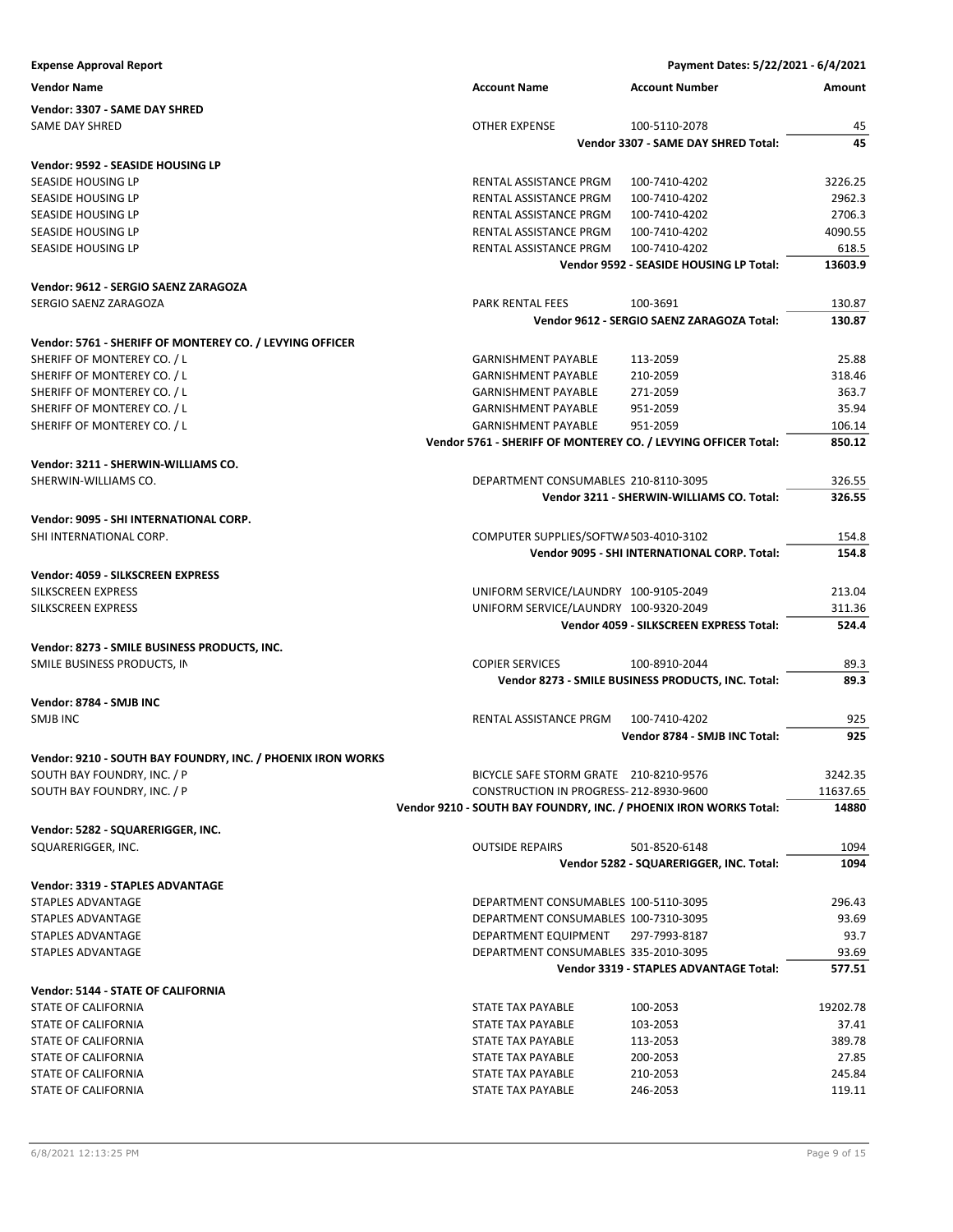| <b>Expense Approval Report</b>                  |                                       | Payment Dates: 5/22/2021 - 6/4/2021                   |          |
|-------------------------------------------------|---------------------------------------|-------------------------------------------------------|----------|
| <b>Vendor Name</b>                              | <b>Account Name</b>                   | <b>Account Number</b>                                 | Amount   |
| <b>STATE OF CALIFORNIA</b>                      | <b>STATE TAX PAYABLE</b>              | 271-2053                                              | 151.74   |
| STATE OF CALIFORNIA                             | STATE TAX PAYABLE                     | 335-2053                                              | 280.1    |
| STATE OF CALIFORNIA                             | <b>STATE TAX PAYABLE</b>              | 401-2053                                              | 195.92   |
| STATE OF CALIFORNIA                             | STATE TAX PAYABLE                     | 501-2053                                              | 93.85    |
| STATE OF CALIFORNIA                             | STATE TAX PAYABLE                     | 503-2053                                              | 299.62   |
| STATE OF CALIFORNIA                             | STATE TAX PAYABLE                     | 951-2053                                              | 304.14   |
| STATE OF CALIFORNIA                             | STATE TAX PAYABLE                     | 953-2053                                              | 2.82     |
|                                                 |                                       | Vendor 5144 - STATE OF CALIFORNIA Total:              | 21350.96 |
| Vendor: 9619 - TERESA TERSOL-WISEMAN            |                                       |                                                       |          |
| <b>TERESA TERSOL-WISEMAN</b>                    | RENTAL ASSISTANCE PRGM                | 100-7410-4202                                         | 13972.5  |
|                                                 |                                       | Vendor 9619 - TERESA TERSOL-WISEMAN Total:            | 13972.5  |
|                                                 |                                       |                                                       |          |
| Vendor: 1152 - THE ABY MANUFACTURING GROUP INC. |                                       |                                                       |          |
| THE ABY MANUFACTURING GR                        | OTHER EXPENSE                         | 100-6110-2078                                         | 180.5    |
| THE ABY MANUFACTURING GR                        | OTHER EXPENSE                         | 100-6110-2078                                         | 95.02    |
|                                                 |                                       | Vendor 1152 - THE ABY MANUFACTURING GROUP INC. Total: | 275.52   |
| Vendor: 4670 - TREASURER -- COUNTY OF MONTEREY  |                                       |                                                       |          |
| TREASURER -- COUNTY OF MO                       | <b>LEGAL SERVICES</b>                 | 951-8810-1022                                         | 616      |
| TREASURER -- COUNTY OF MO                       | <b>LEGAL SERVICES</b>                 | 951-8810-1022                                         | 176      |
|                                                 |                                       | Vendor 4670 - TREASURER -- COUNTY OF MONTEREY Total:  | 792      |
|                                                 |                                       |                                                       |          |
| Vendor: 8755 - TRUST TWO - CORONA 1997 TRUST    |                                       |                                                       |          |
| TRUST TWO - CORONA 1997 TI                      | SATELLITE OFFICE                      | 100-7410-4207                                         | 2730     |
|                                                 |                                       | Vendor 8755 - TRUST TWO - CORONA 1997 TRUST Total:    | 2730     |
| Vendor: 6197 - U.S. BANK EQUIPMENT FINANCE      |                                       |                                                       |          |
| U.S. BANK EQUIPMENT FINANC                      | COPYMACHINE MAINTENANCE 100-7310-2044 |                                                       | 197.31   |
|                                                 |                                       | Vendor 6197 - U.S. BANK EQUIPMENT FINANCE Total:      | 197.31   |
| Vendor: 3560 - UNITED WAY OF MONTEREY PENINSULA |                                       |                                                       |          |
| UNITED WAY OF MONTEREY PI                       | MISC PAYROLL PAYABLES                 | 100-2062                                              | 20       |
| UNITED WAY OF MONTEREY PI                       | MISC PAYROLL PAYABLES                 | 100-2062                                              | 20       |
| UNITED WAY OF MONTEREY PI                       | MISC PAYROLL PAYABLES                 | 210-2062                                              | 3        |
| UNITED WAY OF MONTEREY PI                       | <b>MISC PAYROLL PAYABLES</b>          | 210-2062                                              | 3        |
|                                                 |                                       | Vendor 3560 - UNITED WAY OF MONTEREY PENINSULA Total: | 46       |
|                                                 |                                       |                                                       |          |
| Vendor: 7370 - UPEC, LOCAL 792                  |                                       |                                                       |          |
| UPEC, LOCAL 792                                 | MISC PAYROLL PAYABLES                 | 100-2062                                              | 384.55   |
| UPEC, LOCAL 792                                 | MISC PAYROLL PAYABLES                 | 100-2062                                              | 356.24   |
| UPEC, LOCAL 792                                 | MISC PAYROLL PAYABLES                 | 103-2062                                              | 7.83     |
| UPEC, LOCAL 792                                 | MISC PAYROLL PAYABLES                 | 103-2062                                              | 11.88    |
| UPEC, LOCAL 792                                 | MISC PAYROLL PAYABLES                 | 113-2062                                              | 65.34    |
| UPEC, LOCAL 792                                 | MISC PAYROLL PAYABLES                 | 113-2062                                              | 72.93    |
| UPEC, LOCAL 792                                 | MISC PAYROLL PAYABLES                 | 210-2062                                              | 61.27    |
| UPEC, LOCAL 792                                 | MISC PAYROLL PAYABLES                 | 210-2062                                              | 83.75    |
| UPEC, LOCAL 792                                 | MISC PAYROLL PAYABLES                 | 271-2062                                              | 63.33    |
| UPEC, LOCAL 792                                 | MISC PAYROLL PAYABLES                 | 271-2062                                              | 63.51    |
| UPEC, LOCAL 792                                 | <b>MISC PAYROLL PAYABLES</b>          | 401-2062                                              | 52.14    |
| UPEC, LOCAL 792                                 | MISC PAYROLL PAYABLES                 | 401-2062                                              | 48.33    |
| UPEC, LOCAL 792                                 | MISC PAYROLL PAYABLES                 | 501-2062                                              | 47.5     |
| UPEC, LOCAL 792                                 | MISC PAYROLL PAYABLES                 | 501-2062                                              | 47.5     |
| UPEC, LOCAL 792                                 | MISC PAYROLL PAYABLES                 | 951-2062                                              | 101.79   |
| UPEC, LOCAL 792                                 | MISC PAYROLL PAYABLES                 | 951-2062                                              | 99.61    |
|                                                 |                                       | Vendor 7370 - UPEC, LOCAL 792 Total:                  | 1567.5   |
| Vendor: 6671 - VERIZON WIRELESS                 |                                       |                                                       |          |
| <b>VERIZON WIRELESS</b>                         | PARKS IMPROVEMENTS                    | 348-8910-9570                                         | 76.02    |
|                                                 |                                       | Vendor 6671 - VERIZON WIRELESS Total:                 | 76.02    |
|                                                 |                                       |                                                       |          |
| Vendor: 1388 - W.W.GRAINGER, INC.               |                                       |                                                       |          |
| W.W.GRAINGER, INC.                              | SUBCONTRACTED WORK                    | 100-8310-2073                                         | 617.27   |
| W.W.GRAINGER, INC.                              | DEPARTMENT CONSUMABLES 113-8730-3095  |                                                       | 660.56   |
| W.W.GRAINGER, INC.                              | DEPARTMENT CONSUMABLES 113-8730-3095  |                                                       | 229.24   |
| W.W.GRAINGER, INC.                              | DEPARTMENT CONSUMABLES 113-8730-3095  |                                                       | 12.92    |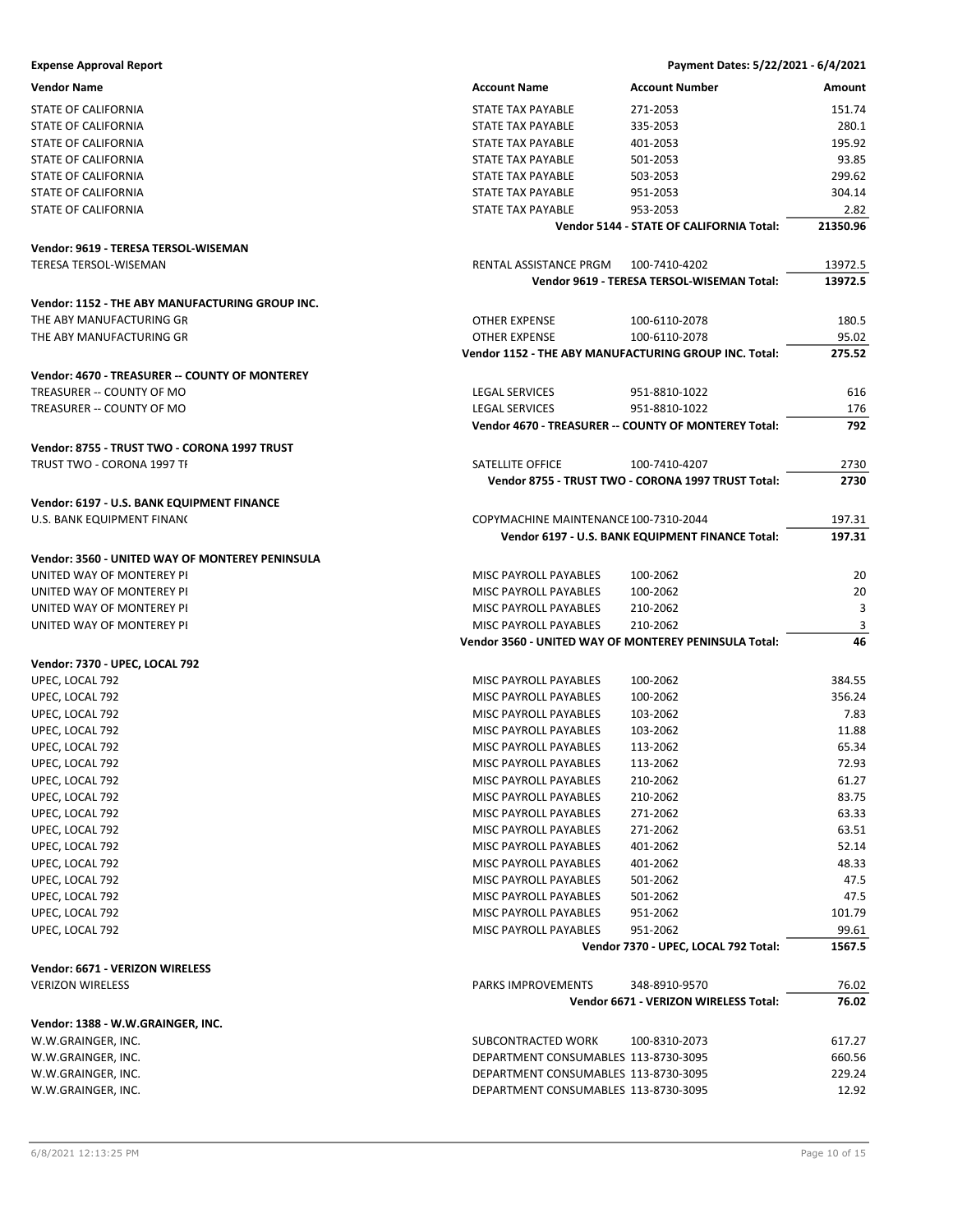| <b>Expense Approval Report</b>               |                                      | Payment Dates: 5/22/2021 - 6/4/2021                |            |
|----------------------------------------------|--------------------------------------|----------------------------------------------------|------------|
| <b>Vendor Name</b>                           | <b>Account Name</b>                  | <b>Account Number</b>                              | Amount     |
| W.W.GRAINGER, INC.                           | <b>VEHICLE PARTS</b>                 | 501-8520-6144                                      | $-14.34$   |
| W.W.GRAINGER, INC.                           | <b>VEHICLE PARTS</b>                 | 501-8520-6144                                      | 50.51      |
|                                              |                                      | Vendor 1388 - W.W.GRAINGER, INC. Total:            | 1556.16    |
| <b>Vendor: 4970 - WHITSON ENGINEERS</b>      |                                      |                                                    |            |
| <b>WHITSON ENGINEERS</b>                     | CONSULTANT                           | 100-8910-1030                                      | 850        |
|                                              |                                      | <b>Vendor 4970 - WHITSON ENGINEERS Total:</b>      | 850        |
| Vendor: 9616 - YVETTE FORD                   |                                      |                                                    |            |
| YVETTE FORD                                  | SWIMMING POOL REVENUE                | 100-3676                                           | 90         |
|                                              |                                      | Vendor 9616 - YVETTE FORD Total:                   | 90         |
| Vendor: 9613 - ZENCITY TECHNOLOGIES US, INC. |                                      |                                                    |            |
| ZENCITY TECHNOLOGIES US, IN                  | DEPARTMENT CONSUMABLES 100-6110-3095 |                                                    | 16500      |
|                                              |                                      | Vendor 9613 - ZENCITY TECHNOLOGIES US, INC. Total: | 16500      |
|                                              |                                      | <b>Grand Total:</b>                                | 1697754.53 |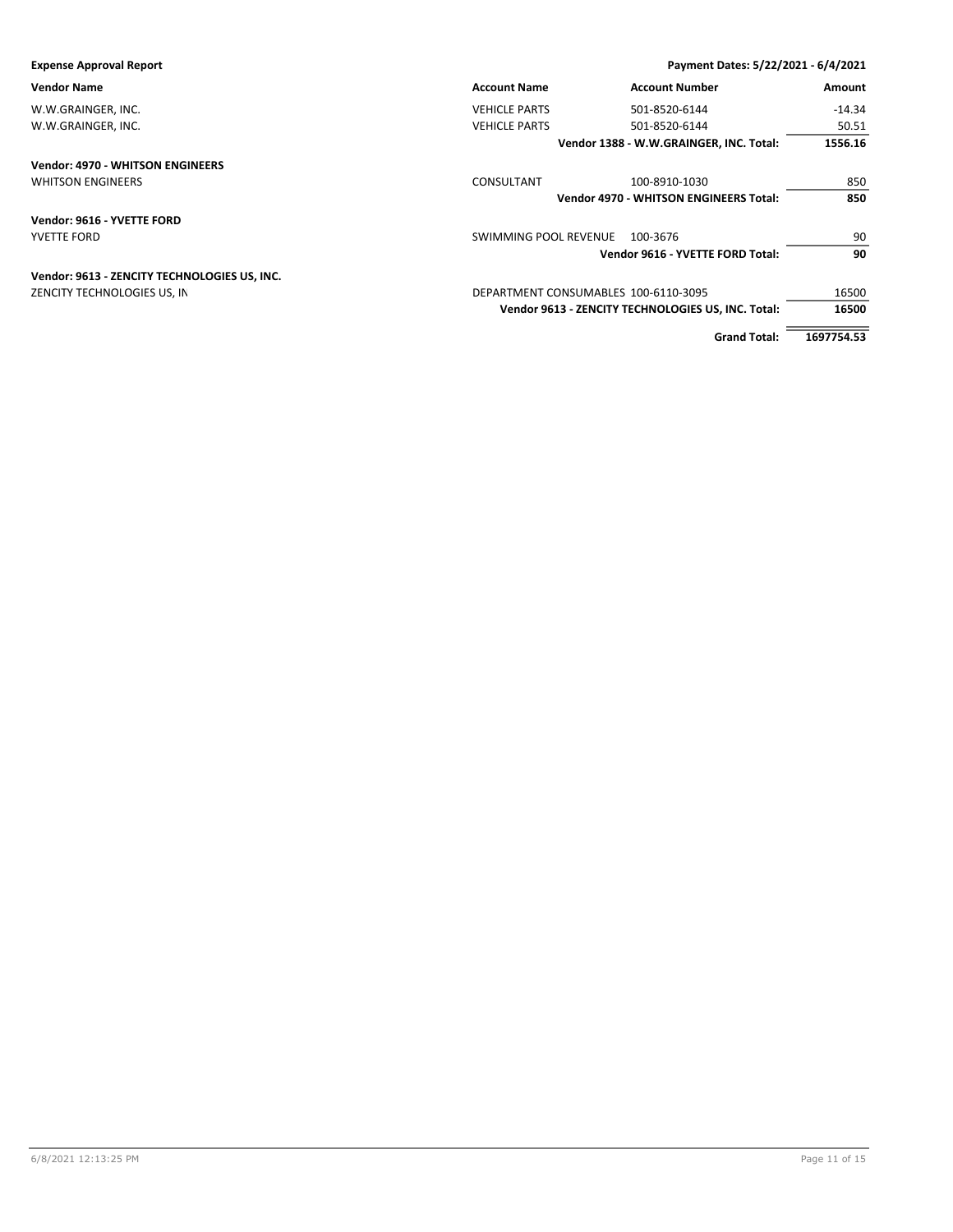# **Report Summary**

| <b>Fund Summary</b>                   |                       |
|---------------------------------------|-----------------------|
| Fund                                  | <b>Payment Amount</b> |
| 100 - GENERAL FUND                    | 484159.7              |
| 103 - LAGUNA GRANDE PKG FUND          | 538.92                |
| 113 - POMA & DMDC FUND                | 6319.01               |
| 200 - CDBG FUND                       | 1381.77               |
| 210 - STREETS FUND                    | 39714.28              |
| 212 - TRANSPORTATION CAPITAL PROJECTS | 1055890.89            |
| 231 - SAFFR - FFMA GRANT              | 1.86                  |
| 246 - CITY AFFORDABLE HOUSING FUND    | 1980.15               |
| 271 - STORMWATER FUND                 | 3561.75               |
| 297 - HS - MERGED HOUSING             | 3517.7                |
| 335 - ESCA (FORA)                     | 3295.58               |
| 348 - CUTINO PARK IMPRVMTS            | 76.02                 |
| 401 - WATER FUND                      | 6948.71               |
| 501 - EQUIPMT MAINT FUND              | 5502.38               |
| 503 - MIS FUND                        | 56658.46              |
| 601 - EXPEND TRUST FUND               | 3880.31               |
| 670 - WATERMASTER FUND                | 6150                  |
| 951 - SAN, DISTRICT GEN, FUND         | 7212.02               |
| 953 - SAN, DISTRICT CAP, IMPROV       | 10965.02              |
| <b>Grand Total:</b>                   | 1697754.53            |

## **Account Summary**

| <b>Account Number</b> | <b>Account Name</b>          | <b>Payment Amount</b> |
|-----------------------|------------------------------|-----------------------|
| 100-1010-7170         | <b>COMMUNITY SUPPORT</b>     | 33390                 |
| 100-2052              | FEDERAL TAX PAYABLE          | 50903.95              |
| 100-2053              | <b>STATE TAX PAYABLE</b>     | 19202.78              |
| 100-2056              | <b>PERS PAYABLE</b>          | 113034.69             |
| 100-2057              | EE HEALTHCARE PAYABLE        | 14772.42              |
| 100-2059              | <b>GARNISHMENT PAYABLE</b>   | 1394.98               |
| 100-2060              | DEFERRED COMP PAYABL         | 75360.89              |
| 100-2062              | <b>MISC PAYROLL PAYABLES</b> | 1942.79               |
| 100-3222              | <b>WATER RELEASE PERMIT</b>  | 3750                  |
| 100-3676              | SWIMMING POOL REVEN          | 200                   |
| 100-3691              | <b>PARK RENTAL FEES</b>      | 130.87                |
| 100-5110-2044         | <b>COPIER SERVICES</b>       | 544.27                |
| 100-5110-2078         | <b>OTHER EXPENSE</b>         | 45                    |
| 100-5110-3095         | DEPARTMENT CONSUMA           | 296.43                |
| 100-6110-1026         | <b>MEDICAL EXAMS</b>         | 775                   |
| 100-6110-2078         | <b>OTHER EXPENSE</b>         | 275.52                |
| 100-6110-3095         | <b>DEPARTMENT CONSUMA</b>    | 16500                 |
| 100-6110-4124         | <b>MAIL SERVICES</b>         | 45.92                 |
| 100-6110-4202         | <b>CALEA PROGRAM</b>         | 3127.53               |
| 100-6110-5132         | <b>TELEPHONE</b>             | 216.54                |
| 100-6120-8187         | DEPARTMENT EQUIPMEN          | 4894.4                |
| 100-6610-2043         | <b>TEMPORARY CONTRACT !</b>  | 73                    |
| 100-6640-2049         | UNIFORM SERVICE/LAUN         | 307.59                |
| 100-7310-2044         | <b>COPYMACHINE MAINTEN</b>   | 197.31                |
| 100-7310-3095         | DEPARTMENT CONSUMA           | 93.69                 |
| 100-7410-4201         | UTILITY ASSISTANCE PRGI      | 9250.43               |
| 100-7410-4202         | <b>RENTAL ASSISTANCE PRG</b> | 59911.2               |
| 100-7410-4207         | <b>SATELLITE OFFICE</b>      | 2730                  |
| 100-8110-2073         | <b>SUBCONTRACTED WORK</b>    | 1119.78               |
| 100-8110-3095         | DEPT CONSUMABLES - CV        | 28170                 |
| 100-8310-2049         | UNIFORM SERVICE / LAUI       | 57.84                 |
| 100-8310-2073         | SUBCONTRACTED WORK           | 4499.4                |
| 100-8310-3095         | <b>DEPARTMENT CONSUMA</b>    | 89                    |
| 100-8310-5131         | <b>GAS &amp; ELECTRIC</b>    | 18301.92              |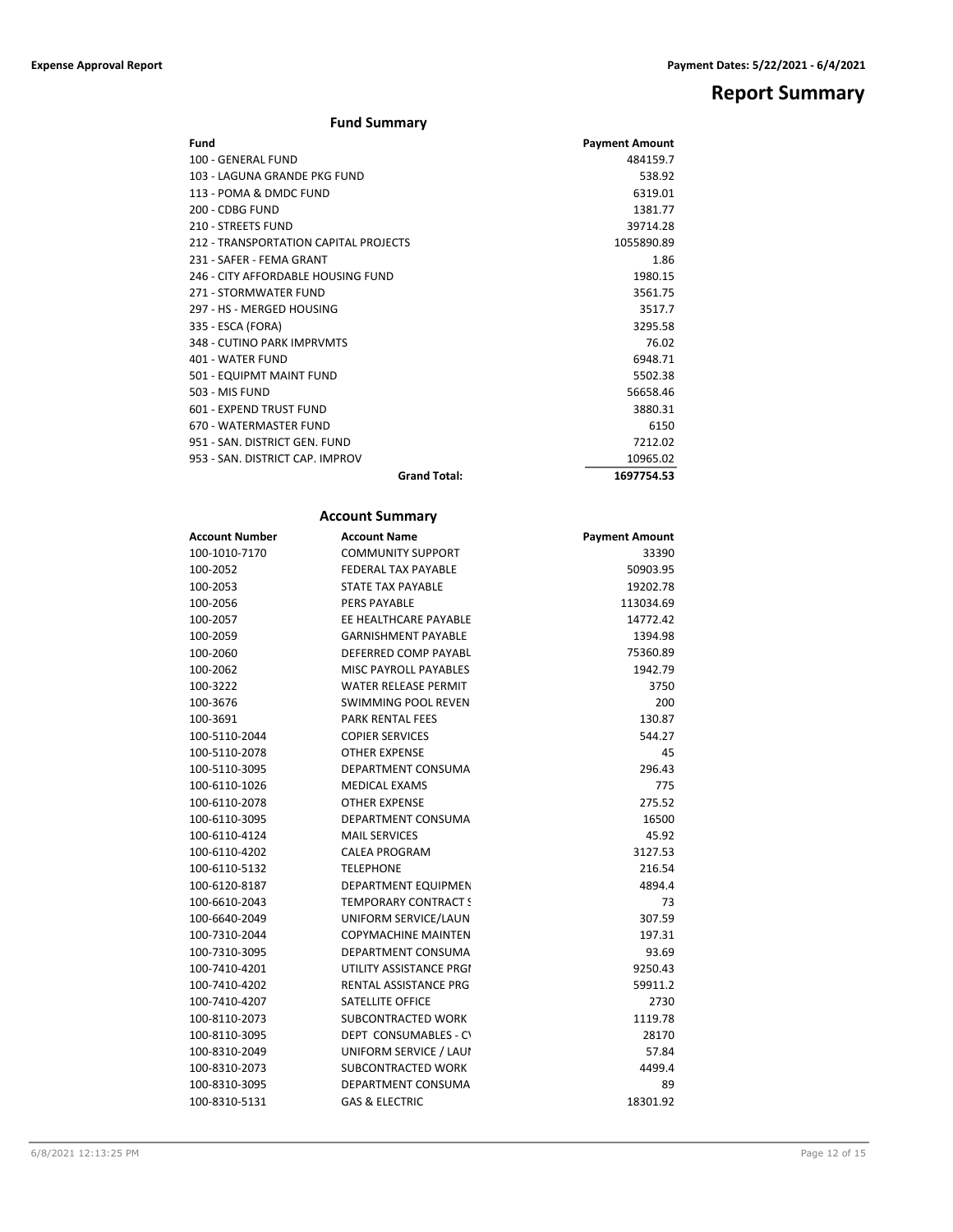| <b>Account Name</b><br><b>Account Number</b><br><b>Payment Amount</b><br>100-8310-5133<br><b>WATER</b><br>484.22<br>18.51<br>100-8410-2049<br>UNIFORM SERVICE/LAUN<br>UNIFORM SERVICE/LAUN<br>57.84<br>100-8420-2049<br>4981.11<br>100-8420-2073<br>SUBCONTRACTED WORK<br>130.36<br>100-8420-2087<br>EQUIPMENT RENTAL<br>DEPARTMENT CONSUMA<br>1022.46<br>100-8420-3095<br><b>TOOLS</b><br>100-8420-3107<br>70.56<br>100-8420-5131<br><b>GAS &amp; ELECTRIC</b><br>189.53<br><b>LOAN PAYMENT</b><br>70.6<br>100-8420-9616<br>SUBCONTRACTED WORK<br>1657.93<br>100-8430-2073<br><b>SUMMER PARK CONCERT</b><br>1729.26<br>100-8430-7175<br>100-8440-2049<br>UNIFORM SERVICE / LAUI<br>34.69<br>DEPARTMENT CONSUMA<br>121.27<br>100-8440-3095<br>3792.73<br>100-8440-5133<br><b>WATER</b><br>18.51<br>100-8450-2049<br>UNIFORM SERVICE / LAUI<br>CONSULTANT<br>850<br>100-8910-1030<br>100-8910-2044<br><b>COPIER SERVICES</b><br>89.3<br>334.32<br>100-9105-2049<br>UNIFORM SERVICE/LAUN<br><b>SATELLITE OFFICE</b><br>1530<br>100-9250-4207<br>100-9310-3095<br>DEPARTMENT CONSUMA<br>260<br>100-9320-2049<br>UNIFORM SERVICE/LAUN<br>311.36<br>100-9400-3097<br><b>SAFETY EQUIPMENT</b><br>800<br>FEDERAL TAX PAYABLE<br>99.69<br>103-2052<br><b>STATE TAX PAYABLE</b><br>37.41<br>103-2053<br>103-2056<br><b>PERS PAYABLE</b><br>176.89<br>103-2057<br>EE HEALTHCARE PAYABLE<br>35.18<br>103-2060<br>DEFERRED COMP PAYABL<br>170.04<br>19.71<br>103-2062<br><b>MISC PAYROLL PAYABLES</b><br><b>FEDERAL TAX PAYABLE</b><br>957.57<br>113-2052<br>STATE TAX PAYABLE<br>113-2053<br>389.78<br>1319.12<br>113-2056<br><b>PERS PAYABLE</b><br>EE HEALTHCARE PAYABLE<br>301.42<br>113-2057<br>113-2059<br><b>GARNISHMENT PAYABLE</b><br>112.46<br>DEFERRED COMP PAYABL<br>113-2060<br>846.86<br>MISC PAYROLL PAYABLES<br>113-2062<br>138.27<br>UNIFORM SERVICE / LAUI<br>104.59<br>113-8730-2049<br>SUBCONTRACTED WORK<br>1246.22<br>113-8730-2073<br>DEPARTMENT CONSUMA<br>902.72<br>113-8730-3095<br>200-2052<br><b>FEDERAL TAX PAYABLE</b><br>52.4<br>27.85<br>200-2053<br>STATE TAX PAYABLE<br><b>PERS PAYABLE</b><br>469.64<br>200-2056<br>200-2057<br>EE HEALTHCARE PAYABLE<br>38.08<br>DEFERRED COMP PAYABL<br>200-2060<br>228.8<br>PUBLISHING & LEGAL AD\<br>200-5410-2063<br>565<br><b>FEDERAL TAX PAYABLE</b><br>696.98<br>210-2052<br>210-2053<br>STATE TAX PAYABLE<br>245.84<br><b>PERS PAYABLE</b><br>1138.4<br>210-2056<br>EE HEALTHCARE PAYABLE<br>210-2057<br>244.18<br>210-2059<br><b>GARNISHMENT PAYABLE</b><br>321<br>DEFERRED COMP PAYABL<br>210-2060<br>1668.67<br>210-2062<br><b>MISC PAYROLL PAYABLES</b><br>151.02<br>210-8110-2049<br>UNIFORM SERVICE/LAUN<br>46.26<br>REFUSE DISPOSAL<br>194.53<br>210-8110-2068<br>210-8110-3095<br>DEPARTMENT CONSUMA<br>326.55<br>210-8110-5131<br><b>GAS &amp; ELECTRIC</b><br>537<br>210-8210-2059<br><b>STREET LIGHTINGS</b><br>15656.68<br>210-8210-2077<br>TRAFFIC SIGNAL MAINTEI<br>10271.28<br>BICYCLE SAFE STORM GR/<br>210-8210-9576<br>3242.35 | <b>Account Summary</b> |  |
|------------------------------------------------------------------------------------------------------------------------------------------------------------------------------------------------------------------------------------------------------------------------------------------------------------------------------------------------------------------------------------------------------------------------------------------------------------------------------------------------------------------------------------------------------------------------------------------------------------------------------------------------------------------------------------------------------------------------------------------------------------------------------------------------------------------------------------------------------------------------------------------------------------------------------------------------------------------------------------------------------------------------------------------------------------------------------------------------------------------------------------------------------------------------------------------------------------------------------------------------------------------------------------------------------------------------------------------------------------------------------------------------------------------------------------------------------------------------------------------------------------------------------------------------------------------------------------------------------------------------------------------------------------------------------------------------------------------------------------------------------------------------------------------------------------------------------------------------------------------------------------------------------------------------------------------------------------------------------------------------------------------------------------------------------------------------------------------------------------------------------------------------------------------------------------------------------------------------------------------------------------------------------------------------------------------------------------------------------------------------------------------------------------------------------------------------------------------------------------------------------------------------------------------------------------------------------------------------------------------------------------------------------------------------------------------------------------------------------------------------------------------------------------------------------------------------------------------------------------------------------------------------------------------------------------------------------------------------------------------------------------------|------------------------|--|
|                                                                                                                                                                                                                                                                                                                                                                                                                                                                                                                                                                                                                                                                                                                                                                                                                                                                                                                                                                                                                                                                                                                                                                                                                                                                                                                                                                                                                                                                                                                                                                                                                                                                                                                                                                                                                                                                                                                                                                                                                                                                                                                                                                                                                                                                                                                                                                                                                                                                                                                                                                                                                                                                                                                                                                                                                                                                                                                                                                                                                  |                        |  |
|                                                                                                                                                                                                                                                                                                                                                                                                                                                                                                                                                                                                                                                                                                                                                                                                                                                                                                                                                                                                                                                                                                                                                                                                                                                                                                                                                                                                                                                                                                                                                                                                                                                                                                                                                                                                                                                                                                                                                                                                                                                                                                                                                                                                                                                                                                                                                                                                                                                                                                                                                                                                                                                                                                                                                                                                                                                                                                                                                                                                                  |                        |  |
|                                                                                                                                                                                                                                                                                                                                                                                                                                                                                                                                                                                                                                                                                                                                                                                                                                                                                                                                                                                                                                                                                                                                                                                                                                                                                                                                                                                                                                                                                                                                                                                                                                                                                                                                                                                                                                                                                                                                                                                                                                                                                                                                                                                                                                                                                                                                                                                                                                                                                                                                                                                                                                                                                                                                                                                                                                                                                                                                                                                                                  |                        |  |
|                                                                                                                                                                                                                                                                                                                                                                                                                                                                                                                                                                                                                                                                                                                                                                                                                                                                                                                                                                                                                                                                                                                                                                                                                                                                                                                                                                                                                                                                                                                                                                                                                                                                                                                                                                                                                                                                                                                                                                                                                                                                                                                                                                                                                                                                                                                                                                                                                                                                                                                                                                                                                                                                                                                                                                                                                                                                                                                                                                                                                  |                        |  |
|                                                                                                                                                                                                                                                                                                                                                                                                                                                                                                                                                                                                                                                                                                                                                                                                                                                                                                                                                                                                                                                                                                                                                                                                                                                                                                                                                                                                                                                                                                                                                                                                                                                                                                                                                                                                                                                                                                                                                                                                                                                                                                                                                                                                                                                                                                                                                                                                                                                                                                                                                                                                                                                                                                                                                                                                                                                                                                                                                                                                                  |                        |  |
|                                                                                                                                                                                                                                                                                                                                                                                                                                                                                                                                                                                                                                                                                                                                                                                                                                                                                                                                                                                                                                                                                                                                                                                                                                                                                                                                                                                                                                                                                                                                                                                                                                                                                                                                                                                                                                                                                                                                                                                                                                                                                                                                                                                                                                                                                                                                                                                                                                                                                                                                                                                                                                                                                                                                                                                                                                                                                                                                                                                                                  |                        |  |
|                                                                                                                                                                                                                                                                                                                                                                                                                                                                                                                                                                                                                                                                                                                                                                                                                                                                                                                                                                                                                                                                                                                                                                                                                                                                                                                                                                                                                                                                                                                                                                                                                                                                                                                                                                                                                                                                                                                                                                                                                                                                                                                                                                                                                                                                                                                                                                                                                                                                                                                                                                                                                                                                                                                                                                                                                                                                                                                                                                                                                  |                        |  |
|                                                                                                                                                                                                                                                                                                                                                                                                                                                                                                                                                                                                                                                                                                                                                                                                                                                                                                                                                                                                                                                                                                                                                                                                                                                                                                                                                                                                                                                                                                                                                                                                                                                                                                                                                                                                                                                                                                                                                                                                                                                                                                                                                                                                                                                                                                                                                                                                                                                                                                                                                                                                                                                                                                                                                                                                                                                                                                                                                                                                                  |                        |  |
|                                                                                                                                                                                                                                                                                                                                                                                                                                                                                                                                                                                                                                                                                                                                                                                                                                                                                                                                                                                                                                                                                                                                                                                                                                                                                                                                                                                                                                                                                                                                                                                                                                                                                                                                                                                                                                                                                                                                                                                                                                                                                                                                                                                                                                                                                                                                                                                                                                                                                                                                                                                                                                                                                                                                                                                                                                                                                                                                                                                                                  |                        |  |
|                                                                                                                                                                                                                                                                                                                                                                                                                                                                                                                                                                                                                                                                                                                                                                                                                                                                                                                                                                                                                                                                                                                                                                                                                                                                                                                                                                                                                                                                                                                                                                                                                                                                                                                                                                                                                                                                                                                                                                                                                                                                                                                                                                                                                                                                                                                                                                                                                                                                                                                                                                                                                                                                                                                                                                                                                                                                                                                                                                                                                  |                        |  |
|                                                                                                                                                                                                                                                                                                                                                                                                                                                                                                                                                                                                                                                                                                                                                                                                                                                                                                                                                                                                                                                                                                                                                                                                                                                                                                                                                                                                                                                                                                                                                                                                                                                                                                                                                                                                                                                                                                                                                                                                                                                                                                                                                                                                                                                                                                                                                                                                                                                                                                                                                                                                                                                                                                                                                                                                                                                                                                                                                                                                                  |                        |  |
|                                                                                                                                                                                                                                                                                                                                                                                                                                                                                                                                                                                                                                                                                                                                                                                                                                                                                                                                                                                                                                                                                                                                                                                                                                                                                                                                                                                                                                                                                                                                                                                                                                                                                                                                                                                                                                                                                                                                                                                                                                                                                                                                                                                                                                                                                                                                                                                                                                                                                                                                                                                                                                                                                                                                                                                                                                                                                                                                                                                                                  |                        |  |
|                                                                                                                                                                                                                                                                                                                                                                                                                                                                                                                                                                                                                                                                                                                                                                                                                                                                                                                                                                                                                                                                                                                                                                                                                                                                                                                                                                                                                                                                                                                                                                                                                                                                                                                                                                                                                                                                                                                                                                                                                                                                                                                                                                                                                                                                                                                                                                                                                                                                                                                                                                                                                                                                                                                                                                                                                                                                                                                                                                                                                  |                        |  |
|                                                                                                                                                                                                                                                                                                                                                                                                                                                                                                                                                                                                                                                                                                                                                                                                                                                                                                                                                                                                                                                                                                                                                                                                                                                                                                                                                                                                                                                                                                                                                                                                                                                                                                                                                                                                                                                                                                                                                                                                                                                                                                                                                                                                                                                                                                                                                                                                                                                                                                                                                                                                                                                                                                                                                                                                                                                                                                                                                                                                                  |                        |  |
|                                                                                                                                                                                                                                                                                                                                                                                                                                                                                                                                                                                                                                                                                                                                                                                                                                                                                                                                                                                                                                                                                                                                                                                                                                                                                                                                                                                                                                                                                                                                                                                                                                                                                                                                                                                                                                                                                                                                                                                                                                                                                                                                                                                                                                                                                                                                                                                                                                                                                                                                                                                                                                                                                                                                                                                                                                                                                                                                                                                                                  |                        |  |
|                                                                                                                                                                                                                                                                                                                                                                                                                                                                                                                                                                                                                                                                                                                                                                                                                                                                                                                                                                                                                                                                                                                                                                                                                                                                                                                                                                                                                                                                                                                                                                                                                                                                                                                                                                                                                                                                                                                                                                                                                                                                                                                                                                                                                                                                                                                                                                                                                                                                                                                                                                                                                                                                                                                                                                                                                                                                                                                                                                                                                  |                        |  |
|                                                                                                                                                                                                                                                                                                                                                                                                                                                                                                                                                                                                                                                                                                                                                                                                                                                                                                                                                                                                                                                                                                                                                                                                                                                                                                                                                                                                                                                                                                                                                                                                                                                                                                                                                                                                                                                                                                                                                                                                                                                                                                                                                                                                                                                                                                                                                                                                                                                                                                                                                                                                                                                                                                                                                                                                                                                                                                                                                                                                                  |                        |  |
|                                                                                                                                                                                                                                                                                                                                                                                                                                                                                                                                                                                                                                                                                                                                                                                                                                                                                                                                                                                                                                                                                                                                                                                                                                                                                                                                                                                                                                                                                                                                                                                                                                                                                                                                                                                                                                                                                                                                                                                                                                                                                                                                                                                                                                                                                                                                                                                                                                                                                                                                                                                                                                                                                                                                                                                                                                                                                                                                                                                                                  |                        |  |
|                                                                                                                                                                                                                                                                                                                                                                                                                                                                                                                                                                                                                                                                                                                                                                                                                                                                                                                                                                                                                                                                                                                                                                                                                                                                                                                                                                                                                                                                                                                                                                                                                                                                                                                                                                                                                                                                                                                                                                                                                                                                                                                                                                                                                                                                                                                                                                                                                                                                                                                                                                                                                                                                                                                                                                                                                                                                                                                                                                                                                  |                        |  |
|                                                                                                                                                                                                                                                                                                                                                                                                                                                                                                                                                                                                                                                                                                                                                                                                                                                                                                                                                                                                                                                                                                                                                                                                                                                                                                                                                                                                                                                                                                                                                                                                                                                                                                                                                                                                                                                                                                                                                                                                                                                                                                                                                                                                                                                                                                                                                                                                                                                                                                                                                                                                                                                                                                                                                                                                                                                                                                                                                                                                                  |                        |  |
|                                                                                                                                                                                                                                                                                                                                                                                                                                                                                                                                                                                                                                                                                                                                                                                                                                                                                                                                                                                                                                                                                                                                                                                                                                                                                                                                                                                                                                                                                                                                                                                                                                                                                                                                                                                                                                                                                                                                                                                                                                                                                                                                                                                                                                                                                                                                                                                                                                                                                                                                                                                                                                                                                                                                                                                                                                                                                                                                                                                                                  |                        |  |
|                                                                                                                                                                                                                                                                                                                                                                                                                                                                                                                                                                                                                                                                                                                                                                                                                                                                                                                                                                                                                                                                                                                                                                                                                                                                                                                                                                                                                                                                                                                                                                                                                                                                                                                                                                                                                                                                                                                                                                                                                                                                                                                                                                                                                                                                                                                                                                                                                                                                                                                                                                                                                                                                                                                                                                                                                                                                                                                                                                                                                  |                        |  |
|                                                                                                                                                                                                                                                                                                                                                                                                                                                                                                                                                                                                                                                                                                                                                                                                                                                                                                                                                                                                                                                                                                                                                                                                                                                                                                                                                                                                                                                                                                                                                                                                                                                                                                                                                                                                                                                                                                                                                                                                                                                                                                                                                                                                                                                                                                                                                                                                                                                                                                                                                                                                                                                                                                                                                                                                                                                                                                                                                                                                                  |                        |  |
|                                                                                                                                                                                                                                                                                                                                                                                                                                                                                                                                                                                                                                                                                                                                                                                                                                                                                                                                                                                                                                                                                                                                                                                                                                                                                                                                                                                                                                                                                                                                                                                                                                                                                                                                                                                                                                                                                                                                                                                                                                                                                                                                                                                                                                                                                                                                                                                                                                                                                                                                                                                                                                                                                                                                                                                                                                                                                                                                                                                                                  |                        |  |
|                                                                                                                                                                                                                                                                                                                                                                                                                                                                                                                                                                                                                                                                                                                                                                                                                                                                                                                                                                                                                                                                                                                                                                                                                                                                                                                                                                                                                                                                                                                                                                                                                                                                                                                                                                                                                                                                                                                                                                                                                                                                                                                                                                                                                                                                                                                                                                                                                                                                                                                                                                                                                                                                                                                                                                                                                                                                                                                                                                                                                  |                        |  |
|                                                                                                                                                                                                                                                                                                                                                                                                                                                                                                                                                                                                                                                                                                                                                                                                                                                                                                                                                                                                                                                                                                                                                                                                                                                                                                                                                                                                                                                                                                                                                                                                                                                                                                                                                                                                                                                                                                                                                                                                                                                                                                                                                                                                                                                                                                                                                                                                                                                                                                                                                                                                                                                                                                                                                                                                                                                                                                                                                                                                                  |                        |  |
|                                                                                                                                                                                                                                                                                                                                                                                                                                                                                                                                                                                                                                                                                                                                                                                                                                                                                                                                                                                                                                                                                                                                                                                                                                                                                                                                                                                                                                                                                                                                                                                                                                                                                                                                                                                                                                                                                                                                                                                                                                                                                                                                                                                                                                                                                                                                                                                                                                                                                                                                                                                                                                                                                                                                                                                                                                                                                                                                                                                                                  |                        |  |
|                                                                                                                                                                                                                                                                                                                                                                                                                                                                                                                                                                                                                                                                                                                                                                                                                                                                                                                                                                                                                                                                                                                                                                                                                                                                                                                                                                                                                                                                                                                                                                                                                                                                                                                                                                                                                                                                                                                                                                                                                                                                                                                                                                                                                                                                                                                                                                                                                                                                                                                                                                                                                                                                                                                                                                                                                                                                                                                                                                                                                  |                        |  |
|                                                                                                                                                                                                                                                                                                                                                                                                                                                                                                                                                                                                                                                                                                                                                                                                                                                                                                                                                                                                                                                                                                                                                                                                                                                                                                                                                                                                                                                                                                                                                                                                                                                                                                                                                                                                                                                                                                                                                                                                                                                                                                                                                                                                                                                                                                                                                                                                                                                                                                                                                                                                                                                                                                                                                                                                                                                                                                                                                                                                                  |                        |  |
|                                                                                                                                                                                                                                                                                                                                                                                                                                                                                                                                                                                                                                                                                                                                                                                                                                                                                                                                                                                                                                                                                                                                                                                                                                                                                                                                                                                                                                                                                                                                                                                                                                                                                                                                                                                                                                                                                                                                                                                                                                                                                                                                                                                                                                                                                                                                                                                                                                                                                                                                                                                                                                                                                                                                                                                                                                                                                                                                                                                                                  |                        |  |
|                                                                                                                                                                                                                                                                                                                                                                                                                                                                                                                                                                                                                                                                                                                                                                                                                                                                                                                                                                                                                                                                                                                                                                                                                                                                                                                                                                                                                                                                                                                                                                                                                                                                                                                                                                                                                                                                                                                                                                                                                                                                                                                                                                                                                                                                                                                                                                                                                                                                                                                                                                                                                                                                                                                                                                                                                                                                                                                                                                                                                  |                        |  |
|                                                                                                                                                                                                                                                                                                                                                                                                                                                                                                                                                                                                                                                                                                                                                                                                                                                                                                                                                                                                                                                                                                                                                                                                                                                                                                                                                                                                                                                                                                                                                                                                                                                                                                                                                                                                                                                                                                                                                                                                                                                                                                                                                                                                                                                                                                                                                                                                                                                                                                                                                                                                                                                                                                                                                                                                                                                                                                                                                                                                                  |                        |  |
|                                                                                                                                                                                                                                                                                                                                                                                                                                                                                                                                                                                                                                                                                                                                                                                                                                                                                                                                                                                                                                                                                                                                                                                                                                                                                                                                                                                                                                                                                                                                                                                                                                                                                                                                                                                                                                                                                                                                                                                                                                                                                                                                                                                                                                                                                                                                                                                                                                                                                                                                                                                                                                                                                                                                                                                                                                                                                                                                                                                                                  |                        |  |
|                                                                                                                                                                                                                                                                                                                                                                                                                                                                                                                                                                                                                                                                                                                                                                                                                                                                                                                                                                                                                                                                                                                                                                                                                                                                                                                                                                                                                                                                                                                                                                                                                                                                                                                                                                                                                                                                                                                                                                                                                                                                                                                                                                                                                                                                                                                                                                                                                                                                                                                                                                                                                                                                                                                                                                                                                                                                                                                                                                                                                  |                        |  |
|                                                                                                                                                                                                                                                                                                                                                                                                                                                                                                                                                                                                                                                                                                                                                                                                                                                                                                                                                                                                                                                                                                                                                                                                                                                                                                                                                                                                                                                                                                                                                                                                                                                                                                                                                                                                                                                                                                                                                                                                                                                                                                                                                                                                                                                                                                                                                                                                                                                                                                                                                                                                                                                                                                                                                                                                                                                                                                                                                                                                                  |                        |  |
|                                                                                                                                                                                                                                                                                                                                                                                                                                                                                                                                                                                                                                                                                                                                                                                                                                                                                                                                                                                                                                                                                                                                                                                                                                                                                                                                                                                                                                                                                                                                                                                                                                                                                                                                                                                                                                                                                                                                                                                                                                                                                                                                                                                                                                                                                                                                                                                                                                                                                                                                                                                                                                                                                                                                                                                                                                                                                                                                                                                                                  |                        |  |
|                                                                                                                                                                                                                                                                                                                                                                                                                                                                                                                                                                                                                                                                                                                                                                                                                                                                                                                                                                                                                                                                                                                                                                                                                                                                                                                                                                                                                                                                                                                                                                                                                                                                                                                                                                                                                                                                                                                                                                                                                                                                                                                                                                                                                                                                                                                                                                                                                                                                                                                                                                                                                                                                                                                                                                                                                                                                                                                                                                                                                  |                        |  |
|                                                                                                                                                                                                                                                                                                                                                                                                                                                                                                                                                                                                                                                                                                                                                                                                                                                                                                                                                                                                                                                                                                                                                                                                                                                                                                                                                                                                                                                                                                                                                                                                                                                                                                                                                                                                                                                                                                                                                                                                                                                                                                                                                                                                                                                                                                                                                                                                                                                                                                                                                                                                                                                                                                                                                                                                                                                                                                                                                                                                                  |                        |  |
|                                                                                                                                                                                                                                                                                                                                                                                                                                                                                                                                                                                                                                                                                                                                                                                                                                                                                                                                                                                                                                                                                                                                                                                                                                                                                                                                                                                                                                                                                                                                                                                                                                                                                                                                                                                                                                                                                                                                                                                                                                                                                                                                                                                                                                                                                                                                                                                                                                                                                                                                                                                                                                                                                                                                                                                                                                                                                                                                                                                                                  |                        |  |
|                                                                                                                                                                                                                                                                                                                                                                                                                                                                                                                                                                                                                                                                                                                                                                                                                                                                                                                                                                                                                                                                                                                                                                                                                                                                                                                                                                                                                                                                                                                                                                                                                                                                                                                                                                                                                                                                                                                                                                                                                                                                                                                                                                                                                                                                                                                                                                                                                                                                                                                                                                                                                                                                                                                                                                                                                                                                                                                                                                                                                  |                        |  |
|                                                                                                                                                                                                                                                                                                                                                                                                                                                                                                                                                                                                                                                                                                                                                                                                                                                                                                                                                                                                                                                                                                                                                                                                                                                                                                                                                                                                                                                                                                                                                                                                                                                                                                                                                                                                                                                                                                                                                                                                                                                                                                                                                                                                                                                                                                                                                                                                                                                                                                                                                                                                                                                                                                                                                                                                                                                                                                                                                                                                                  |                        |  |
|                                                                                                                                                                                                                                                                                                                                                                                                                                                                                                                                                                                                                                                                                                                                                                                                                                                                                                                                                                                                                                                                                                                                                                                                                                                                                                                                                                                                                                                                                                                                                                                                                                                                                                                                                                                                                                                                                                                                                                                                                                                                                                                                                                                                                                                                                                                                                                                                                                                                                                                                                                                                                                                                                                                                                                                                                                                                                                                                                                                                                  |                        |  |
|                                                                                                                                                                                                                                                                                                                                                                                                                                                                                                                                                                                                                                                                                                                                                                                                                                                                                                                                                                                                                                                                                                                                                                                                                                                                                                                                                                                                                                                                                                                                                                                                                                                                                                                                                                                                                                                                                                                                                                                                                                                                                                                                                                                                                                                                                                                                                                                                                                                                                                                                                                                                                                                                                                                                                                                                                                                                                                                                                                                                                  |                        |  |
|                                                                                                                                                                                                                                                                                                                                                                                                                                                                                                                                                                                                                                                                                                                                                                                                                                                                                                                                                                                                                                                                                                                                                                                                                                                                                                                                                                                                                                                                                                                                                                                                                                                                                                                                                                                                                                                                                                                                                                                                                                                                                                                                                                                                                                                                                                                                                                                                                                                                                                                                                                                                                                                                                                                                                                                                                                                                                                                                                                                                                  |                        |  |
|                                                                                                                                                                                                                                                                                                                                                                                                                                                                                                                                                                                                                                                                                                                                                                                                                                                                                                                                                                                                                                                                                                                                                                                                                                                                                                                                                                                                                                                                                                                                                                                                                                                                                                                                                                                                                                                                                                                                                                                                                                                                                                                                                                                                                                                                                                                                                                                                                                                                                                                                                                                                                                                                                                                                                                                                                                                                                                                                                                                                                  |                        |  |
|                                                                                                                                                                                                                                                                                                                                                                                                                                                                                                                                                                                                                                                                                                                                                                                                                                                                                                                                                                                                                                                                                                                                                                                                                                                                                                                                                                                                                                                                                                                                                                                                                                                                                                                                                                                                                                                                                                                                                                                                                                                                                                                                                                                                                                                                                                                                                                                                                                                                                                                                                                                                                                                                                                                                                                                                                                                                                                                                                                                                                  |                        |  |
|                                                                                                                                                                                                                                                                                                                                                                                                                                                                                                                                                                                                                                                                                                                                                                                                                                                                                                                                                                                                                                                                                                                                                                                                                                                                                                                                                                                                                                                                                                                                                                                                                                                                                                                                                                                                                                                                                                                                                                                                                                                                                                                                                                                                                                                                                                                                                                                                                                                                                                                                                                                                                                                                                                                                                                                                                                                                                                                                                                                                                  |                        |  |
|                                                                                                                                                                                                                                                                                                                                                                                                                                                                                                                                                                                                                                                                                                                                                                                                                                                                                                                                                                                                                                                                                                                                                                                                                                                                                                                                                                                                                                                                                                                                                                                                                                                                                                                                                                                                                                                                                                                                                                                                                                                                                                                                                                                                                                                                                                                                                                                                                                                                                                                                                                                                                                                                                                                                                                                                                                                                                                                                                                                                                  |                        |  |
|                                                                                                                                                                                                                                                                                                                                                                                                                                                                                                                                                                                                                                                                                                                                                                                                                                                                                                                                                                                                                                                                                                                                                                                                                                                                                                                                                                                                                                                                                                                                                                                                                                                                                                                                                                                                                                                                                                                                                                                                                                                                                                                                                                                                                                                                                                                                                                                                                                                                                                                                                                                                                                                                                                                                                                                                                                                                                                                                                                                                                  |                        |  |
|                                                                                                                                                                                                                                                                                                                                                                                                                                                                                                                                                                                                                                                                                                                                                                                                                                                                                                                                                                                                                                                                                                                                                                                                                                                                                                                                                                                                                                                                                                                                                                                                                                                                                                                                                                                                                                                                                                                                                                                                                                                                                                                                                                                                                                                                                                                                                                                                                                                                                                                                                                                                                                                                                                                                                                                                                                                                                                                                                                                                                  |                        |  |
|                                                                                                                                                                                                                                                                                                                                                                                                                                                                                                                                                                                                                                                                                                                                                                                                                                                                                                                                                                                                                                                                                                                                                                                                                                                                                                                                                                                                                                                                                                                                                                                                                                                                                                                                                                                                                                                                                                                                                                                                                                                                                                                                                                                                                                                                                                                                                                                                                                                                                                                                                                                                                                                                                                                                                                                                                                                                                                                                                                                                                  |                        |  |
|                                                                                                                                                                                                                                                                                                                                                                                                                                                                                                                                                                                                                                                                                                                                                                                                                                                                                                                                                                                                                                                                                                                                                                                                                                                                                                                                                                                                                                                                                                                                                                                                                                                                                                                                                                                                                                                                                                                                                                                                                                                                                                                                                                                                                                                                                                                                                                                                                                                                                                                                                                                                                                                                                                                                                                                                                                                                                                                                                                                                                  |                        |  |
|                                                                                                                                                                                                                                                                                                                                                                                                                                                                                                                                                                                                                                                                                                                                                                                                                                                                                                                                                                                                                                                                                                                                                                                                                                                                                                                                                                                                                                                                                                                                                                                                                                                                                                                                                                                                                                                                                                                                                                                                                                                                                                                                                                                                                                                                                                                                                                                                                                                                                                                                                                                                                                                                                                                                                                                                                                                                                                                                                                                                                  |                        |  |
|                                                                                                                                                                                                                                                                                                                                                                                                                                                                                                                                                                                                                                                                                                                                                                                                                                                                                                                                                                                                                                                                                                                                                                                                                                                                                                                                                                                                                                                                                                                                                                                                                                                                                                                                                                                                                                                                                                                                                                                                                                                                                                                                                                                                                                                                                                                                                                                                                                                                                                                                                                                                                                                                                                                                                                                                                                                                                                                                                                                                                  |                        |  |
|                                                                                                                                                                                                                                                                                                                                                                                                                                                                                                                                                                                                                                                                                                                                                                                                                                                                                                                                                                                                                                                                                                                                                                                                                                                                                                                                                                                                                                                                                                                                                                                                                                                                                                                                                                                                                                                                                                                                                                                                                                                                                                                                                                                                                                                                                                                                                                                                                                                                                                                                                                                                                                                                                                                                                                                                                                                                                                                                                                                                                  |                        |  |
|                                                                                                                                                                                                                                                                                                                                                                                                                                                                                                                                                                                                                                                                                                                                                                                                                                                                                                                                                                                                                                                                                                                                                                                                                                                                                                                                                                                                                                                                                                                                                                                                                                                                                                                                                                                                                                                                                                                                                                                                                                                                                                                                                                                                                                                                                                                                                                                                                                                                                                                                                                                                                                                                                                                                                                                                                                                                                                                                                                                                                  |                        |  |
|                                                                                                                                                                                                                                                                                                                                                                                                                                                                                                                                                                                                                                                                                                                                                                                                                                                                                                                                                                                                                                                                                                                                                                                                                                                                                                                                                                                                                                                                                                                                                                                                                                                                                                                                                                                                                                                                                                                                                                                                                                                                                                                                                                                                                                                                                                                                                                                                                                                                                                                                                                                                                                                                                                                                                                                                                                                                                                                                                                                                                  |                        |  |
|                                                                                                                                                                                                                                                                                                                                                                                                                                                                                                                                                                                                                                                                                                                                                                                                                                                                                                                                                                                                                                                                                                                                                                                                                                                                                                                                                                                                                                                                                                                                                                                                                                                                                                                                                                                                                                                                                                                                                                                                                                                                                                                                                                                                                                                                                                                                                                                                                                                                                                                                                                                                                                                                                                                                                                                                                                                                                                                                                                                                                  |                        |  |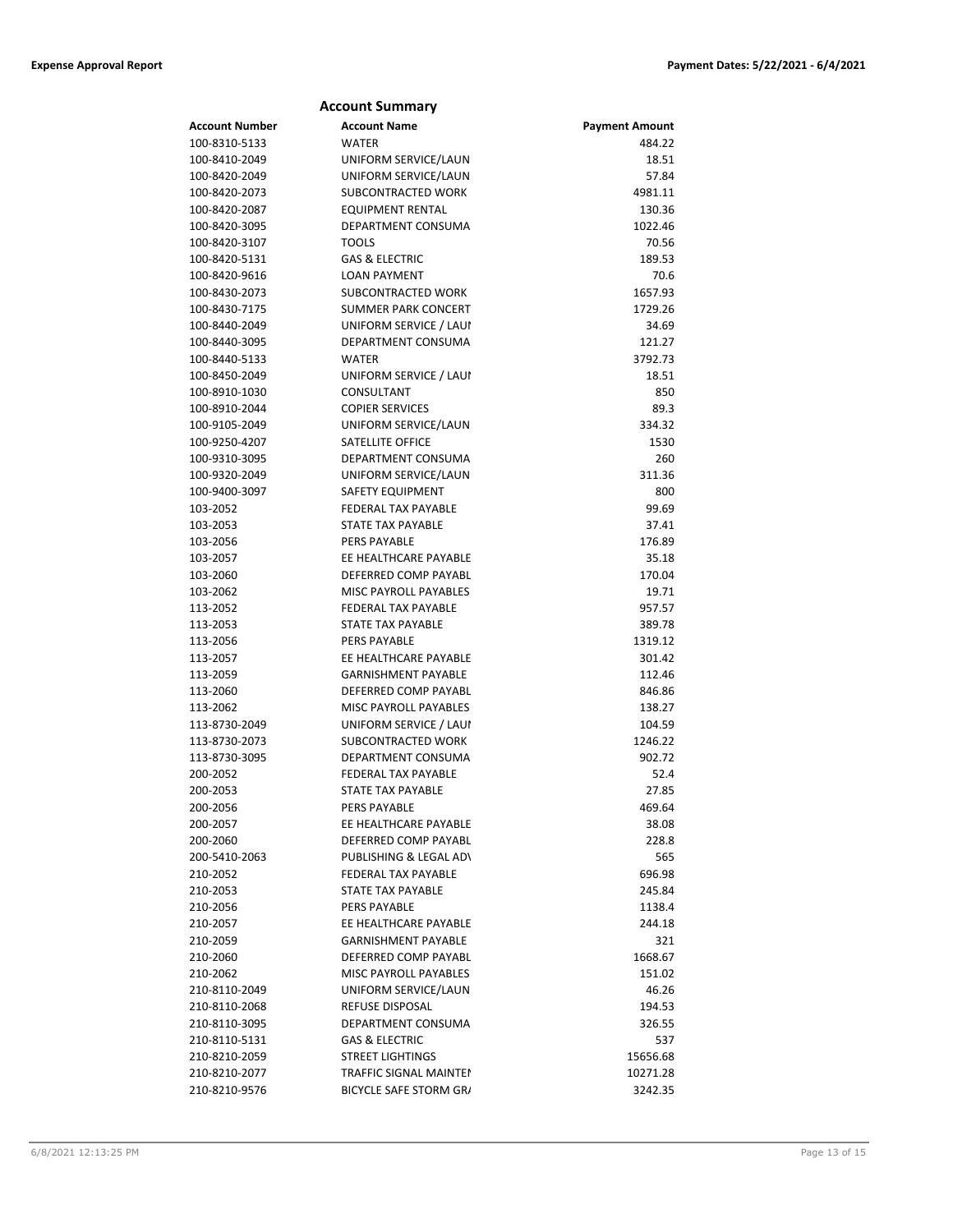|                       | <b>Account Summary</b>           |                       |
|-----------------------|----------------------------------|-----------------------|
| <b>Account Number</b> | <b>Account Name</b>              | <b>Payment Amount</b> |
| 210-8210-9577         | <b>SB1 CAPITAL PROJECTS</b>      | 4631.18               |
| 210-8420-2049         | UNIFORM SERVICE/LAUN             | 11.58                 |
| 210-8420-5131         | <b>GAS &amp; ELECTRIC</b>        | 80.06                 |
| 210-8420-5133         | <b>WATER</b>                     | 250.72                |
| 212-8920-9600         | <b>CONSTRUCTION IN PROG</b>      | 1044253.24            |
| 212-8930-9600         | <b>CONSTRUCTION IN PROG</b>      | 11637.65              |
| 231-2057              | EE HEALTHCARE PAYABLE            | 1.86                  |
| 246-2052              | <b>FEDERAL TAX PAYABLE</b>       | 380.93                |
| 246-2053              | <b>STATE TAX PAYABLE</b>         | 119.11                |
| 246-2056              | <b>PERS PAYABLE</b>              | 592.91                |
| 246-2057              | EE HEALTHCARE PAYABLE            | 120.54                |
| 246-2060              | DEFERRED COMP PAYABL             | 766.66                |
| 271-2052              | <b>FEDERAL TAX PAYABLE</b>       | 556.52                |
| 271-2053              | STATE TAX PAYABLE                | 151.74                |
| 271-2056              | <b>PERS PAYABLE</b>              | 1256.14               |
| 271-2057              | EE HEALTHCARE PAYABLE            | 222.8                 |
| 271-2059              | <b>GARNISHMENT PAYABLE</b>       | 457.11                |
| 271-2060              | DEFERRED COMP PAYABL             | 744.34                |
| 271-2062              | MISC PAYROLL PAYABLES            | 126.84                |
| 271-8110-2049         | UNIFORM SERVICE/LAUN             | 46.26                 |
| 297-7993-8187         | DEPARTMENT EQUIPMEN              | 93.7                  |
| 297-7993-9599         | <b>RENTAL PROPERTY EXP &amp;</b> | 3424                  |
| 335-2010-2073         | SUBCONTRACTED WORK               | 1000                  |
| 335-2010-3095         | DEPARTMENT CONSUMA               | 93.69                 |
| 335-2052              | <b>FEDERAL TAX PAYABLE</b>       | 734.75                |
| 335-2053              | STATE TAX PAYABLE                | 280.1                 |
| 335-2056              | <b>PERS PAYABLE</b>              | 991.32                |
| 335-2057              | EE HEALTHCARE PAYABLE            | 195.72                |
| 348-8910-9570         | <b>PARKS IMPROVEMENTS</b>        | 76.02                 |
| 401-2052              | <b>FEDERAL TAX PAYABLE</b>       | 632.53                |
| 401-2053              | STATE TAX PAYABLE                | 195.92                |
| 401-2056              | <b>PERS PAYABLE</b>              | 1447.4                |
| 401-2057              | EE HEALTHCARE PAYABLE            | 248.64                |
| 401-2060              | DEFERRED COMP PAYABL             | 1081.08               |
| 401-2062              | <b>MISC PAYROLL PAYABLES</b>     | 100.47                |
| 401-8620-2049         | UNIFORM SERVICE/LAUN             | 46.26                 |
| 401-8620-2072         | <b>WATER SAMPLING</b>            | 78                    |
| 401-8620-5131         | <b>GAS &amp; ELECTRIC</b>        | 3118.41               |
| 501-2052              | <b>FEDERAL TAX PAYABLE</b>       | 437.25                |
| 501-2053              | <b>STATE TAX PAYABLE</b>         | 93.85                 |
| 501-2056              | PERS PAYABLE                     | 949.38                |
| 501-2057              | EE HEALTHCARE PAYABLE            | 151.56                |
| 501-2060              | DEFERRED COMP PAYABL             | 653.74                |
| 501-2062              | MISC PAYROLL PAYABLES            | 95                    |
| 501-8510-5131         | <b>GAS &amp; ELECTRIC</b>        | 231                   |
| 501-8520-2049         | UNIFORM SERVICE/LAUN             | 46.31                 |
| 501-8520-3095         | DEPARTMENT CONSUMA               | 40                    |
| 501-8520-6144         | <b>VEHICLE PARTS</b>             | 1078.19               |
| 501-8520-6147         | <b>TIRES</b>                     | 220.1                 |
| 501-8520-6148         | <b>OUTSIDE REPAIRS</b>           | 1506                  |
| 503-2052              | FEDERAL TAX PAYABLE              | 1073.32               |
| 503-2053              | STATE TAX PAYABLE                | 299.62                |
| 503-2056              | <b>PERS PAYABLE</b>              | 1249.66               |
| 503-2057              | EE HEALTHCARE PAYABLE            | 209                   |
| 503-2060              | DEFERRED COMP PAYABL             | 3399.14               |
| 503-4010-3102         | COMPUTER SUPPLIES/SO             | 6042.8                |
| 503-4010-5132         | <b>TELEPHONE</b>                 | 2861.26               |
| 503-4010-5135         | MOBILE COMMUNICATIO              | 614.01                |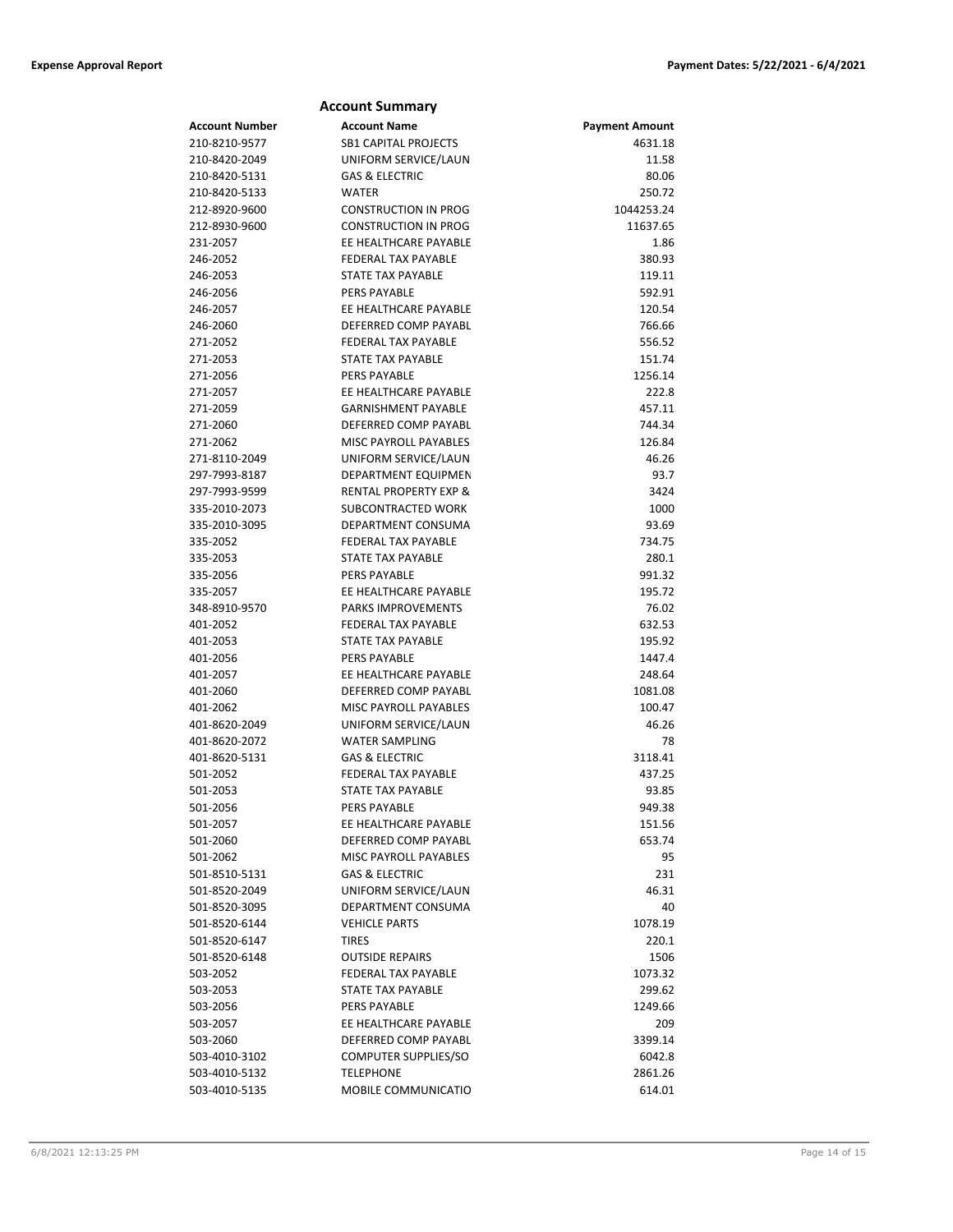### **Account Summary**

| <b>Account Number</b> | <b>Account Name</b>          | <b>Payment Amount</b> |
|-----------------------|------------------------------|-----------------------|
| 503-4010-5138         | DATA COMMUNICATION           | 300.06                |
| 503-4010-8182         | <b>COMPUTER EQUIPMENT</b>    | 40609.59              |
| 601-2106              | <b>MAYOR'S YOUTH PROGRA</b>  | 3000                  |
| 601-2160              | <b>STATE DRUG ENFORCEME</b>  | 880.31                |
| 670-2130-1030         | <b>CONSULTING COSTS</b>      | 6150                  |
| 951-2052              | FFDFRAI TAX PAYARIF          | 872.63                |
| 951-2053              | <b>STATE TAX PAYABLE</b>     | 304.14                |
| 951-2056              | <b>PERS PAYABLE</b>          | 2094.41               |
| 951-2057              | FF HFAITHCARF PAYARIF        | 309.7                 |
| 951-2059              | <b>GARNISHMENT PAYABLE</b>   | 250.4                 |
| 951-2060              | DEFERRED COMP PAYABL         | 1393.04               |
| 951-2062              | MISC PAYROLL PAYABLES        | 201.4                 |
| 951-8810-1022         | <b>LEGAL SERVICES</b>        | 792                   |
| 951-8820-2049         | UNIFORM SERVICE / LAUI       | 46.3                  |
| 951-8820-2073         | SUBCONTRACTED WORK           | 948                   |
| 953-2052              | <b>FEDERAL TAX PAYABLE</b>   | 7.13                  |
| 953-2053              | <b>STATE TAX PAYABLE</b>     | 2.82                  |
| 953-2056              | <b>PERS PAYABLE</b>          | 35.62                 |
| 953-2057              | EE HEALTHCARE PAYABLE        | 1.56                  |
| 953-2060              | DEFERRED COMP PAYABL         | 9.14                  |
| 953-8820-9204         | <b>LIFT STATION UPGRADES</b> | 10908.75              |
|                       | <b>Grand Total:</b>          | 1697754.53            |

# **Project Account Summary**

| <b>Project Account Key</b> |                     | <b>Payment Amount</b> |
|----------------------------|---------------------|-----------------------|
| **None**                   |                     | 1695501               |
| 5005015 AA                 |                     | 818.37                |
| 5005016 AA                 |                     | 1160.57               |
| 5005060 AA                 |                     | 274.59                |
|                            | <b>Grand Total:</b> | 1697754.53            |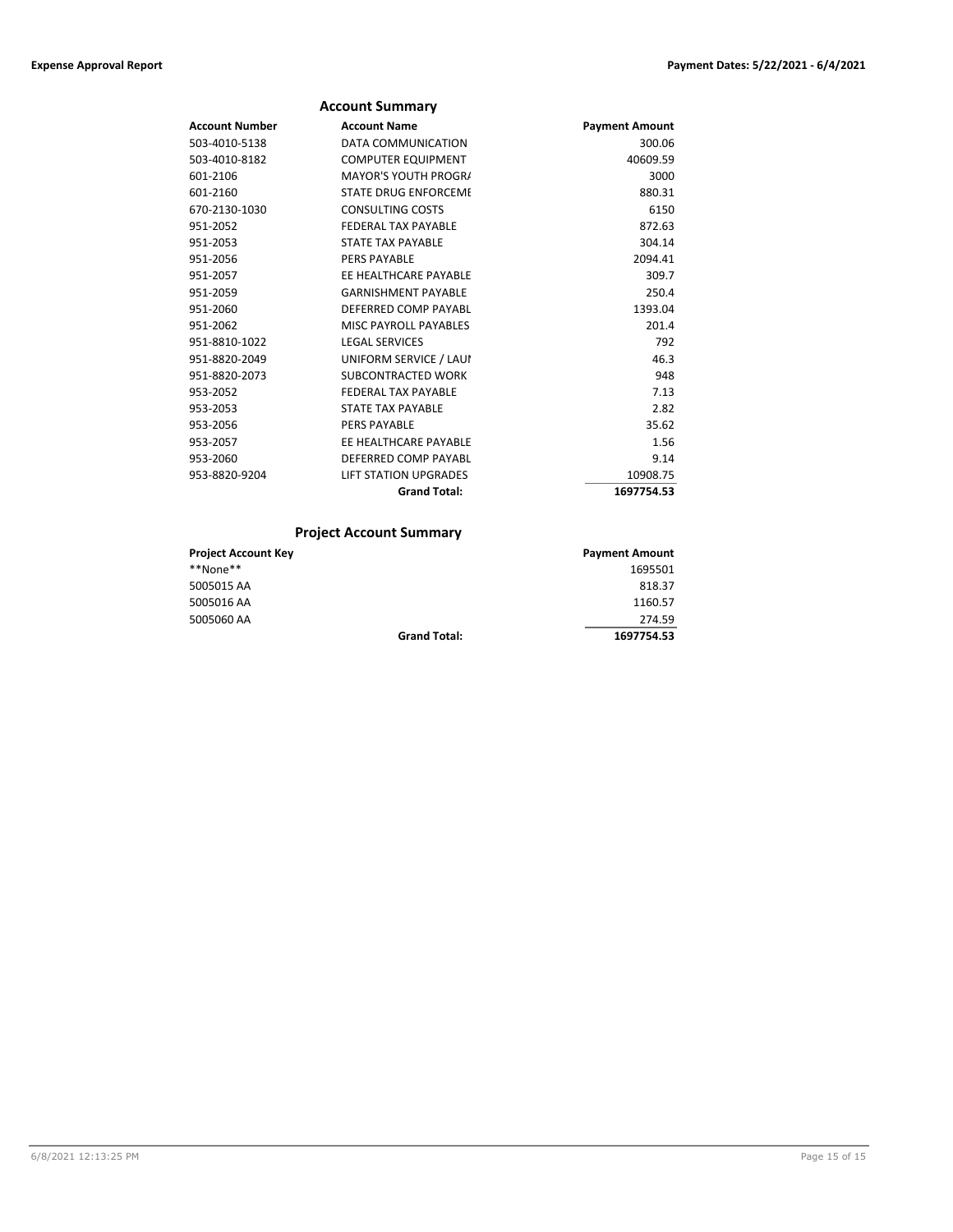

# **Distribution Report**

Seaside, CA Payroll Set: 01 Expense Range - Payment Range 05/22/2021-06/17/2021

| <b>Fund: 100 - GENERAL FUND</b> |                                |            |
|---------------------------------|--------------------------------|------------|
| 100-1010-0001                   | SALARIES                       | 2,000.00   |
| 100-2010-0001                   | SALARIES                       | 11,586.69  |
| 100-2010-0018                   | <b>AUTO ALLOWANCE</b>          | 200.00     |
| 100-2010-0019                   | HOUSING ALLOWANCE              | 2,100.00   |
| 100-2021-0001                   | SALARIES                       | 432.29     |
| 100-2021-0012                   | VACATION\COMP TIME PAYOFF      | 12,910.36  |
| 100-2031-0001                   | SALARIES                       | 10,328.84  |
| 100-2031-1033                   | <b>FITNESS PROGRAM</b>         | 9.00       |
| 100-2042-0020                   | PART-TIME HOURLY WAGES         | 4,476.74   |
| 100-3010-0001                   | SALARIES                       | 7,015.44   |
| 100-5110-0001                   | SALARIES                       | 18,163.56  |
| 100-5110-0041                   | <b>MEDICAL INSURANCE</b>       | 46.15      |
| 100-6110-0001                   | SALARIES                       | 35,262.89  |
| 100-6110-0002                   | <b>OVERTIME</b>                | 1,472.54   |
| 100-6110-0004                   | UNIFORM ALLOWANCE              | 361.38     |
| 100-6110-1033                   | <b>FITNESS PROGRAM</b>         | 18.00      |
| 100-6120-0001                   | SALARIES                       | 106,649.29 |
| 100-6120-0002                   | <b>OVERTIME</b>                | 11,746.24  |
| 100-6120-0004                   | UNIFORM ALLOWANCE              | 112.14     |
| 100-6120-1033                   | <b>FITNESS PROGRAM</b>         | 90.00      |
| 100-6130-0001                   | SALARIES                       | 33,747.68  |
| 100-6130-0002                   | <b>OVERTIME</b>                | 4,568.70   |
| 100-6130-0004                   | <b>UNIFORM ALLOWANCE</b>       | 37.38      |
| 100-6130-1033                   | <b>FTINESS PROGRAM</b>         | 45.00      |
| 100-6150-0001                   | <b>SALARIES</b>                | 3,480.50   |
| 100-6150-0004                   | <b>UNIFORM ALLOWANCE</b>       | 36.00      |
| 100-6610-0001                   | SALARIES                       | 7,879.44   |
| 100-6610-0004                   | UNIFORM ALLOWANCE              | 34.62      |
| 100-6610-1033                   | <b>FITNESS PROGRAM</b>         | 18.00      |
| 100-6640-0001                   | SALARIES                       | 118,478.29 |
| 100-6640-0002                   | <b>OVERTIME</b>                | 14,689.08  |
| 100-6640-0004                   | UNIFORM ALLOWANCE              | 103.86     |
| 100-6640-0008                   | OPER COMP DIV CHIEFS ST TIME   | 8,697.76   |
| 100-6640-1033                   | <b>FITNESS PROGRAM</b>         | 45.00      |
| 100-7110-0001                   | SALARIES                       | 4,124.58   |
| 100-7210-0001                   | SALARIES                       | 9,200.08   |
| 100-7220-0001                   | SALARIES                       | 2,955.32   |
| 100-7310-0001                   | SALARIES                       | 7,360.12   |
| 100-7410-0001                   | SALARIES                       | 2,688.93   |
| 100-7410-0010                   | <b>MANAGEMENT LEAVE PAYOFF</b> | 1,379.54   |
| 100-7410-0012                   | VACATION/COMP TIME PAYOFF      | 8,422.39   |
| 100-8310-0001                   | SALARIES                       | 3,496.90   |
| 100-8310-0002                   | <b>OVERTIME</b>                | 385.23     |
| 100-8310-0097                   | UNALLOCATED PAGER              | 1,951.52   |
| 100-8410-0001                   | SALARIES                       | 916.25     |
| 100-8420-0001                   | SALARIES                       | 5,656.00   |
| 100-8420-0020                   | PART-TIME HOURLY WAGES         | 1,174.28   |
| 100-8430-0001                   | SALARIES                       | 638.05     |
| 100-8430-0002                   | <b>OVERTIME</b>                | 576.91     |
| 100-8440-0001                   | SALARIES                       | 2,644.61   |
| 100-8450-0001                   | SALARIES                       | 1,778.11   |
| 100-8910-0001                   | SALARIES                       | 13,623.27  |
| 100-8910-0020                   | PART-TIME HOURLY WAGES         | 573.88     |
|                                 |                                |            |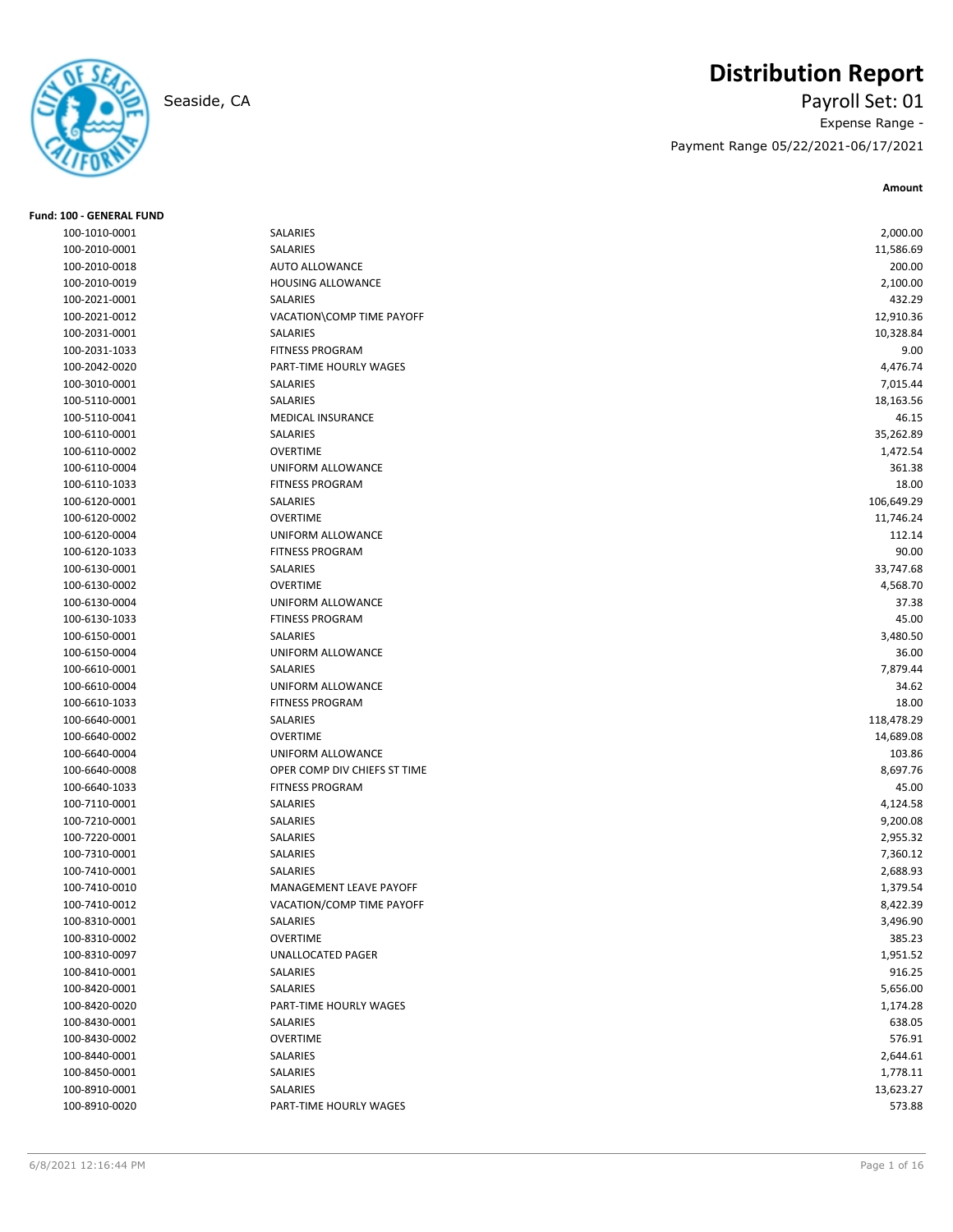| <b>FITNESS PROGRAM</b>        |                                          | 42.75      |
|-------------------------------|------------------------------------------|------------|
| SALARIES                      |                                          | 5,670.72   |
| PART-TIME HOURLY WAGES        |                                          | 3,537.96   |
| SALARIES                      |                                          | 2,126.07   |
| PART-TIME HOURLY WAGES        |                                          | 4,109.79   |
| PART-TIME HOURLY WAGES        |                                          | 3,545.38   |
| <b>SALARIES</b>               |                                          | 2,775.60   |
| <b>PART-TIME HOURLY WAGES</b> |                                          | 1,851.33   |
| SALARIES                      |                                          | 5,804.82   |
| <b>PART-TIME HOURLY WAGES</b> |                                          | 7,788.26   |
| <b>FITNESS PROGRAM</b>        |                                          | 45.00      |
| <b>OVERTIME</b>               |                                          | 218.01     |
| PART-TIME HOURLY WAGES        |                                          | 1,788.80   |
| OVERTIME                      |                                          | 73.50      |
| <b>PART-TIME HOURLY WAGES</b> |                                          | 1,928.15   |
| PART-TIME HOURLY WAGES        |                                          | 4,522.20   |
| <b>PART-TIME HOURLY WAGES</b> |                                          | 1,587.56   |
| PART-TIME HOURLY WAGES        |                                          | 7,127.11   |
| PART-TIME HOURLY WAGES        |                                          | 1,247.22   |
|                               | Fund 100 - GENERAL FUND Total: 11,638.45 | 542,179.06 |
|                               |                                          |            |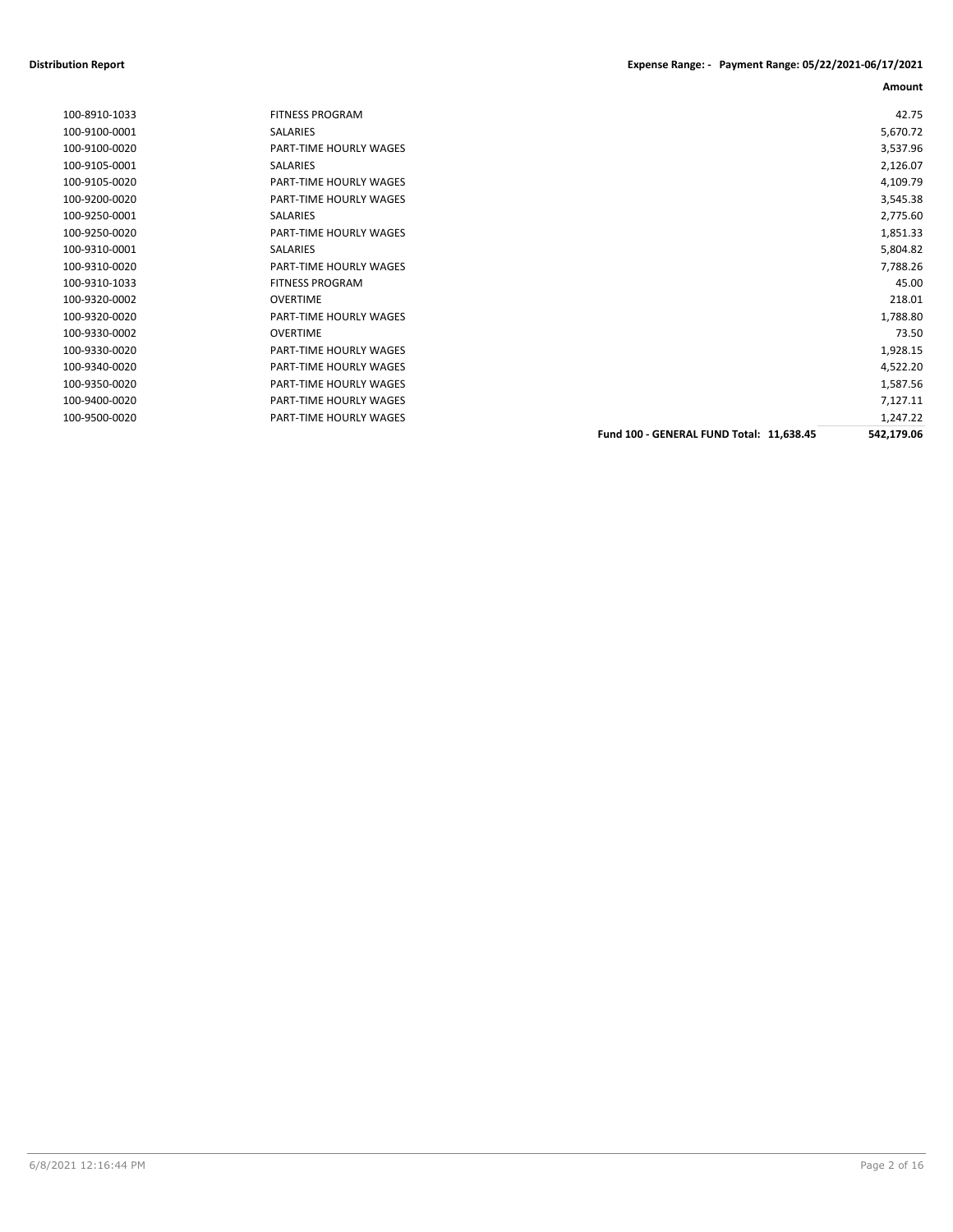**Fund: 103 - LAGUNA GRANDE PKG FUND**

103-8710-0001 SALARIES 1,473.92 **Fund 103 - LAGUNA GRANDE PKG FUND Total: 37.04 1,473.92**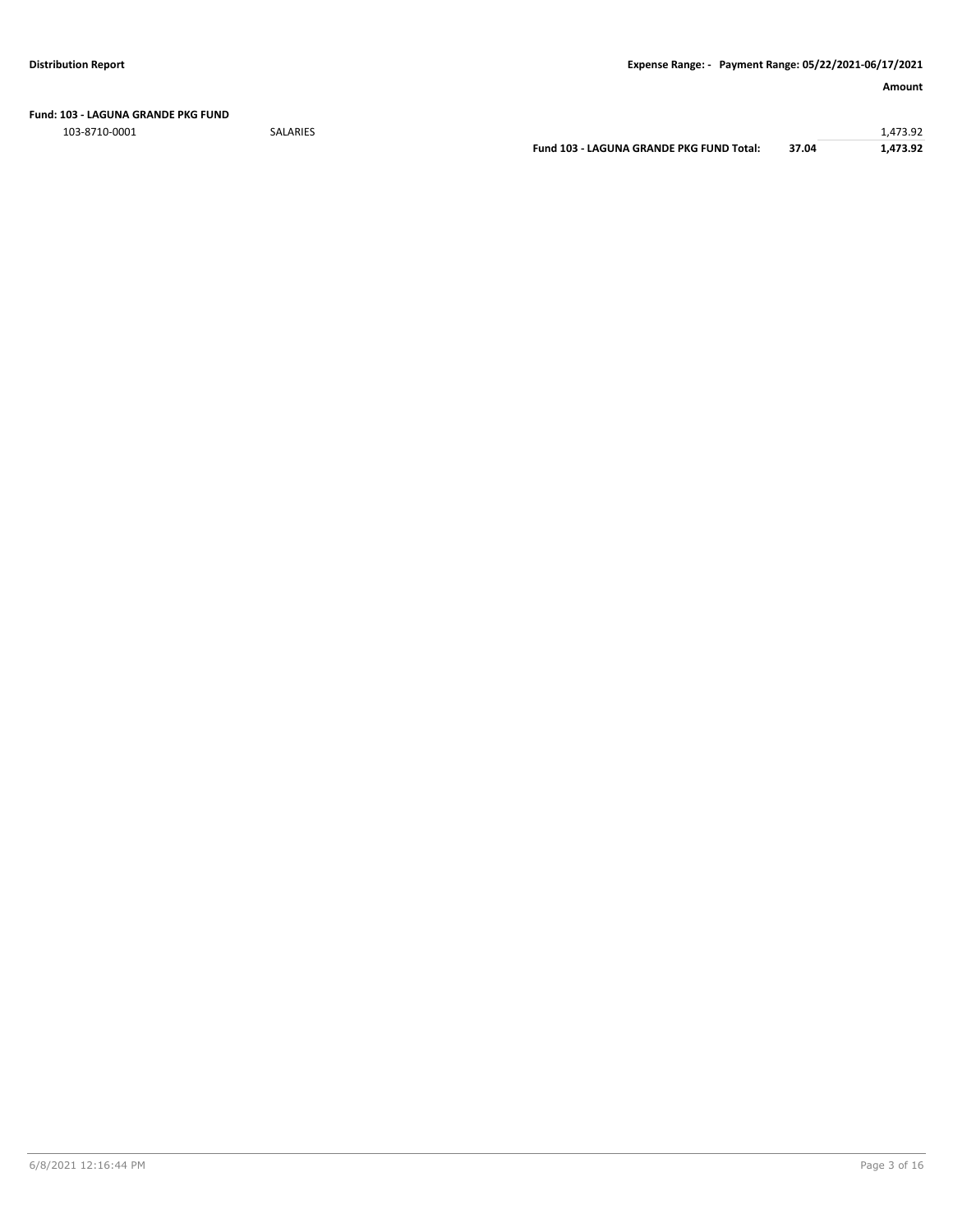**Fund: 113 - POMA & DMDC FUND**

| <b>113 - POMA &amp; DMDC FUND</b> |                          |
|-----------------------------------|--------------------------|
| 113-8730-0001                     | SALARIES                 |
| 113-8730-0002                     | OVERTIME                 |
| 113-8730-0041                     | <b>MEDICAL INSURANCE</b> |

|               |                          | Fund 113 - POMA & DMDC FUND Total: | 275.00 | 10.914.51 |
|---------------|--------------------------|------------------------------------|--------|-----------|
| 113-8730-0041 | <b>MEDICAL INSURANCE</b> |                                    |        | 46.15     |
| 113-8730-0002 | <b>OVERTIME</b>          |                                    |        | 564.19    |
| 113-8730-0001 | <b>SALARIES</b>          |                                    |        | 10,304.17 |
|               |                          |                                    |        |           |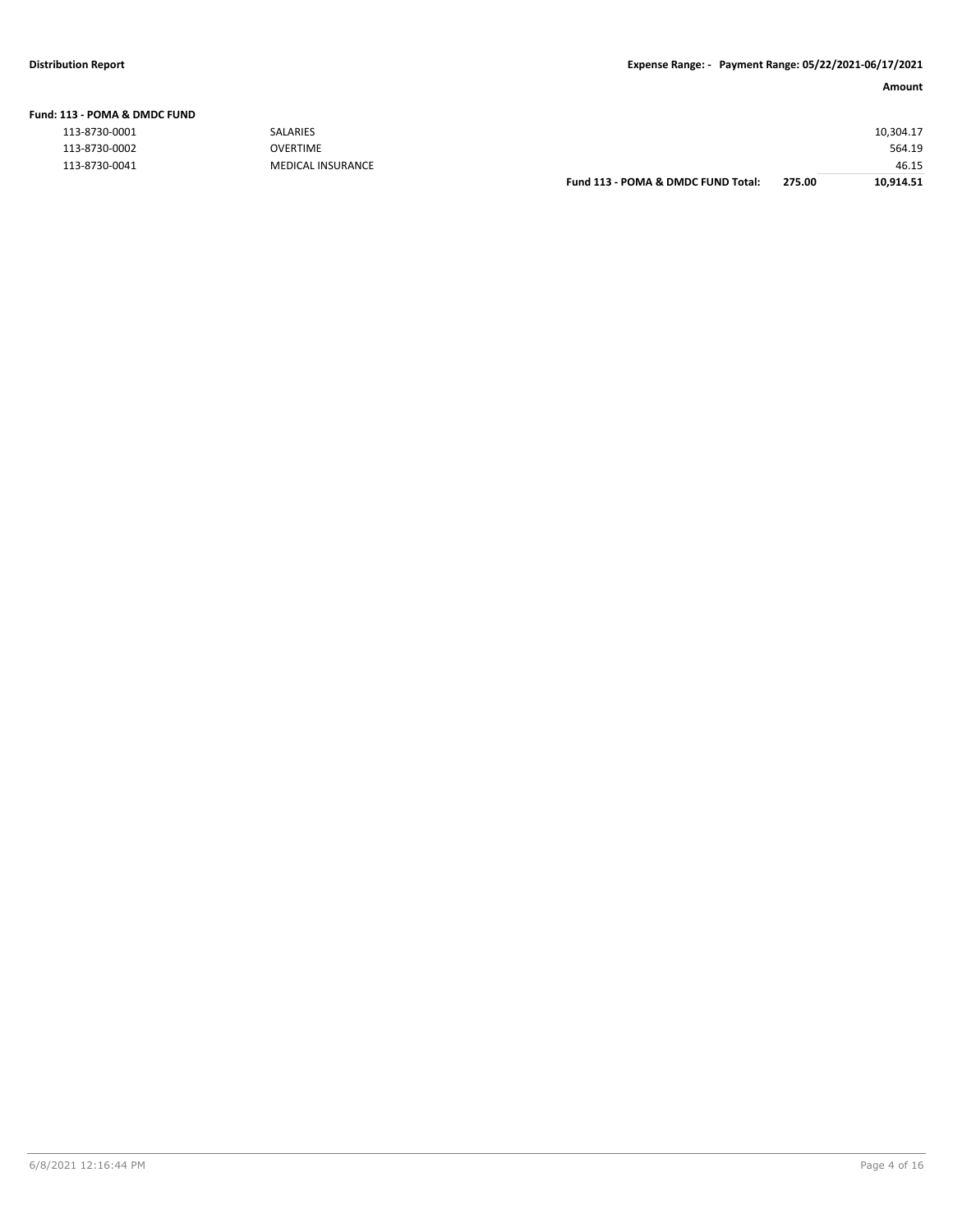**Fund: 200 - CDBG FUND** 200-5410-0001 SALARIES 1,399.81

**Fund 200 - CDBG FUND Total: 32.00 1,399.81**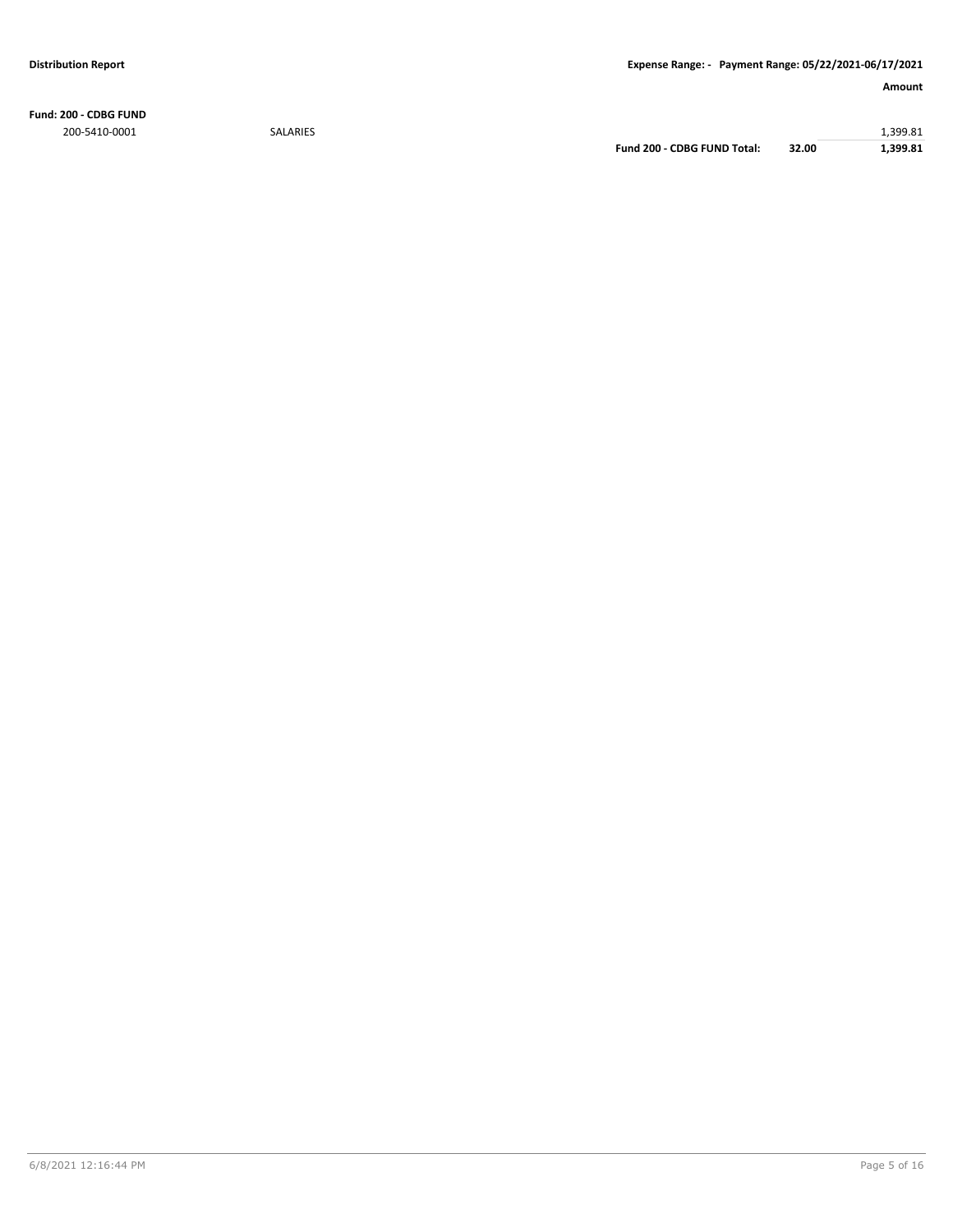### **Distribution Report Expense Range: - Payment Range: 05/22/2021-06/17/2021**

| . .<br>×<br>×<br>v<br>×<br>۰ |  |
|------------------------------|--|
|------------------------------|--|

| <b>210 - STREETS FUND</b> |                        |                                       |        |          |  |
|---------------------------|------------------------|---------------------------------------|--------|----------|--|
| 210-8110-0001             | <b>SALARIES</b>        |                                       |        | 7,954.54 |  |
| 210-8110-0002             | <b>OVERTIME</b>        |                                       |        | 168.30   |  |
| 210-8110-1033             | <b>FITNESS PROGRAM</b> |                                       |        | 2.25     |  |
| 210-8420-0001             | <b>SALARIES</b>        |                                       |        | 1,473.90 |  |
|                           |                        | <b>Fund 210 - STREETS FUND Total:</b> | 255.45 | 9,598.99 |  |
|                           |                        |                                       |        |          |  |

|  | <b>Fund: 210 - STREETS FUND</b> |
|--|---------------------------------|
|--|---------------------------------|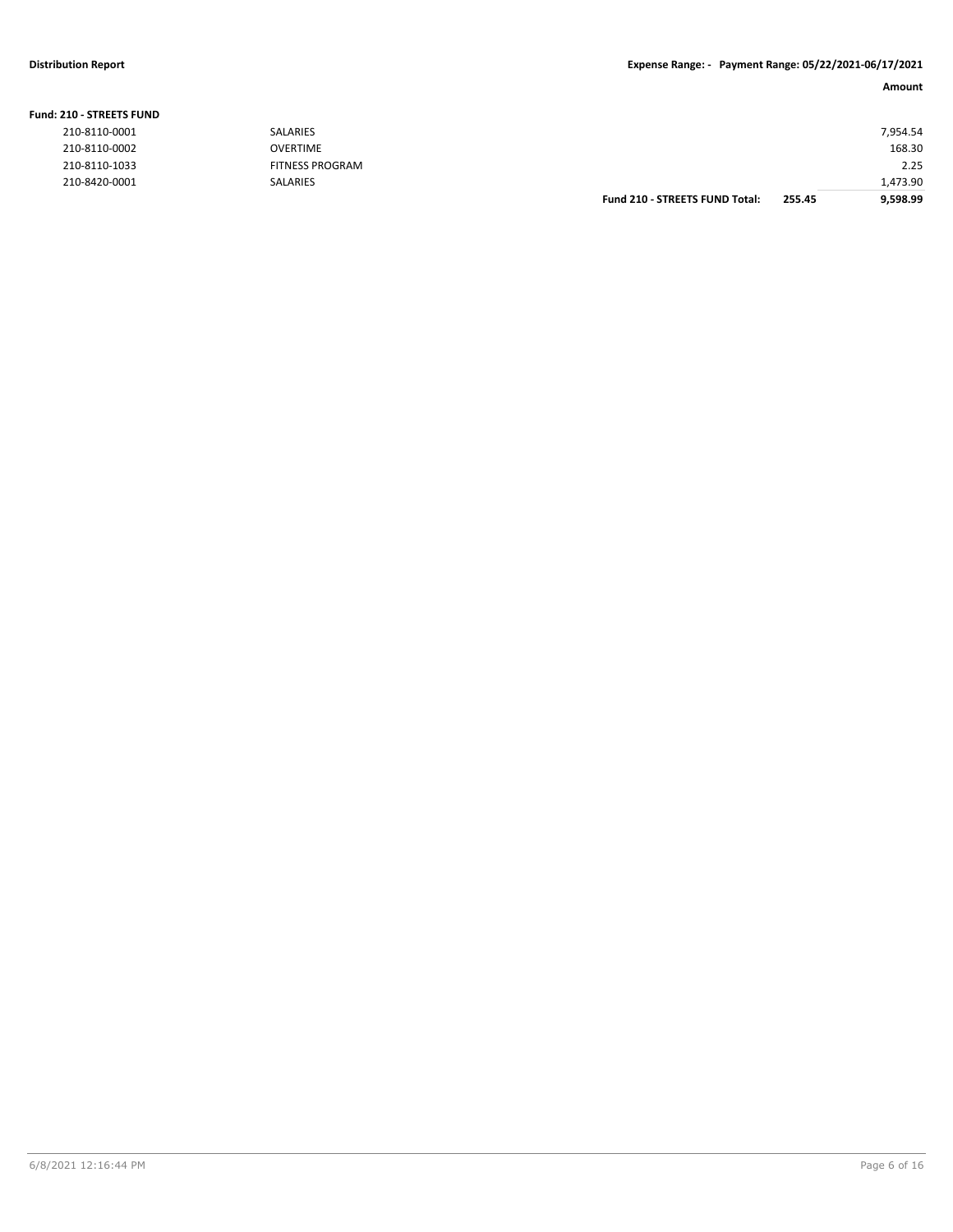**Fund: 231 - SAFER - FEMA GRANT** 231-6660-0020 PART-TIME HOURLY WAGES 64.00

**Fund 231 - SAFER - FEMA GRANT Total: 64.00**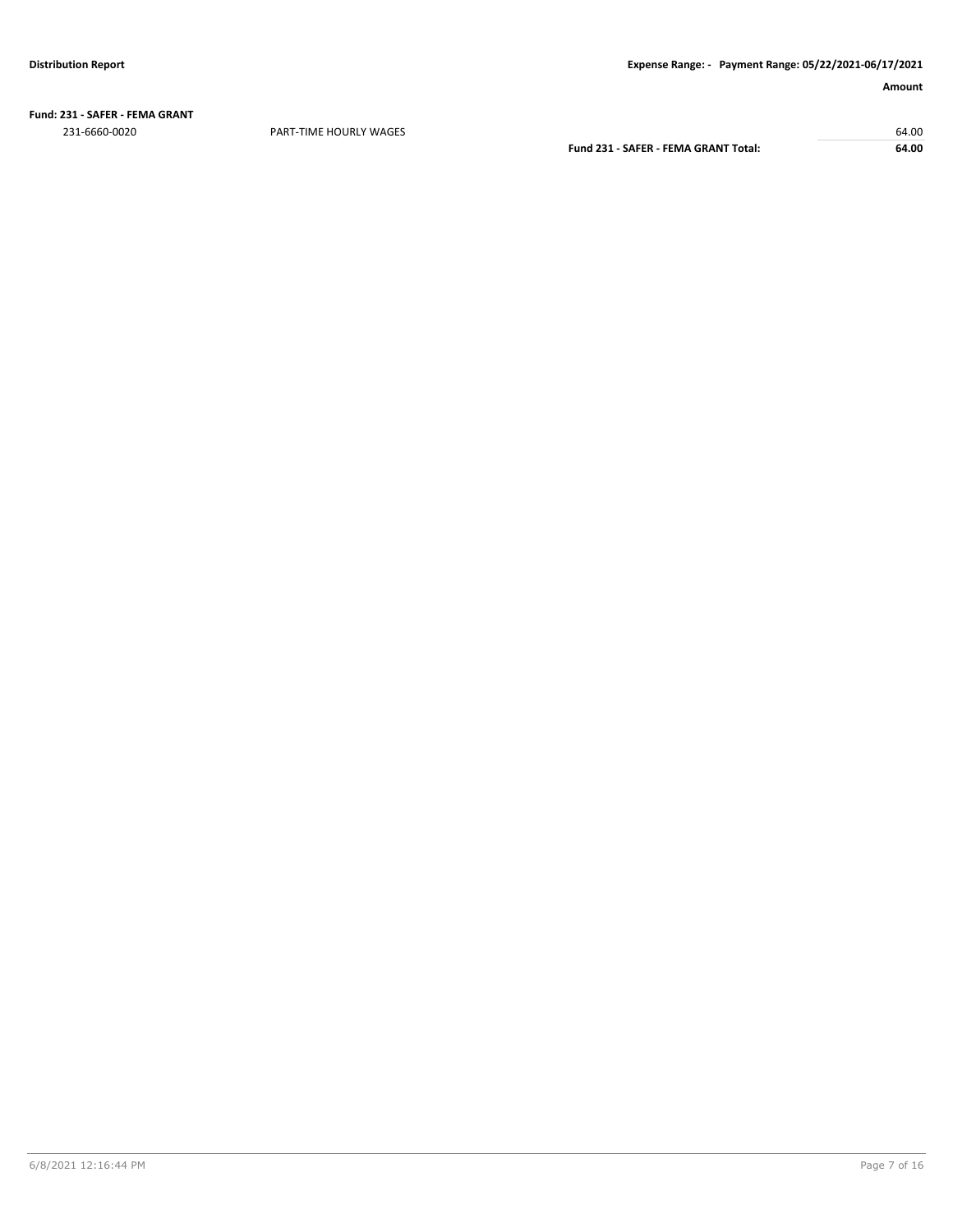**Fund: 246 - CITY AFFORDABLE HOUSING FUND**

246-2010-0001 SALARIES 4,087.68

**Fund 246 - CITY AFFORDABLE HOUSING FUND Total: 80.00 4,087.68**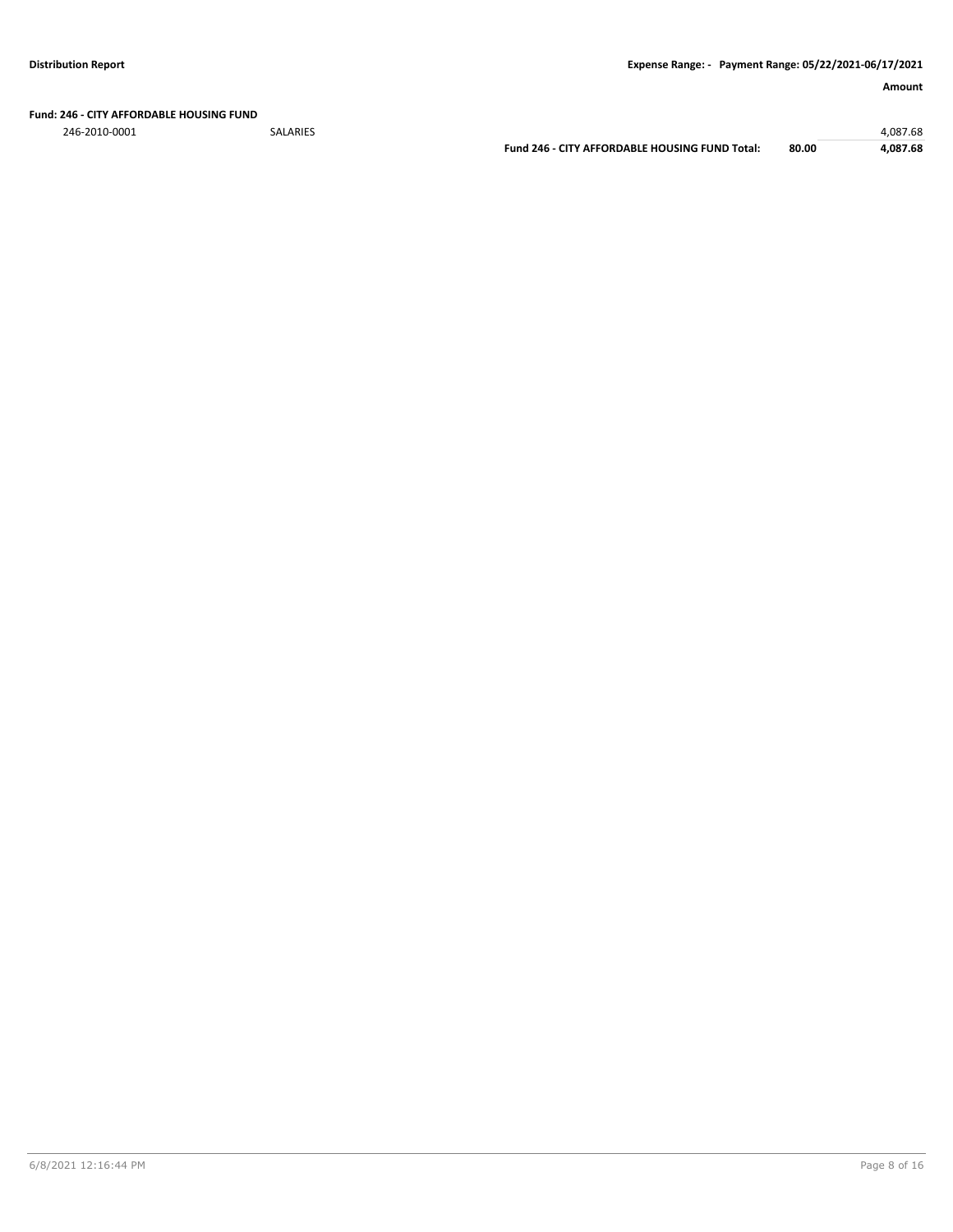|  |  |  | <b>Fund: 271 - STORMWATER FUND</b> |  |
|--|--|--|------------------------------------|--|
|--|--|--|------------------------------------|--|

| 271-8110-0001 |
|---------------|
| 271-8110-1033 |
| 271-8910-9961 |

|               | <b>Fund 271 - STORMWATER FUND Total:</b> | 250.15 | 8,466.96 |
|---------------|------------------------------------------|--------|----------|
| 271-8910-9961 | DEL MONTE MANOR STORM DRN IMPR           |        | 112.74   |
| 271-8110-1033 | FITNESS PROGRAM                          |        | 6.75     |
| 271-8110-0001 | <b>SALARIES</b>                          |        | 8.347.47 |
|               |                                          |        |          |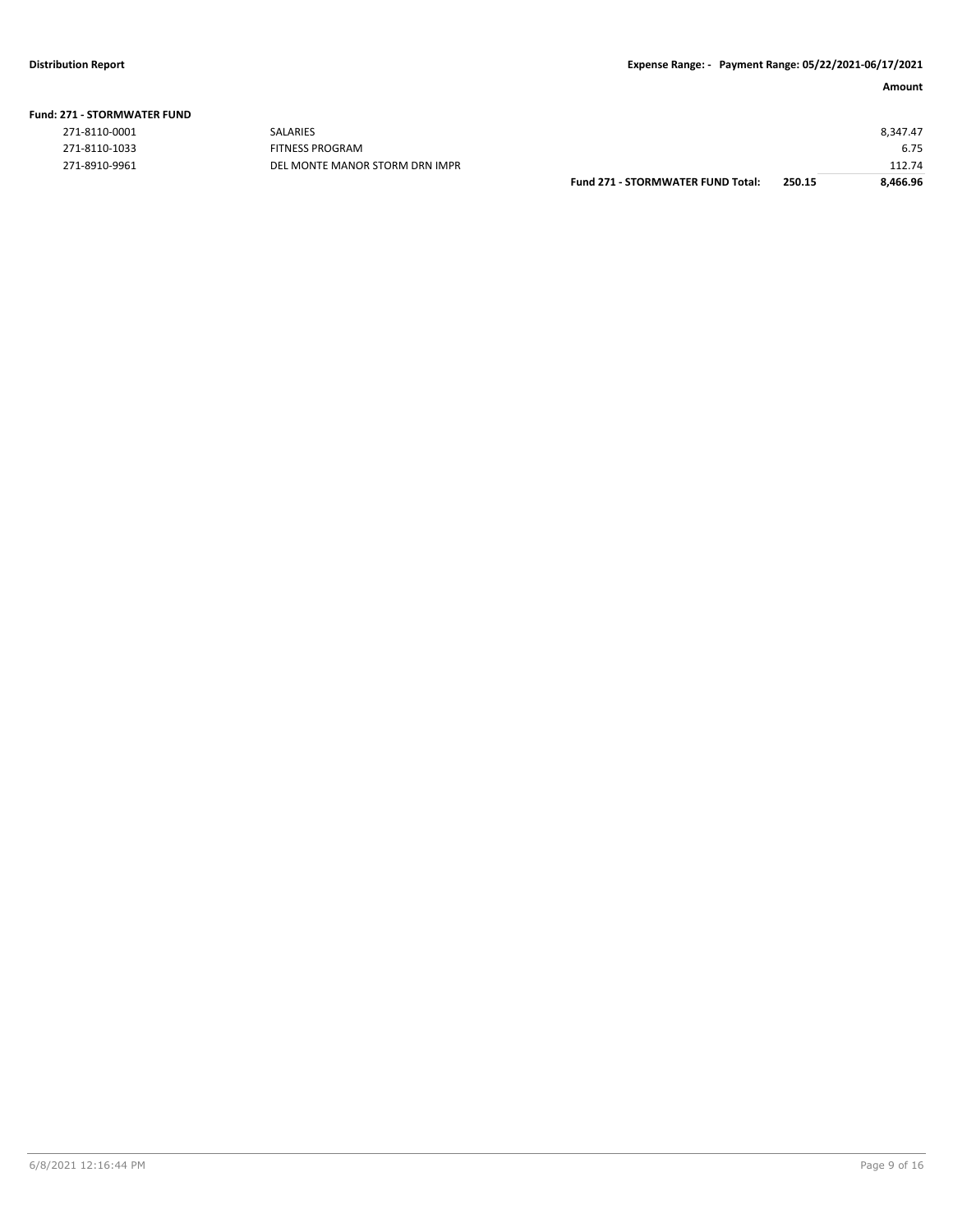**Fund: 335 - ESCA (FORA)** 335-2010-0001 SALARIES 6,832.40

**Fund 335 - ESCA (FORA) Total: 160.00 6,832.40**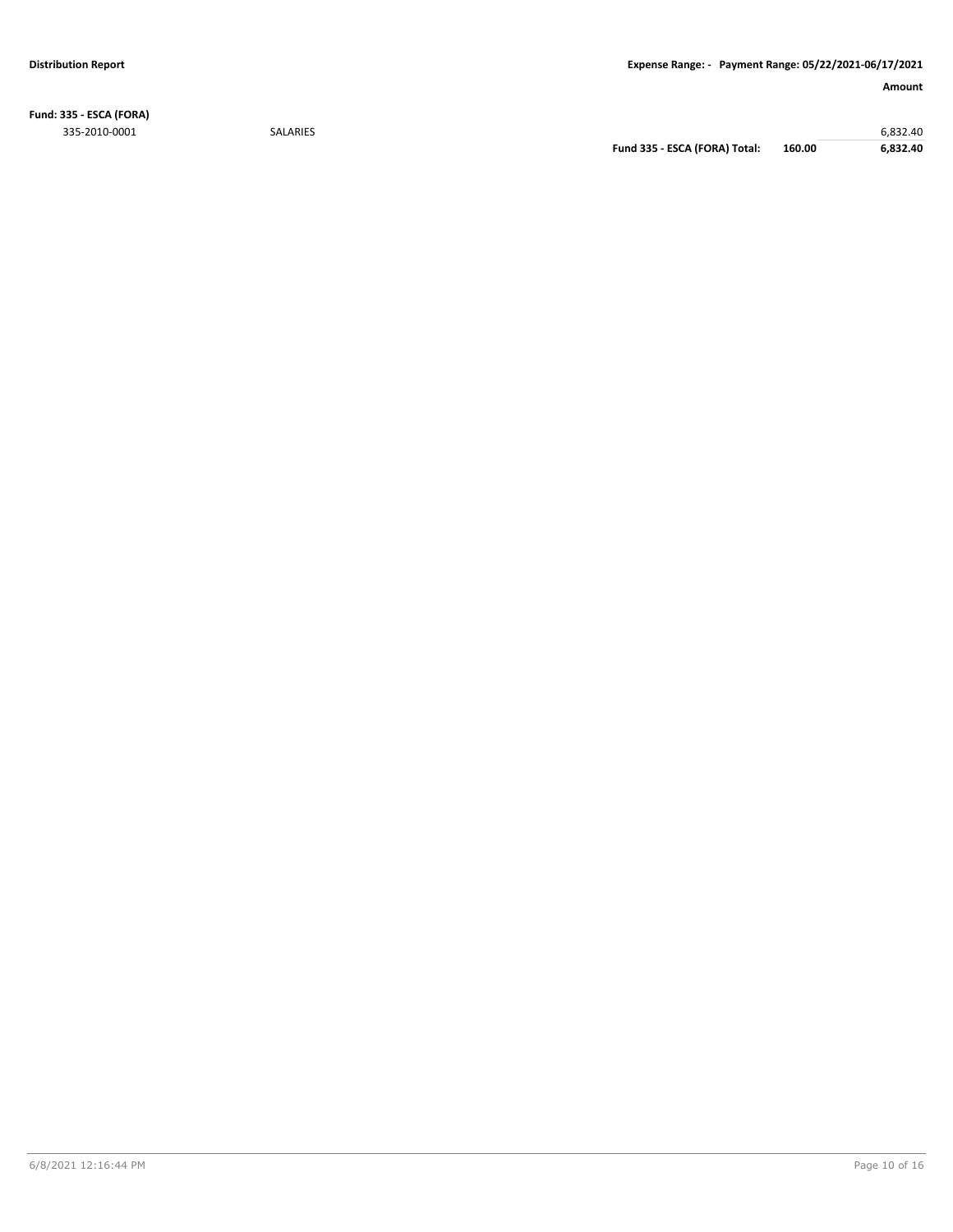**Fund: 401 - WATER FUND**

### **Distribution Report Expense Range: - Payment Range: 05/22/2021-06/17/2021**

| <b>IO1 - WATER FUND</b> |                        |                                     |        |          |
|-------------------------|------------------------|-------------------------------------|--------|----------|
| 401-8610-0001           | SALARIES               |                                     |        | 398.17   |
| 401-8620-0001           | SALARIES               |                                     |        | 7,917.95 |
| 401-8620-0002           | OVERTIME               |                                     |        | 1,361.31 |
| 401-8620-1033           | <b>FITNESS PROGRAM</b> |                                     |        | 31.50    |
|                         |                        | <b>Fund 401 - WATER FUND Total:</b> | 240.51 | 9.708.93 |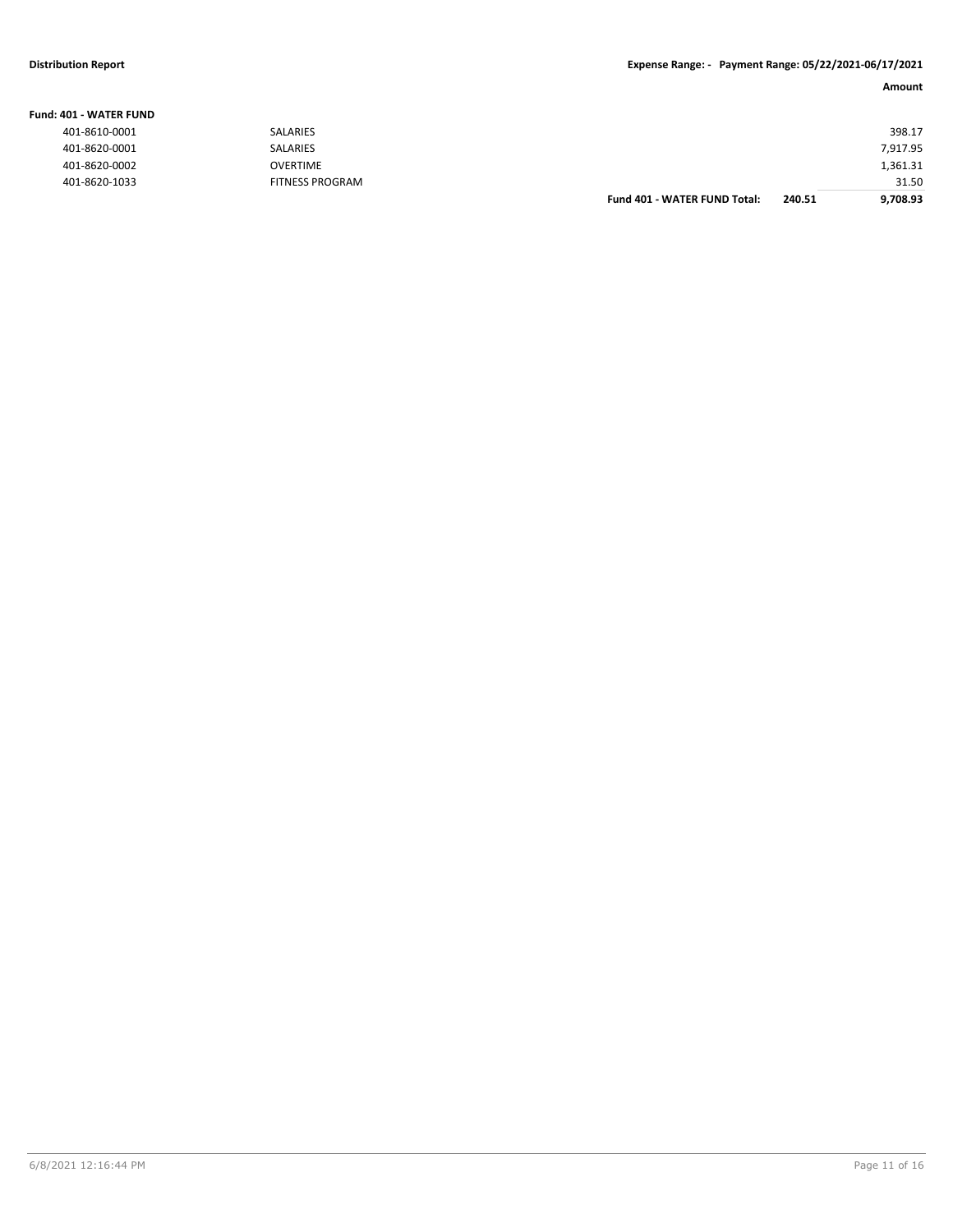|  | Fund: 501 - EQUIPMT MAINT FUND |  |
|--|--------------------------------|--|
|  |                                |  |

|               |                 | Fund 501 - EQUIPMT MAINT FUND Total: | 156.00 | 5.695.97 |
|---------------|-----------------|--------------------------------------|--------|----------|
| 501-8520-0001 | SALARIES        |                                      |        | 5,237.85 |
| 501-8510-0001 | <b>SALARIES</b> |                                      |        | 458.12   |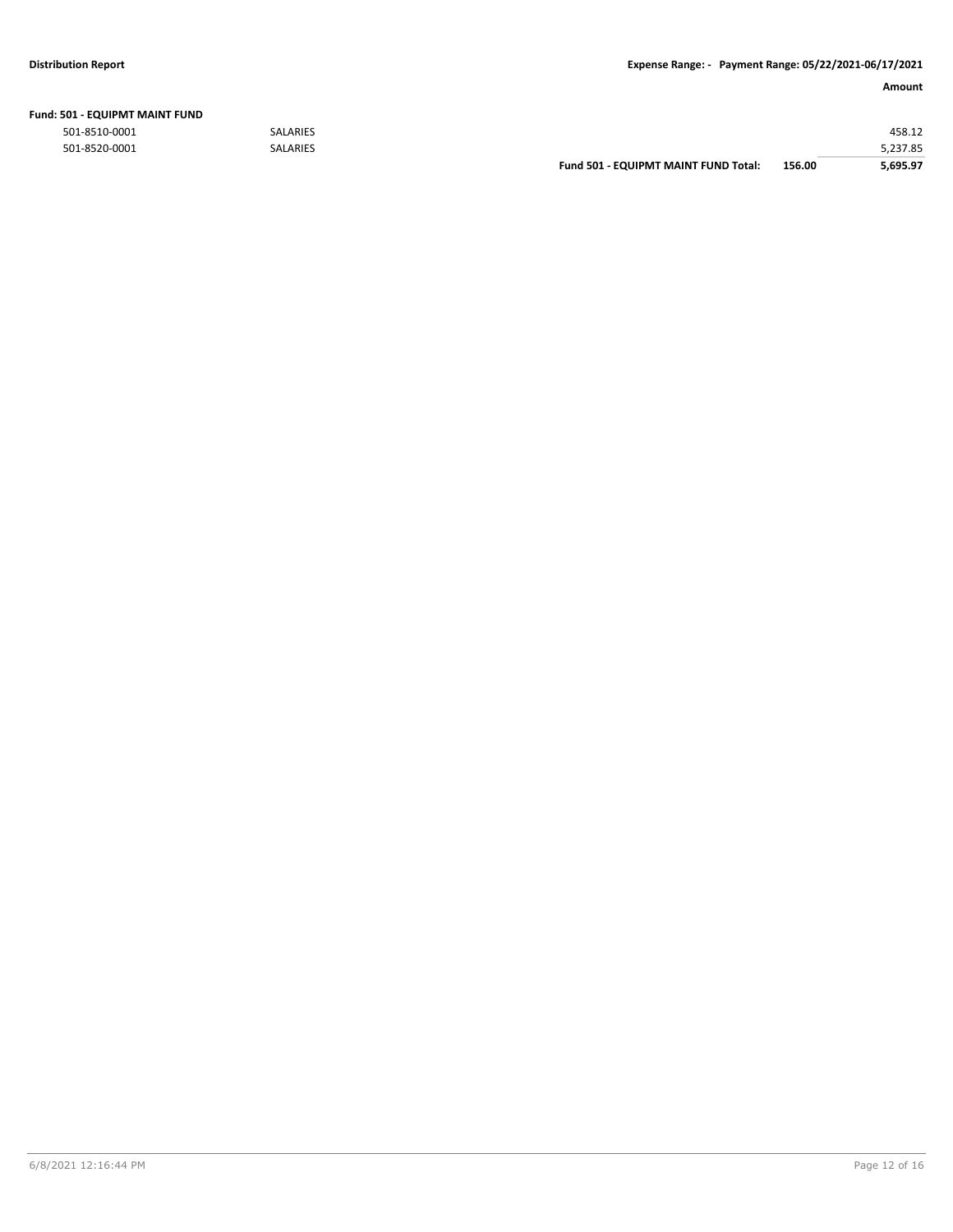**Fund: 503 - MIS FUND**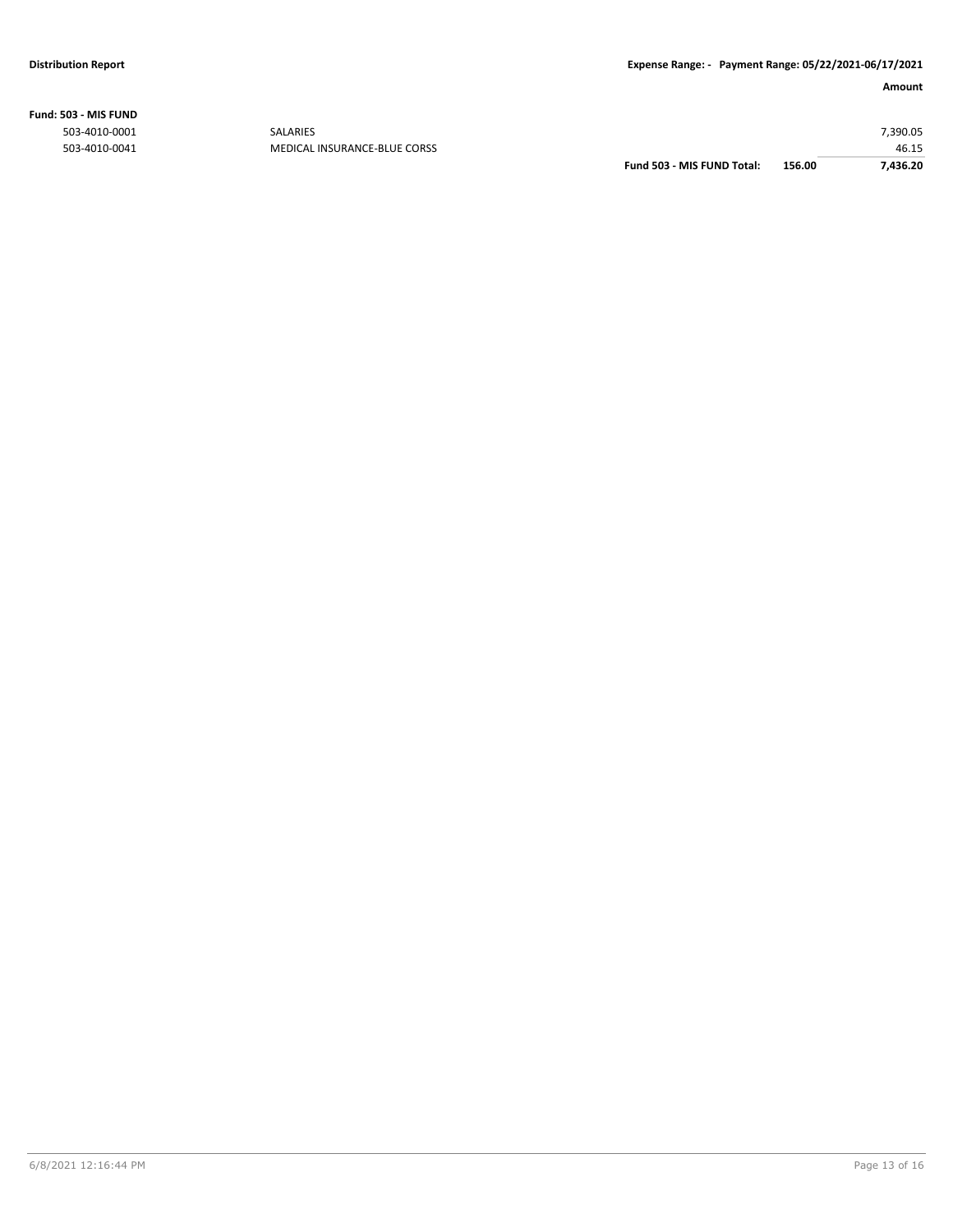| <b>Fund: 951 - SAN, DISTRICT GEN, FUND</b> |                        |                                           |        |           |
|--------------------------------------------|------------------------|-------------------------------------------|--------|-----------|
| 951-8810-0001                              | SALARIES               |                                           |        | 1,288.16  |
| 951-8810-0020                              | PART-TIME HOURLY WAGES |                                           |        | 753.23    |
| 951-8820-0001                              | SALARIES               |                                           |        | 9,518.19  |
| 951-8820-0002                              | <b>OVERTIME</b>        |                                           |        | 134.88    |
| 951-8820-1033                              | <b>FITNESS PROGRAM</b> |                                           |        | 6.75      |
|                                            |                        | Fund 951 - SAN, DISTRICT GEN, FUND Total: | 324.93 | 11,701.21 |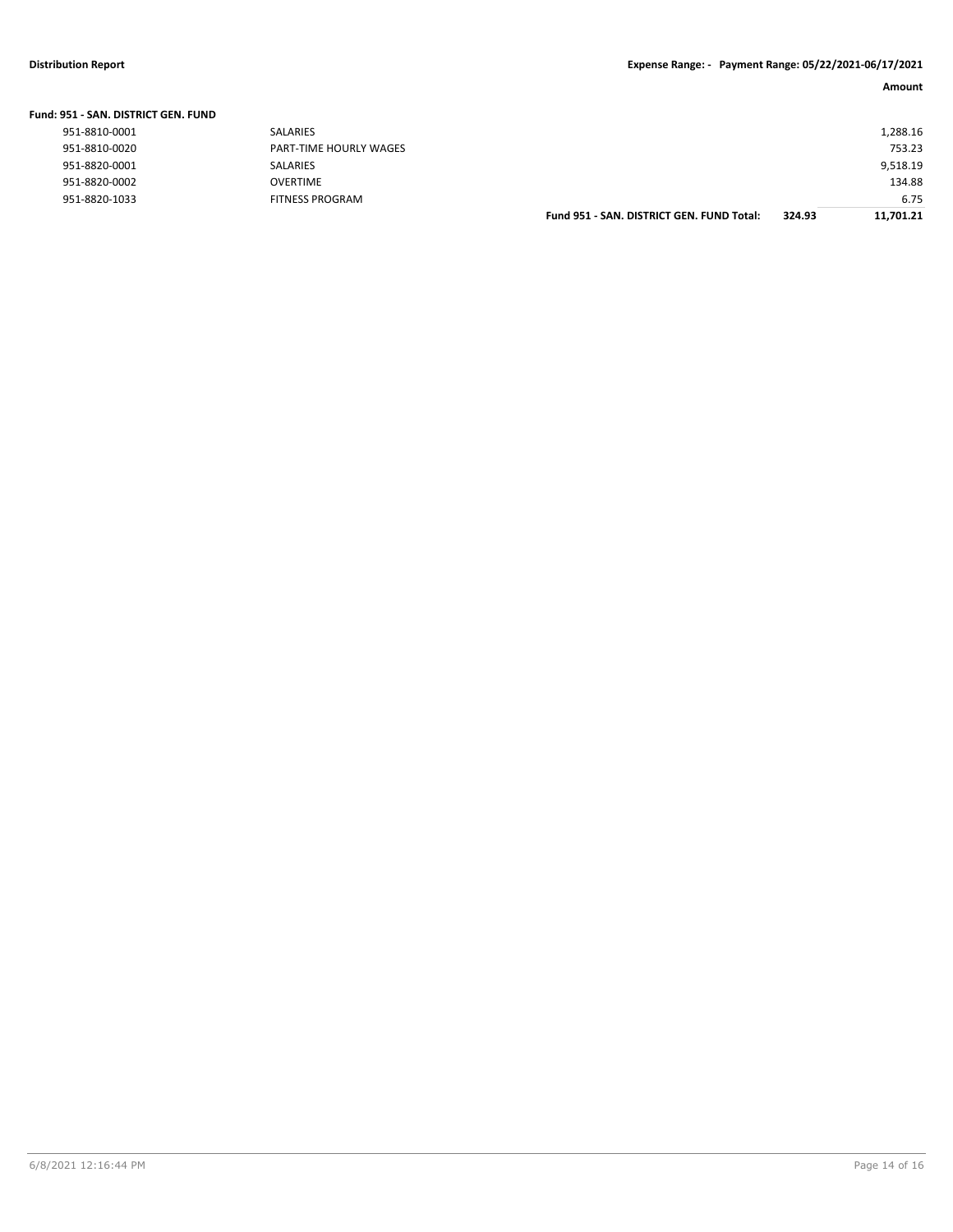**Fund: 953 - SAN. DISTRICT CAP. IMPROV**

er in the station of the station of the station of the station of the station of the station of the station of the station of the station of the station of the station of the station of the station of the station of the st

**Fund 953 - SAN. DISTRICT CAP. IMPROV Total: 1.00 56.37**